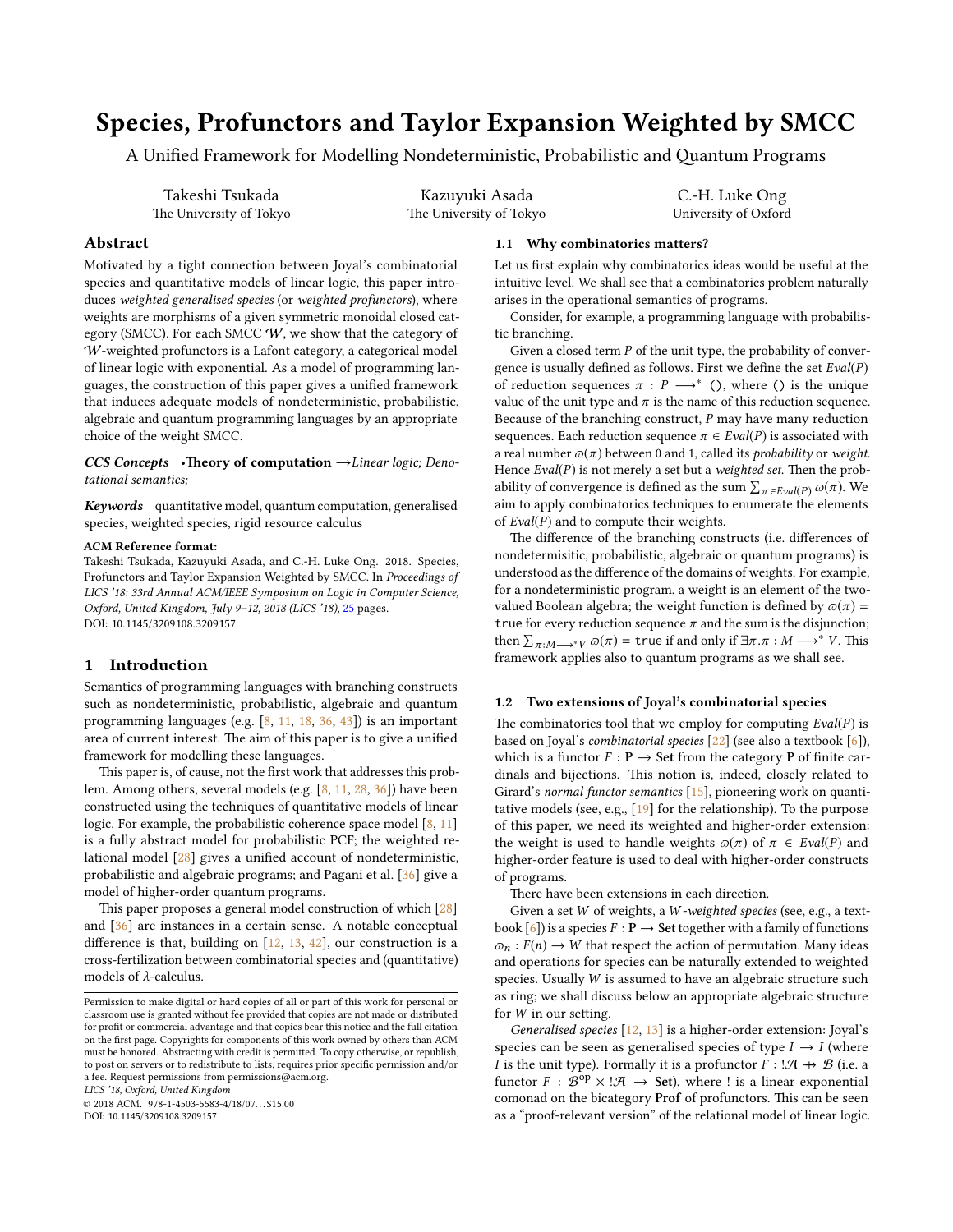Our previous work [\[42\]](#page-10-3) shows that the interpretation of a program P in Prof is the set  $Eval(P)$  (without weights).

This paper develops a common extension of the two, which we call weighted generalised species or weighted profunctor.

## 1.3 Key notion: weighted generalised species

The naïve combination of the above ideas leads us to consider a profunctor  $F : \mathcal{A} \to \mathcal{B}$  with a family  $\omega_{b,a} : F(b,a) \to W$  of functions parameterised by objects  $a \in \text{ob}(\mathcal{A})$ ,  $b \in \text{ob}(\mathcal{B})$ , where functions parameterised by objects  $a \in ob(\mathcal{A}), b \in ob(\mathcal{B})$ , where  $W$  is a fixed set of weights. However this simple notion does not seem to suffice for modelling quantum programs.

This paper considers the situation in which the weight  $W$  varies with a and b. The weight is not a set but a category  $W$ ; an object is not a category but a functor  $A : \mathcal{A} \to \mathcal{W}^{\text{op}}$ , and a morphism from  $A : \mathcal{A} \to W^{op}$  to  $B : \mathcal{B} \to W^{op}$  is what we call a weighted profunctor from A to B, which consists of a pair of a profunctor  $F : \mathcal{A} \to \mathcal{B}$  and a family  $\overline{\omega}_{b,a} : F(b,a) \to \mathcal{W}^{op}(B(b), A(a))$ . To understand this construction we note that an element  $x \in F(b,a)$ understand this construction, we note that an element  $x \in F(b, a)$ of a profunctor can be seen as a "morphism" from  $b$  to  $a$  (see, e.g., [\[5\]](#page-9-9)); then the above construction associates a "morphism" from *b* to *a* with a real morphism  $\omega_{b,a}(x) : B(b) \to A(a)$  in W<sup>op</sup> (i.e. a<br>real morphism  $A(a) \to B(b)$  in W.) Another syntactic exposition real morphism  $A(a) \rightarrow B(b)$  in W). Another syntactic exposition based on a rigid variant  $[42]$  of the *Taylor expansion*  $[10]$  will be given in Sections [3](#page-4-0) and [4.](#page-6-0)

The relevance of this construction is justified by the following facts: (1) The resulting category has a good structure, namely, Lafont category with biproducts if the weight category  $W$  is an SMCC. (2) The construction has a concise categorical definition, as (the classifying 1-category of) a full sub-bicategory of the lax slice bicategory **Prof**  $\mathcal{W}^{op}$ . (3) The construction gives us an adequate model of a programming language, in which the interpretation of a program has a syntactic counterpart, the rigid Taylor expansion, by which a program is interpreted as a collection of its linear approximations.

## 1.4 Generating series and matrices

Calculation of species and profunctors is often cumbersome. To ease the computation, in the context of weighted species, one can use the generating series. Let  $R$  be a ring and assume a weighted species  $F : \mathbf{P} \to \mathbf{Set}$  with  $\varpi_n : F(n) \to R$  such that  $F(n)$  is finite for every n. Its (exponential) generating series is defined as  $||(F, \varpi)|| =$  $\sum_{n=0}^{\infty} ||(F,\varpi)||_n z^n$ , where z is the indeterminant and the coefficient<br>defined by  $||(F,\varpi)||_n = (1/n!) \sum_{n \ge 0} \varpi(n) \Omega(n)$ . Many operations is defined by  $||(F, \varpi)||_n := (1/n!) \sum_{x \in F(n)} \varpi_n(x)$ . Many operations<br>can be carried out in this generating series representation can be carried out in this generating series representation.

Motivated by this idea, this paper develops a concise representation for (a subclass of) weighted profunctors. It is a matrix indexed by objects of  $A$  and  $B$  whose  $(a, b)$ -entry is defined by  $||(F, \varpi)||_{b,a} := (1/#G) \sum_{x \in F(b,a)} \varpi_{b,a}(x)$  where G is a group de-<br>scribing symmetries of a and b scribing symmetries of a and b.

This construction is applicable only if the weight category  $W$ has sufficient structure. For example, the sum  $\sum_{x \in F(b,a)} \varpi_{b,a}(x)$ <br>of morphisms in  $W(A(a), B(b))$  must be defined in order for the of morphisms in  $W(A(a), B(b))$  must be defined in order for the above definition to make sense. We characterise sufficiency of structure in terms of enriched category theory, namely, enrichment by Σ-monoids (a class of algebras with countable sum): if the SMCC structure of W is enriched by  $\Sigma$ -monoids and satisfies an additional requirement, then all computation of the Lafont category can be carried out in the matrix representation.

#### 1.5 Contributions

This paper introduces weighted generalised species and weighted profunctors parametrised by the weight SMCC  $W$ . The category  $\mathrm{Pr}/\!\!/_{\mathcal{W}^{\mathrm{op}}}^{\mathcal{C}\mathrm{at}}$  of  $\mathcal{W}\text{-weighted profunctors}$  is a model of linear logic (namely a Lafont category with biproducts) and an adequate model of a calculus  $\lambda \psi$ , into which nondeterministic, probabilistic, algebraic and quantum programs can be embedded when  $W$  is appropriately chosen. Assuming additional structures for  $W$ , this paper defines a category of matrices  $Mat(W)$  over W, which is also a model of linear logic and an adequate model of  $\lambda_W$ . This construction generalises that of a weighted relational model [\[28\]](#page-10-2) and of a model of quantum programs by Pagani et al. [\[36\]](#page-10-0) (see Remark [5.12\)](#page-8-0).

## 1.6 Related work

The relational model MRel  $[15]$  is perhaps the prototypical quantitative model of the lambda calculus. In an effort to generalise Girard's quantitative domains [\[15\]](#page-9-7), Lamarche introduced an important extension of the relational model, namely, the category of weighted relations over a complete commutative semiring [\[29\]](#page-10-4). Characterised as the free biproduct completion of the weight semiring, the weighted relational model was further developed by Laird et al. in a series of papers  $[26-28]$  $[26-28]$ . By an appropriate choice of the weight semiring, these weighted relational models give an adequate semantics of nondeterministic and probabilistic PCF, with scalar weights from the semiring.

For modelling probabilistic PCF, a related semantics, based on probabilistic coherence spaces  $[8]$ , was shown to be fully abstract by Ehrhard et al.  $[11]$ . In the latter paper (§5.1), the authors drew a comparison between the probabilistic coherence spaces interpretation and the sum of weights of intersection type derivations. Since linear approximations (of our present paper) can be viewed as derivations in an intersection type system, summation of the weights of all derivations can be related to the generating series (or the matrix representation) of a weighted profunctor (or the rigid Taylor expansion). In this sense, our paper confirms the observation of Ehrhard et al. in [\[11\]](#page-9-1) from a somewhat more general perspective. A connection [\[11,](#page-9-1) Footnote 7, p. 313] between the probabilistic coherence spaces and the combinatorial species interpretation [\[19,](#page-9-8) [22,](#page-9-5) [23\]](#page-9-11) is similarly clarified by our work.

In [\[36\]](#page-10-0), Pagani et al. applied the free biproduct construction to the known model of completely positive maps to obtain an adequate semantics of an expressive quantum lambda calculus. A notable advance in the denotational semantics of higher-order quantum computation, their model can interpret not just infinitary computation (both infinite data types and recursion), but also general entanglement, a defining feature of quantum computation. In the Conclusion section of the paper [\[36\]](#page-10-0), the authors observed that their model "demonstrates that the quantum and the classical 'universes' work well together, but also—surprisingly—that they do not mix too much, even at the higher-order types." Our work clarifies this phenomenon mathematically by organising the modelling process into two phases, namely, enumeration and summation. The reason why the model supports a certain clean separation of the two worlds (always yielding "an infinite list of finite-dimensional CPMs") can be traced to the fact that the category  $\text{CPM}_s$  is  $\Sigma \text{Mon}$ enriched, and, in particular, to the presence of the element " $1/n$ " in the monoid, for every natural number  $n$  (see Section [5](#page-7-0) for the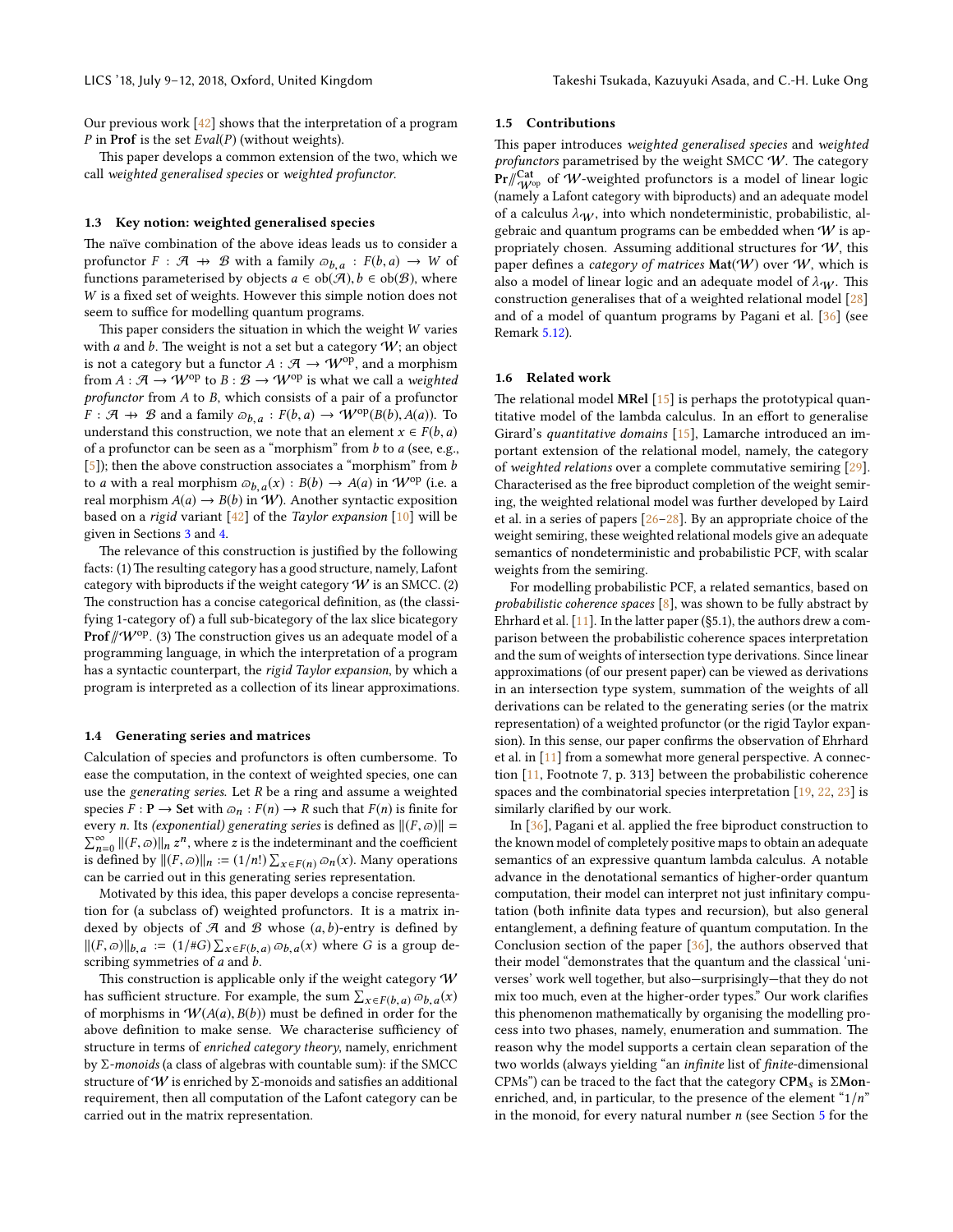precise formulation). In fact, in the semantics, different control flows (that we do not need to distinguish) are merged.

The relational model may be generalised in quite a different way, namely, to a 2-dimensional level categorically. As set out by Fiore [\[12\]](#page-9-3), the conceptual basis for this class of 2-categorical models of higher-order computation lies in combinatorics and its methods. In a follow-up paper [\[13\]](#page-9-4), Fiore et al. introduced the cartesian closed bicategory of generalised species of structures, which generalises both Joyal's combinatorial species [\[22,](#page-9-5) [23\]](#page-9-11) and Girard's normal functors semantics [\[15\]](#page-9-7), and may be viewed as a proof-relevant extension of the relational model. In recent work  $[42]$ , we introduced rigid resource calculus, and showed that the Taylor expansion semantics (within the rigid calculus) of the nondeterministic  $\lambda$ Y-calculus coincides with the generalised species interpretation.

Building on the correspondence between linear approximations and non-idempotent intersection types, Mazza et al. [\[31,](#page-10-6) [37\]](#page-10-7) have recently developed a general 2-operadic framework for deriving systems of intersection types that characterise normalisation properties, based on a Rel-valued profunctorial semantics of programs. It would be interesting to clarify how their semantics relates to the generalised species interpretation [\[13\]](#page-9-4) (or equivalently the rigid Taylor expansion semantics [\[42\]](#page-10-3)), and to generalise their main result  $[31,$  Theorem 4.7] to programs with such branching constructs as nondeterministic and probabilistic choice.

Melliès  $[32]$  $[32]$  has analysed the group-theoretic nature of the PER construction in the AJM game model [\[1\]](#page-9-12): his orbital game is a reformulation of HO-style arena games  $[21]$  with justification pointers replaced by thread indexing, modulo certain left and right group actions. A similar idea appears in our Section [5.](#page-7-0) Symmetry in a similar spirit can also be found in the model of quantum computation by Pagani et al. [\[36\]](#page-10-0), whose construction requires invariance under certain group actions.

## <span id="page-2-3"></span>2 A Lambda Calculus with SMCC Data

Assume a symmetric monoidal closed category ( $W$ , ⊗,  $\multimap$ , I), which we call the weight category. Based on the typed calculus in Pagani et al. [\[36\]](#page-10-0), this section introduces a lambda calculus  $\lambda_W$  parameterised by SMCC  $W$ , which has the objects of  $W$  as base types and the morphisms as constants. The standard constructs of the lambda calculus describes "classical" control, whereas constants from W manipulates "non-classical" data. A goal of Sections [3,](#page-4-0) [4](#page-6-0) and [5](#page-7-0) is to give an adequate model of  $\lambda_W$ .

The calculus  $\lambda_W$  is used as a metalanguage, which is not necessarily of practical interest but fits our model well. Its usefulness is demonstrated by embedding calculi of interest into  $\lambda_W$  with appropriate W, adequately though not necessarily fully. A key example of  $W$  is the category  $CPM_s$ , which is a model of a linear and finite quantum programming language (see [\[38,](#page-10-9) [39\]](#page-10-10) for an account of this category as a model of quantum programs). The higher-order quantum calculus of [\[36\]](#page-10-0) can be embedded into  $\lambda_{\text{CPM}_s}$ .<br>For anone reason, we omit some rules and definition

For space reason, we omit some rules and definitions; see Ap-pendix [A.](#page-11-0) For brevity, we often treat  $W$  as if it were a strict SMCC.

## 2.1 Syntax

Figure  $1$  shows the syntax of the calculus. The type constructors of the calculus are those of intuitionistic linear logic with the list type list S and base types a, which are objects of  $W$ . The term constructors are the standard ones of a λ-calculus with coproduct types, constructors and a destructor of lists, nondeterministic

branching  $M \circ N$ , sequential execution  $(M; N)$ , recursion YV and constants  $c^S$  from  $W$ ; here either  $S = a_1 \otimes \cdots \otimes a_n \multimap b_1 \otimes \cdots \otimes b_m$ and  $c \in \mathcal{W}(\mathsf{a}_1 \otimes \cdots \otimes \mathsf{a}_n, \mathsf{b}_1 \otimes \cdots \otimes \mathsf{b}_m)$ , or  $S = \mathsf{b}_1 \otimes \cdots \otimes \mathsf{b}_m$ and  $c \in \mathcal{W}(I, b_1 \otimes \cdots \otimes b_m)$ . For technical convenience, the arguments of many constructs are restricted to values. This does not lose generality; for example, the term  $inl(M)$  can be written as let  $x = M$  in inl(x) for fresh x. We use MV as the syntactic sugar of  $\text{let } x = M \text{ in } xV$  for fresh x. We shall often omit type annotations.

The calculus has a type system based on the dual context linear logic . A judgement has the form  $\Delta$  |  $\Gamma \vdash M : S$ , where  $\Delta$  and  $\Gamma$ are finite sequences of type bindings of the form  $x : T$  called type environments. The variables in  $\Delta$  and in  $\Gamma$  are non-linear and linear ones, respectively. The typing rules are standard, some of which are listed in Fig. [2.](#page-3-1)

#### 2.2 Operational semantics

A configuration (typically C, C' etc.) is a triple of sequences  $\vec{x} = x$ .  $x_1, \ldots, x_n$  of variables and  $\vec{a} = a_1, \ldots, a_n$  of atomic types, a morphism  $e: I \to a_1 \otimes \cdots \otimes a_n$  in W and a term  $\mid x_1 : a_1, \ldots, x_n :$  $a_n \nightharpoonup M : I$  (note that  $x_i$  is a linear variable). We write such a triple as  $[\vec{x} = e, M]$ , which intuitively means let  $\vec{x} = e$  in M.

The set of evaluation contexts is defined by the following grammar:  $E ::= [] | E; M | \text{let } x = E \text{ in } M.$  The one-step evaluation  $relation$  on configurations is given by the rules in Fig.  $3.$  For a sequence  $\pi \in \{0, 1, 2\}^*$ , we write  $C \xrightarrow{t \to \infty} C'$  if there is a sequence of the form  $C = C_0 \xrightarrow{d_1} C_1 \xrightarrow{d_2} \cdots \xrightarrow{d_n} C_n = C'$  and  $\pi = d_1 d_2 \cdots d_n$ <br>where  $n > 0$  (c is the empty sequence and bence the length of  $\pi$ where  $n \geq 0$  ( $\epsilon$  is the empty sequence and hence the length of  $\pi$ may be less than  $n$ ).

A *program*  $P$  is a closed term of the unit  $I$ . We define

$$
Eval(P) := \{ \pi \mid [\epsilon = id_I, P] \xrightarrow{\pi} [\epsilon = e, ()] \}.
$$

For  $\pi \in \text{Eval}(P)$ , its weight w( $\pi$ ) is (necessarily unique)  $e \in \mathcal{W}(I, I)$ such that  $[\epsilon = id_I, P] \xrightarrow{\pi} [\epsilon = e, C]$ . Let us call a set X equipped<br>with a function  $w: X \to W$  a W-weighted set (or simply a weighted with a function  $w: X \to W$  a W-weighted set (or simply a weighted set). In this terminology  $Eval(P)$  is a  $W(I, I)$ -weighted set.

In a typical situation, we are not interested in the weighted set Eval(P) itself but its summary. For example, if  $W(I, I)$  has sums, it may be more appropriate to consider the sum  $\sum_{\pi \in \textit{Eval}(P)} \varpi(\pi);$  see the examples in the next subsections.

#### <span id="page-2-0"></span>2.3 Examples

<span id="page-2-1"></span>Example 2.1 (Nondeterministic calculus). Let  $W$  be the terminal category 1 consisting of one object I and one morphism (i.e. the identity on  $I$ ), which has the trivial SMCC structure. The calculus  $\lambda_1$  has nothing special except for the nondeterministic branching. A closely related variant is given by a category B consisting of one object I and two morphisms  $0, 1 \in B(I, I)$ , regarded as the two-value boolean algebra, with composition given by the meet. *May-convergence of P* is defined as  $\lor_{\pi \in \textit{Eval}(P)} \varpi(\pi)$ . The calculus  $\lambda_1$  can be embedded into  $\lambda_{\rm B}$ .

<span id="page-2-2"></span>Example 2.2 (Probabilistic calculus). If the calculus has a probabilistic branching, each reduction sequence is associated with its *probability*, i.e. a real number p with  $0 \le p \le 1$ . This observation motivates us to consider the weight category  $W_{[0,1]}$  consisting of one<br>object L and  $W(I, I) = [0, 1]$  where  $[0, 1] = \{x \in \mathbb{R} \mid 0 \le x \le 1\}$ object I and  $W(I, I) = [0, 1]$ , where  $[0, 1] = \{x \in \mathbb{R} \mid 0 < x \leq 1\}$ is the interval of real numbers, with composition defined by the multiplication. In this calculus one can express, for example, the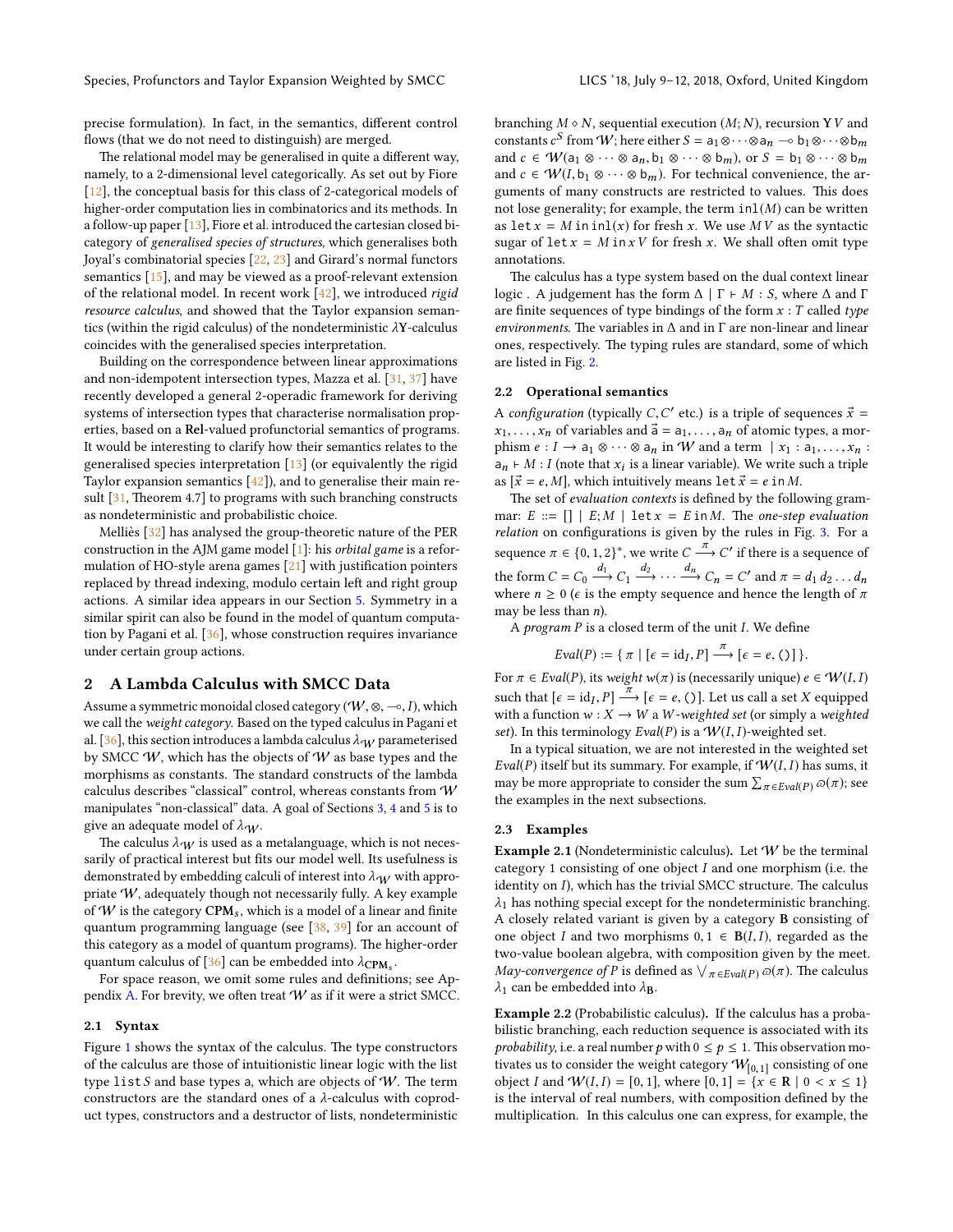<span id="page-3-0"></span> $S, T ::= a | S \multimap T | I | S \otimes T | S | S \oplus T | list S$  $M, N, L ::= x \mid c^S \mid \lambda x^S. M \mid VW \mid M \diamond N \mid YV \mid () \mid M; N \mid \text{let } x = M \text{ in } N \mid V \mid \text{let } !x = V \text{ in } M \mid V \otimes W \mid \text{let } x \otimes y = V \text{ in } M$  $\; \mid\; \text{inl}^{S,T}(V) \mid \text{inr}^{S,T}(V) \mid \text{case }V$  of  $(\text{inl}(x): N \mid \text{inr}(y): L) \mid \text{Nil}^S \mid V :: W \mid \text{case }V$  of  $(\text{Nil}: N \mid x::y:L)$  $V, W ::= x \mid c \mid \lambda x^{A}.M \mid V \otimes W \mid !V \mid \text{in1}^{S,T}(V) \mid \text{inr}^{S,T}(V) \mid \text{Ni1}^{S} \mid V::W$ 

Figure 1. Syntax of types, terms and values (syntactic sugar:  $M V$  means let  $x = M$  in  $x V$  for fresh  $x$ )

<span id="page-3-1"></span>
$$
\frac{\Delta \mid \Gamma, x:S \vdash M:T}{\Delta \mid \Gamma \vdash \lambda x.M:S \multimap T} \frac{\Delta \mid \Gamma \vdash M:T \quad \Delta \mid \Gamma \vdash N:T}{\Delta \mid \Gamma \vdash M \diamond N:T} \quad \frac{\Delta \mid \vdash V:(S \multimap T) \multimap S \multimap T}{\Delta \mid \vdash YV:S \multimap T} \quad \frac{\Delta \mid \Gamma_1 \vdash M:I \quad \Delta \mid \Gamma_2 \vdash N:T}{\Delta \mid \Gamma_1, \Gamma_2 \vdash M; N:T}
$$

Figure 2. Simple typing rules (excerpt)

<span id="page-3-2"></span>(a) Classical control flow 
$$
[\vec{x} = e, E[(\lambda y.M) V]] \xrightarrow{0} [\vec{x} = e, E[M\{V/y\}]] \qquad [\vec{x} = e, E[M_1 \circ M_2]] \xrightarrow{i} [\vec{x} = e, E[M_i]]
$$

$$
[\vec{x} = e, E[Y V]] \xrightarrow{0} [\vec{x} = e, E[V!(\lambda x.YV x)]] \qquad [\vec{x} = e, E[\text{case in}1(V) \text{ of } (x:M \mid y:N)]] \xrightarrow{0} [\vec{x} = e, E[M\{V/x\}]]
$$
  
(b) "Non-classical" data 
$$
[\vec{x}^{\vec{a}}\vec{y}^{\vec{b}} = e, E[c^{\vec{a} \rightarrow \vec{a}'}(\vec{x})]] \xrightarrow{0} [\vec{z}^{\vec{a}'}\vec{y}^{\vec{b}} = ((c \otimes id_{\vec{b}}) \circ e), E[\vec{z}]] \qquad [x_1 \dots x_n = e, P] \xrightarrow{\epsilon} [x_{\sigma(1)} \dots x_{\sigma(n)} = \sigma \circ e, P]
$$

Figure 3. Operational semantics (excerpt). Here  $\sigma$  is a permutation  $\sigma \in \mathfrak{S}_n$  of *n* elements, identified with the structural isomorphism  $a_1 \otimes \cdots \otimes a_n \to a_{\sigma(1)} \otimes \cdots \otimes a_{\sigma(n)}$  in  $W$ .

probabilistic choice of M and N as  $(\frac{1}{2}; M) \diamond (\frac{1}{2}; N)$ , where  $\frac{1}{2}$ : I is the constant corresponding to  $1/2 \in W(I, I)$ . A configuration is (essentially) a pair of  $p \in [0, 1]$  and M, and  $[1, M] \xrightarrow{\pi} [p, N]$  means<br>that the probability of this reduction sequence is a The probability that the probability of this reduction sequence is  $p$ . The *probability of convergence of P* can be defined by  $\sum_{\pi \in \text{Eval}(P)} w(\pi)$ . If *P* is really "probabilistic", i.e. it has only nondeterministic branches of the form  $(p; M) \diamond (1 - p; N)$ , then the sum must converge. Otherwise the sum can be infinite. If we want to ensure that the above sum is always defined, we should replace  $[0, 1]$  with  $\mathbb{R}^{\infty}_{\geq 0} := \{x \in \mathbb{R} \mid 0 \leq x\} \cup \{\infty\}$ (with  $0 \times \infty = 0$ ).

**Example 2.3** (Algebraic calculus). The commutative monoid ([0, 1],  $\times$ ) in the previous example can be replaced with any other commutative monoid. Indeed a category  $W$  with one object  $I$  is an SMCC if and only if  $W(I, I)$  is a commutative monoid. Let R be a commutative monoid and  $W_R$  be a category with one object I and  $W_R(I, I) = R$ . In  $\lambda_{W_R}$ , one can write a sum of terms with coeffi-<br>cients from  $R_{\text{max}}(r, M) \wedge (r', N)$  where  $r, r' \in W_R(I, I) - R$  as in cients from R, e.g.  $(r; M) \diamond (r'; N)$  where  $r, r' \in W_R(I, I) = R$ , as in the algebraic lambda calculus  $[44]$ . If  $R$  has the addition operation (i.e.  $R$  is a commutative semiring), one can define the weight of con*vergence of P* by  $\sum_{\pi \in \text{Eval}(P)} w(\pi)$ . Here the sum may be undefined since  $Eval(P)$  can be a countably infinite set. It is always defined if, for example,  $R$  is a continuous semiring as in  $[28]$ .

<span id="page-3-3"></span>**Example 2.4** (Quantum calculus 1). Let  $W =$  **FdHilb** be the category of nite dimensional Hilbert spaces, whose object is a natural number and whose morphism  $f : n \rightarrow m$  is a complex linear function  $f: \mathbb{C}^n \to \mathbb{C}^m$ . This is a compact closed category with tensor product  $n \otimes m := n \times m$ . The quantum lambda calculus of [\[36\]](#page-10-0) can be embedded into  $\lambda_{\text{FdHilb}}$ . The calculus  $\lambda_{\text{FdHilb}}$  has the atomic type qubit := 2 and every unitary map U on qubit<sup>⊗n</sup> as constants. The creation new :  $I \oplus I \rightarrow$  qubit of new qubit is given by new :=  $\lambda x$ .case  $x$  of  $(inl(y) : (y; |0\rangle)$  |  $inr(z) : (z; |1\rangle))$ where  $|0\rangle$  and  $|1\rangle$  be the standard basis vectors  $\begin{pmatrix} 1 \\ 0 \end{pmatrix}$ 0  $\Big)$  and  $\Big( \begin{array}{c} 0 \\ 1 \end{array} \Big)$ 1 of qubit regarded as morphisms  $I \rightarrow$  qubit. The measurement meas : qubit  $\rightarrow$  I  $\oplus$  I can be defined as the nondeterministic branching followed by projections: meas  $:= \lambda x. ((\langle 0 | x); \text{inl}(I)) \circ ((\langle 1 | x); \text{inr}(I))$ 

where  $\langle 0| = (1 0)$  and  $\langle 1| = (0 1)$  are projections. A (typical) configuration is  $[x_1, \ldots, x_n = e, M]$  where *e* is a vector in the Hilbert space of dimension  $2^n$  (i.e. the Hilbert space qubit<sup>⊗n</sup>); note that e is not normalised but the length indicates the probability of the reduction, that means, the probability of  $[\epsilon = 1, P] \xrightarrow{\pi} [\vec{x} = \epsilon, Q]$ <br>is  $||a||^2$ . Hance the probability of convergence of P is defined as is  $||e||^2$ . Hence the *probability of convergence of P* is defined as  $\sum_{\pi \in \text{Eval}(P)} w(\pi) w(\pi)^*$  where  $(-)^*$  is the complex conjugate.

This definition of the probability of convergence gives the same value as in [\[36\]](#page-10-0). Actually there exists a bijection between the reduction sequences in [\[36\]](#page-10-0) and those of our calculus, which maps  $[e, |\vec{x}\rangle, M] \stackrel{\vec{P}}{\longrightarrow} [e', |\vec{y}\rangle, M']$  in [\[36\]](#page-10-0) (where e and e' are normalised vectors and p is the probability of this reduction sequence) to  $[\vec{x} = \vec{A} \cdot \vec{B}]$  $e, M \rightarrow [\vec{y} = \sqrt{p}e', M']$  in  $\lambda_{\text{FdHilb}}$ .

<span id="page-3-4"></span>**Example 2.5** (Quantum calculus 2). Let W be the category CPM<sub>s</sub> of completely positive maps, whose object is a natural number and whose morphism  $q : n \rightarrow m$  is a special kind of linear function from  $(n \times n)$ -matrices to  $(m \times m)$ -matrices called *completely positive maps* (see, e.g.,  $[38]$  and  $[39]$ ). Here we use only the following fact: given a linear function  $f : n \to m$ , the mapping  $A \mapsto fAf^*$  (A an  $n \times n$ matrix) is completely positive (where (−)<sup>∗</sup> is the adjoint operator) and thus a morphism  $n \to m$  in CPM<sub>s</sub>. This induces a functor  $FdHilb \rightarrow CPM<sub>s</sub>$  preserving the compact closed structure , as well as a translation from  $\lambda_{\text{FdHilb}}$  to  $\lambda_{\text{CPM}_s}$ . The quantum calculus of [\[36\]](#page-10-0) can be embedded into  $\lambda_{\text{CPM}_s}$  via this translation. A configuration  $\vec{v} = e^{-p} \vec{v}$  $[\vec{x} = e, P]$  of  $\lambda_{\text{FdHilb}}$  corresponds to  $[\vec{x} = ee^*, P]$  of  $\lambda_{\text{CPM}_s}$ . And  $\lambda_{\text{CPM}_s}$  and  $\lambda_{\text{FdHilb}}$  is that now the probability of convergence of P is advantage of this is that now the  $\emph{probability}$  of convergence of  $P$  is defined as the standard sum  $\sum_{\pi \in Evaluate}(P) w(\pi)$  in  $CPM_s(I, I) \cong R_{\geq 0}$ .<br>This advantage is significant: see Bemark 5.17. This advantage is significant; see Remark [5.17.](#page-9-14)

#### 2.4 Categorical interpretation

A  $\lambda_{\mathcal{W}}$ -model is a category equipped with the following structures: (1) a linear-non-linear category [\[33\]](#page-10-12), (2) finite biproducts  $\oplus$ , (3) the initial algebra of  $L_a(X) = I \oplus (a \otimes X)$  for each object a, and (4) interpretations of base types and constants, including Y of each type. It is straightforward to give an interpretation of  $\lambda_W$ -terms in a  $\lambda_W$ model (the biproduct induces a canonical commutative-monoid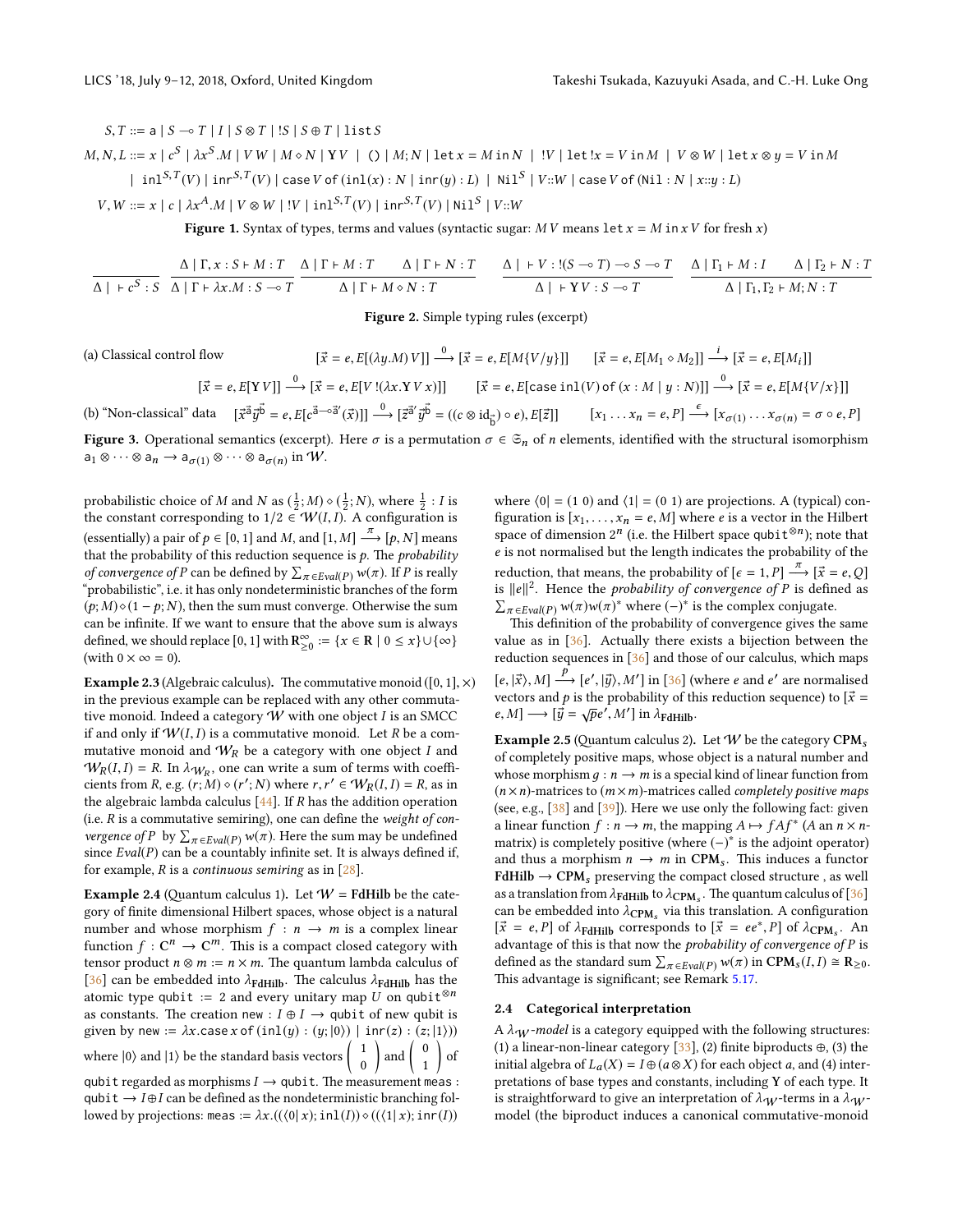enrichment, by which nondeterministic branching is interpreted). Note that the fixed-point combinator is treated as a constant and thus there is no guarantee that this interpretation is adequate. Adequacy shall be discussed for individual models.

There is an appropriate notion of  $\lambda_W$ -model morphisms, which strongly preserves the above structure. An important property is that a  $\lambda_W$ -model morphism preserves the interpretation of a program (up to the structural isomorphism).

# <span id="page-4-0"></span>3 Rigid Taylor Expansion

This section reviews a theory of linear approximations of  $\lambda_W$ -terms, a variant of the Taylor expansion [\[10\]](#page-9-10) that we call the rigid Taylor expansion  $[42]$ . The aim of this section is to give a syntactic justification (or understanding) of the definition of weighted profunctors, which is introduced in the next section. Since most results of this section are an adaptation of our previous work [\[42\]](#page-10-3), we give only a quick overview; see [\[42\]](#page-10-3) or Appendix [B](#page-11-1) for details.

#### 3.1 Refinement types

We first introduce refinement intersection types (or refinement types for short), which properly describe classical control flows of a given term. The syntax of refinement types is shown in Fig.  $4(a)$  $4(a)$ . It parallels the syntax of simple types: each simple-type constructor has one or two corresponding refinement-type constructors. The intuitive "correspondence" of type constructors is formally defined by the *refinement relation*, which is a binary relation  $a \triangleleft S$  between refinement types and simple types. Some rules are listed in Fig. [4\(](#page-5-0)b).

We comment on some notable points. A refinement of the exponential type !S is a list  $\langle a_1, \ldots, a_n \rangle$  of refinement types  $a_i$  of S. This refinement type should be read as a (non-idempotent) intersection type  $a_1 \wedge \cdots \wedge a_n$ ; a value of this type shall be made n copies, used in accord with  $a_1, \ldots, a_n$  respectively. A refinement of the sum type  $S \oplus T$  is either  $a \oplus \bullet$  or  $\bullet \oplus b$ . A value of type  $a \oplus \bullet$  must be of the form  $inl(V)$  and a describes the usage of the value  $V$ . A refinement of the list type list  $S$  must be of the form  $a_1::a_2::... a_n::n$  il. It tells us the length of the list as well as the usage of each element. Note that a refinement type of the value  $V$ in a case analysis case  $V$  of  $(\cdots)$  tells us the actual branch.

The refinement types  $\langle a_1, a_2 \rangle$  and  $\langle a_2, a_1 \rangle$  are different but closely related. They both say that the value of these types shall be duplicated, one copy is used as of type  $a_1$  and the other is as of type  $a_2$ . This similarity is captured by the notion of type isomorphisms. We write  $\varphi$  :  $a \cong a'$  to mean that refinements a and a' of S are isomorphic, of which  $\varphi$  is a witness (or a *proof*). It is defined by fairly straightforward rules, some of which are found in Fig. [4\(](#page-5-0)c). Note that refinement types are isomorphic in more than one way. For example, consider  $\langle a, a \rangle$ , which is isomorphic to itself in two ways; one relates the left component to the left component, and the other relates the left component to the right component.

For each simple type  $S$ , the collection of refinement types of  $S$ and isomorphisms between them forms a groupoid, which means the existence of the following: (1) identity  $id_a : a \cong a$  for every  $a \triangleleft S$ , (2) composite  $(\psi \circ \varphi) : a \cong c$  for every  $\varphi : a \cong b$  and  $\psi : b \cong c$ and (3) inverse  $\varphi^{-1}$  :  $b \cong a$  for every  $\varphi : a \cong b$ . We write this groupoid as  $\llbracket S \rrbracket$ .

We say that an isomorphism  $\varphi$  is *positive* if, for each negative (i.e. contravariant) occurrence of  $\langle \sigma; \psi_1, \ldots, \psi_n \rangle$  in  $\varphi$ , we have  $\sigma$  = id. It is negative if every permutation in a covariant position is the identity. The groupoid  $\llbracket S \rrbracket$  has a strict factorisation system: positive (resp. negative) isomorphisms form a subcategory and each isomorphism  $\varphi$  can be uniquely decomposed as  $\varphi = \varphi^+ \circ \varphi^$ where  $\varphi^+$  is a positive isomorphism and  $\varphi^-$  is negative. We write  $\llbracket S \rrbracket^+$  (resp.  $\llbracket S \rrbracket^-$ ) as the positive (resp. negative) subcategory, which is a groupoid.

#### 3.2 Refinement typing rules and its term representation

The syntax of rigid resource raw-terms is given in Fig. [5.](#page-5-1) They are used to represent refinement type derivations. It has basically the same term constructors as  $\lambda_W$  but three crucial differences: (1) A rigid resource raw-term has only one branch of nondeterministic choice  $M \diamond N$  and case analyses case V of  $(inl(x) : M | inr(y) : N)$ and case V of (Nil:  $M | x::y:N$ ); (2) A rigid resource raw-term has a list  $\langle v_1, \ldots, v_n \rangle$  instead of the exponential !V; and (3) A rigid resource raw-term has no recursion. Thanks to these changes, rigid resource raw-terms have desirable properties: a rigid resource rawterm has a unique reduction sequence, which must terminate; and it is linear, i.e. each variable in a resource term is used exactly once.

We define a set of rules relating resource terms and  $\lambda_W$ -terms. A refinement non-linear type environment, ranged over by  $\Theta$ , is a finite sequence of type bindings of the from  $\langle x_1, \ldots, x_n \rangle : \langle a_1, \ldots, a_n \rangle$ . We write  $O$  for refinement non-linear type environments consisting of  $\langle \rangle : \langle \rangle$ . A refinement linear type environment, ranged over by Ξ, is a finite sequence of type bindings of the from  $x : a$ . The *refinement* relations are defined by the following rules

$$
\frac{a_i \triangleleft S \ (\forall i \leq n) \quad \Theta \triangleleft \Delta}{(\langle x_1, \dots, x_n \rangle : \langle a_1, \dots, a_n \rangle, \Theta) \triangleleft (y : S, \Delta)} \quad \frac{a \triangleleft S \ \Xi \triangleleft \Gamma}{(x : a, \Xi) \triangleleft (y : S, \Gamma)}
$$

 $\overline{(\langle x_1, \ldots, x_n \rangle : \langle a_1, \ldots, a_n \rangle, \Theta) \triangleleft (y : S, \Delta)}$   $\overline{(x : a, \Xi) \triangleleft (y : S, \Gamma)}$ <br>in addition to a rule relating empty environments. Note that we only compare types but not variable names. We write  $(\Theta | \Xi) \triangleleft (\Delta |$ Γ) if  $\Theta \triangleleft \Delta$  and  $\Xi \triangleleft \Gamma$ . A refinement type judgement is a tuple  $\Theta \triangleleft \Delta \mid \Xi \triangleleft \Gamma + t : a \triangleleft M : S$  with  $(\Theta \mid \Xi) \triangleleft (\Delta \mid \Gamma)$  and  $a \triangleleft S$ . We omit  $\Xi \lhd \Gamma$  (resp.  $\Theta \lhd \Delta \mid \Xi \lhd \Gamma$ ) if both  $\Xi$  and  $\Gamma$  (resp. the four environments) are the empty sequence. Figure [6](#page-5-2) shows important rules. Here ∧ is the component-wise concatenation, e.g.,

$$
(\langle x_1, x_2 \rangle : \langle a_1, a_2 \rangle, \langle y_1 \rangle : \langle b_1 \rangle) \land (\langle \rangle : \langle \rangle, \langle z_1, z_2 \rangle : \langle c_1, c_2 \rangle)
$$
  
= (\langle x\_1, x\_2 \rangle : \langle a\_1, a\_2 \rangle, \langle y\_1, z\_1, z\_2 \rangle : \langle b\_1, c\_1, c\_2 \rangle).

By dropping some components, the rules can be seen as three different typing systems. First, by removing the left-hand-sides of  $\triangleleft$ , the rules are a variant of those of the simple type system of  $\lambda_W$ . Second, dropping the resource calculus part and the simple type part results in a non-idempotent intersection type system: for example, an instance of the exponential rule is

$$
\frac{x: \langle \vec{a}_1 \rangle \mid +V: b_1 \quad \dots \quad x: \langle \vec{a}_n \rangle \mid +V: b_n}{x: \langle \vec{a}_1, \dots, \vec{a}_n \rangle \mid +!V: \langle b_1, \dots, b_n \rangle}
$$

 $x : \langle \vec{a}_1, \ldots, \vec{a}_n \rangle \mid +!V : \langle b_1, \ldots, b_n \rangle$ <br>Third, by ignoring the right-hand-sides of  $\triangleleft$ , the resulting system can be seen as the standard type system for the linear lambda calculus without exponentials; we shall discuss this point in Section [4.2.](#page-6-1)

Although we do not have the general type isomorphism rule in the type system, it is derivable in a sense. For example, assume  $\Theta \triangleleft \Delta \mid + \langle v_1, \ldots, v_n \rangle : \langle a_1, \ldots, a_n \rangle \triangleleft \cdot V : S$  and consider the type isomorphism  $\varphi = \langle \sigma; \vec{id} \rangle : \langle a_1, \ldots, a_n \rangle \cong \langle a_{\sigma(1)}, \ldots, a_{\sigma(n)} \rangle$ ,<br>determined by a permutation  $\sigma \in \mathcal{F}$ . Although we do not have determined by a permutation  $\sigma \in \mathfrak{S}_n$ . Although we do not have  $\Theta \triangleleft \Delta \mid + \langle v_1, \ldots, v_n \rangle : \langle a_{\sigma(1)}, \ldots, a_{\sigma(n)} \rangle \triangleleft \mid V : S$ , by apply-<br>ing the permutation  $\sigma$  to the term as well as the refinement type ing the permutation  $\sigma$  to the term as well as the refinement type, we obtain a derivable judgement  $\Theta \triangleleft \Delta \left| + \langle v_{\sigma(1)}, \ldots, v_{\sigma(n)} \rangle \right|$ .  $\langle a_{\sigma(1)}, \ldots, a_{\sigma(n)} \rangle \triangleleft \{V : S \rangle$ . A generalisation of this idea is the *action* of an isomorphism  $g : g \geq g'$  to a rigid resource ray-term t; we tion of an isomorphism  $\varphi$  :  $a \cong a'$  to a rigid resource raw-term t; we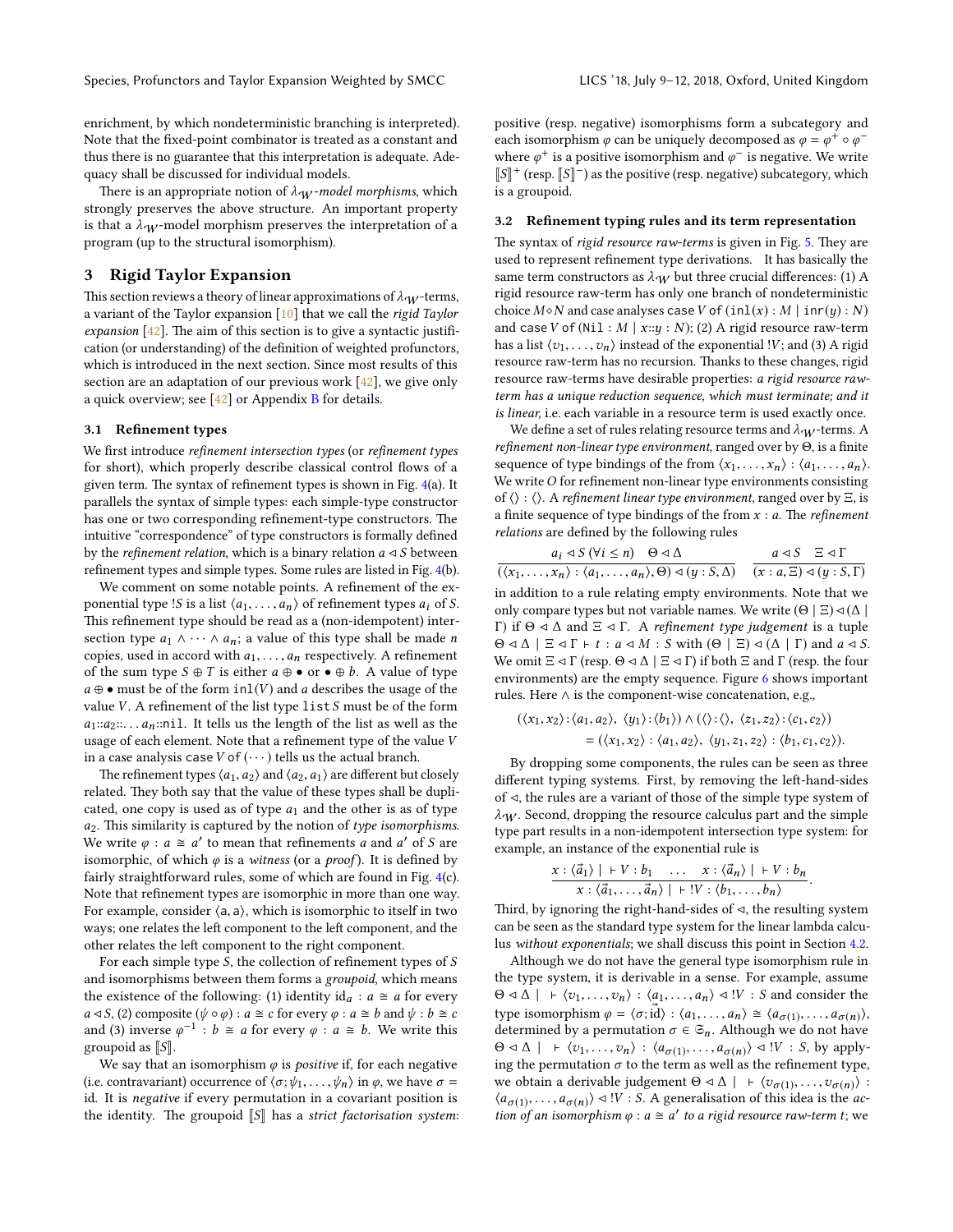<span id="page-5-0"></span>(a) Syntax 
$$
a, b ::= a | a \rightarrow b | () | a \otimes b | \langle a_1, \ldots, a_n \rangle | a \oplus \bullet | \bullet \oplus a | \text{nil } | a::b
$$

(b) Refinement relation  $a_1 \triangleleft S$  ...  $a_n \triangleleft S$  $\langle a_1, \ldots, a_n \rangle \triangleleft ! S$  $a \triangleleft S$  $a \oplus \bullet \lhd S \oplus T$  $b \triangleleft T$  $\bullet \oplus b \triangleleft S \oplus T$  nil  $\triangleleft$  list S  $a \triangleleft S$   $b \triangleleft \text{list } S$  $a::b \lhd \text{list } S$ (c) Type isomorphisms  $\varphi : a' \cong a \qquad \psi : b \cong b'$  $\frac{\varphi : a' \cong a \qquad \psi : b \cong b'}{\varphi \multimap \psi : a \multimap b \cong a' \multimap b'}$   $\frac{\sigma \in \mathfrak{S}_n \qquad \varphi_1 : a_{\sigma(1)} \cong b_1 \qquad \dots \qquad \varphi_n : a_{\sigma(n)} \cong b_n}{\langle \sigma; \varphi_1, \dots, \varphi_n \rangle : \langle a_1, \dots, a_n \rangle \triangleleft \langle b_1, \dots, b_n \rangle}$  $\langle \sigma; \varphi_1, \ldots, \varphi_n \rangle : \langle a_1, \ldots, a_n \rangle \triangleleft \langle b_1, \ldots, b_n \rangle$  $\varphi : a \cong a' \qquad \psi : b \cong b'$  $\varphi::\psi : a::b \cong a':b'$ 

Figure 4. Syntax, refinement relation and isomorphisms of refinement intersection types (excerpt

<span id="page-5-1"></span> $s, t, u ::= [\varphi] x \mid c^S \mid \lambda x^a.t \mid v \le | \bullet \diamond t \mid () \mid s; t \mid \text{let } x = s \text{ in } t \mid \langle v_1, \ldots, v_n \rangle \mid \text{let } \langle x_1, \ldots, x_n \rangle = v \text{ in } t \mid v \otimes w \mid \text{let } x \otimes y = s \text{ in } t$  $\int$  inl(v)  $\int$  inr(v)  $\int$  let inl(x) = v in t  $\int$  let inr(x) = v in t  $\int$  nil  $\int$  v::w  $\int$  let nil = v in t  $\int$  let x::u = v in t

 $v, w ::= [\varphi] x \mid c \mid \lambda x^a.t \mid () \mid v \otimes w \mid \langle v_1, \ldots, v_n \rangle \mid \text{inl}(v) \mid \text{inr}(v) \mid \text{nil} \mid v::w.$ 

Figure 5. Syntax of rigid resource raw-terms

<span id="page-5-2"></span>
$$
\varphi: a \cong a' \qquad O_1 \triangleleft \Delta_1 \quad a \triangleleft S \qquad O_2 \triangleleft \Delta_2 \qquad \varphi: a \cong a' \qquad O \triangleleft \Delta \quad a \triangleleft S \qquad O \triangleleft \Delta \\\overline{(O_1, \langle x \rangle : \langle a \rangle, O_2) \triangleleft (\Delta_1, y : S, \Delta_2) \mid + [\varphi] x : a' \triangleleft y : S} \qquad \overline{O \triangleleft \Delta \mid (x : a) \triangleleft (y : S) \mid + [\varphi] x : a' \triangleleft y : S} \qquad \overline{O \triangleleft \Delta \mid + c^S : S \triangleleft c^S : S} \right)} \right]} \right)
$$
\n
$$
\Theta \triangleleft \Delta \mid \Xi \triangleleft \Gamma + t : a \triangleleft M : S \qquad \Theta_i \triangleleft \Delta \mid + v_i : a_i \triangleleft V : S \qquad (\forall i \leq n) \\\overline{\Theta \triangleleft \Delta \mid \Xi \triangleleft \Gamma + t \diamond \bullet : a \triangleleft M \diamond N : S} \qquad (\overline{\Theta_1 \wedge \cdots \wedge \Theta_n) \triangleleft \Delta \mid + \langle v_1, \ldots, v_n \rangle : \langle a_1, \ldots, a_n \rangle \triangleleft ! V : S} \right)} \right)} \right)
$$
\n
$$
\frac{\Theta_0 \triangleleft \Delta \mid + v : \langle b_1, \ldots, b_n \rangle \multimap a \triangleleft V : T \multimap T \qquad \Theta_i \triangleleft \Delta \mid + w_i : b_i \triangleleft \lambda x . Y V x : T \quad (1 \leq \forall i \leq n) \\\overline{(\Theta_0 \wedge \cdots \wedge \Theta_n) \triangleleft \Delta \mid + (\langle \cdot \rangle : (v \langle w_1, \ldots, w_n \rangle)) \mid a \triangleleft Y V : T} \right)} \right)}
$$
\n
$$
\frac{\Theta_1 \triangleleft \Delta \mid \Xi_1 \triangleleft \Gamma_1 + v : \text{in1}(a) \triangleleft V : S \oplus T \qquad \Theta_2 \triangleleft \Delta \mid (\Xi_2, y : a) \triangleleft (\Gamma_2, z : T) \mid + t : c \triangleleft M : U} \right)}{\left(\Theta_1 \wedge \Theta_2) \triangleleft \Delta \mid (\Xi_1, \Xi_2) \triangleleft (\Gamma_1, \Gamma_2) \mid \text{let} \text{in1}(y) = v \text{in} t : c \triangleleft \text{case
$$

**Figure 6.** Rules relating rigid resource raw-terms and  $\lambda_W$ -terms (excerpt)

write  $[\varphi] \cdot t$  for the term obtained by acting  $\varphi$  to  $t$ . It is defined by induction on t; examples of rules are

on configurations. Examples of rules are

$$
[\langle \sigma; \varphi_1, \dots, \varphi_n \rangle] \cdot \langle v_1, \dots, v_n \rangle := \langle [\varphi_1] \cdot v_{\sigma(1)}, \dots, [\varphi_n] \cdot v_{\sigma(n)} \rangle
$$

$$
[(\varphi \multimap \psi)] \cdot (\lambda x. t) := \lambda x.([\psi] \cdot t) \{ [\varphi] x / x \}
$$

$$
[\varphi] \cdot (v \cdot w) := ([(id \multimap \varphi)] \cdot v) \cdot w.
$$

The *substitution*  $t \{v/x\}$  is defined as usual except for the base case where  $([\varphi]x)\{\upsilon/x\} := [\varphi] \cdot \upsilon$ .

<span id="page-5-4"></span>Lemma 3.1. The type isomorphism rules are derivable, e.g.,

$$
\frac{\Theta \triangleleft \Delta \mid \Xi \triangleleft \Gamma \vdash t : a \triangleleft M : S \qquad \varphi : a \cong a'}{\Theta \triangleleft \Delta \mid \Xi \triangleleft \Gamma \vdash [\varphi] \cdot t : a' \triangleleft M : S} \quad and
$$
\n
$$
\underline{\varphi : a \cong a'} \qquad \Theta \triangleleft \Delta \mid (\Xi, x : a') \triangleleft \Gamma \vdash t : b \triangleleft M : S}{\Theta \triangleleft \Delta \mid (\Xi, x : a) \triangleleft \Gamma \vdash t \{[\varphi] x / x\} : b \triangleleft M : S}.
$$

Let us define an isomorphism  $\varphi : (\Theta \mid \Xi) \cong (\Theta' \mid \Xi')$  as a summer of component-wise isomorphisms. The previous lemma sequence of component-wise isomorphisms. The previous lemma can be generalised to

$$
\frac{\varphi : (\Theta' \mid \Xi') \cong (\Theta \mid \Xi) \qquad \Theta \triangleleft \Delta \mid \Xi \triangleleft \Gamma + t : b \triangleleft M : S}{\Theta \triangleleft \Delta \mid \Xi \triangleleft \Gamma + t {\{\varphi\}} : b \triangleleft M : S}
$$

where  $t\{\varphi\}$  denotes the appropriate resource raw-term.

# <span id="page-5-5"></span>3.3 Enumeration of reduction sequences

The operational semantics of the rigid calculus is defined analogously to that of  $\lambda_W$ . A configuration is a triple  $[\vec{x} = e, t]$  that is well-typed in an appropriate sense, and the reduction is a relation

$$
[\vec{x} = e, E[t \diamond \bullet]] \xrightarrow{1} [\vec{x} = e, E[t]]
$$
  

$$
[\vec{x} = e, E[\text{let } \langle y_1, \dots, y_n \rangle = \langle v_1, \dots, v_n \rangle \text{ in } t]]
$$
  

$$
\xrightarrow{0} [\vec{x} = e, E[t\{v_1/y_1, \dots, v_n/y_n\}]]
$$

where E is an *evaluation context*, defined by the grammar:  $E ::=$  $[$ ]  $|$   $E$ ;  $t$   $|$   $\det x = E$  in  $t$ . Problematic configurations such as  $\vec{x} =$ e, let inr(x) = inl(v) in t] are filtered out by the type system.

The next lemma follows from the fact that a rigid resource rawterm has neither nondeterministic branching nor recursion.

**Lemma 3.2.** For each configuration  $[\vec{x} = e, t]$ , there exists a unique pair  $(\pi, e')$  such that  $[\vec{x} = e, t] \stackrel{\pi}{\longrightarrow} [\epsilon = e', 0].$ 

For a program  $\vdash P : I$ , let us consider the set  $\{t \mid \vdash t(\cdot) \lhd P : I\}$ . For each element  $t \in X$  of this set, we write  $\pi(t)$  and  $\varpi(t)$  to mean the unique  $\pi$  and e such that  $[\epsilon = id, t] \frac{\pi}{\pi} [\epsilon = e, 0]$ . The next<br>theorem says that the manning  $t \mapsto \pi(t)$  is a weight-presenting theorem says that the mapping  $t \mapsto \pi(t)$  is a weight-preserving surjection to  $Eval(P)$ .

<span id="page-5-3"></span>**Theorem 3.3.** Let P be a program. If  $\vdash t : () \triangleleft P : I$  and  $\lceil \epsilon =$  $id_I, t \rightarrow [\epsilon = e, ()]$ , then  $[\epsilon = id_I, P] \xrightarrow{\pi} [\epsilon = e, ()]$ . Conversely, if  $[\epsilon = id_I, P] \xrightarrow{\pi} [\epsilon = e, ()]$ , then there exists t such that  $\vdash t :$ ()  $\triangleleft P$  : I and  $[\epsilon = id_I, t] \stackrel{\pi}{\longrightarrow} [\epsilon = e, ()].$ 

Unfortunately this is not a bijection: different approximants may induce the same computation. For example, consider refinements

let  $\langle x_1,x_2\rangle = \langle v_1,v_2\rangle$  in  $x_1 \otimes x_2$  let  $\langle x_2,x_1\rangle = \langle v_2,v_1\rangle$  in  $x_1 \otimes x_2$ of let ! $x =$  !V in  $x \otimes x$  (see [\[42\]](#page-10-3) for further discussion).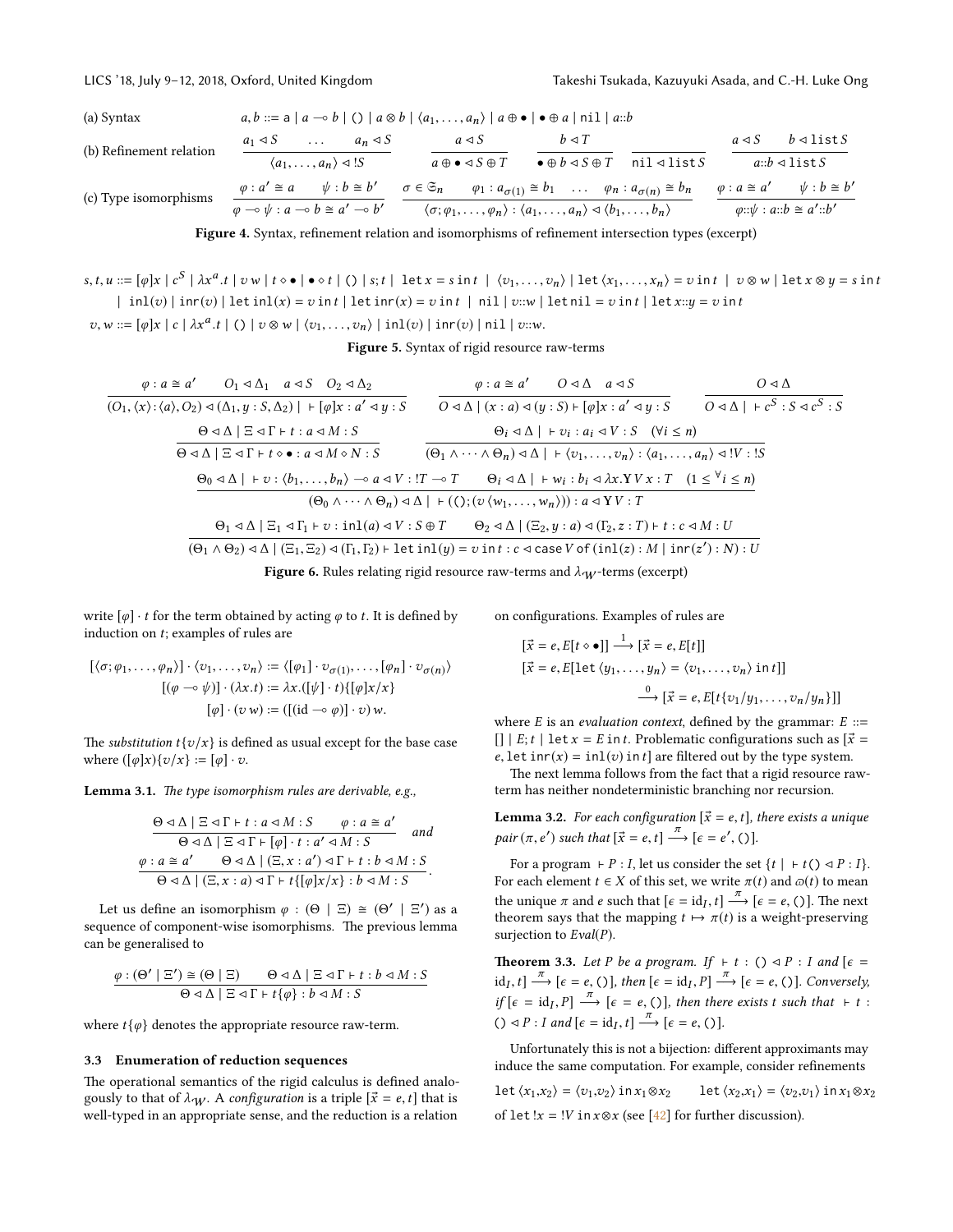Species, Profunctors and Taylor Expansion Weighted by SMCC LICS '18, July 9-12, 2018, Oxford, United Kingdom

We have proposed in our previous work [\[42\]](#page-10-3) a way to avoid this redundancy by using the action of isomorphisms. Let ∼ be a congruence on rigid resource raw-terms subsuming

$$
v([\varphi] \cdot w) \sim ([(\varphi \multimap id)] \cdot v) w
$$
  
let  $x = [\varphi] \cdot t$  in  $u \sim \text{let } x = t$  in  $(u\{[\varphi]x/x\})$   
let  $\langle x_1, \ldots, x_n \rangle = ([\langle \sigma; \varphi_1, \ldots, \varphi_n \rangle] \cdot v)$  in  $t$   
 $\sim \text{let } \langle x_{\sigma^{-1}(1)}, \ldots, x_{\sigma^{-1}(n)} \rangle = v$  in  $t\{[\varphi_1]x_1/x_1, \ldots, [\varphi_n]x_n/x_n\}$ 

and similar rules for other let-constructs. Note that ∼ is defined for terms of higher-order types as well.

<span id="page-6-2"></span>**Theorem 3.4** ([\[42\]](#page-10-3)). Let P be a program and assume  $\vdash t_i : (\cdot) \triangleleft P : l$ for  $i = 1, 2$ . Then  $t_1 \sim t_2$  if and only if  $\pi(t_1) = \pi(t_2)$ .

Given a  $\lambda_W$ -term, its rigid Taylor expansion is defined as the collection of well-typed approximations of it. We write  $\widetilde{t}$  for the equivalence class of  $\sim$  to which t belongs.

**Definition 3.5** (Rigid Taylor expansion). Given  $\Delta | \Gamma \vdash M : S$  and  $(Θ | Ξ)$   $\triangleleft (Δ | Γ)$ , we define

$$
\llbracket M \rrbracket (b, (\Theta \mid \Xi)) \coloneqq \{ \widetilde{t} \mid \Theta \lhd \Delta \mid \Xi \lhd \Gamma \vdash t : b \lhd M : S \}
$$

We call  $\llbracket M \rrbracket$  the *rigid Taylor expansion of M*. We write  $(\Theta \mid \Xi \mid \widetilde{t}$ :  $(b) \in [M]$  to mean  $\tilde{t} \in [M](b, (\Theta \mid \Xi)).$ 

Theorems [3.3](#page-5-3) and [3.4](#page-6-2) give a bijective correspondence between Eval(P) and  $[$ P $]$ ( $\epsilon$ , ()), which furthermore preserves the weights. This allows us to enumerate  $Eval(P)$  by induction on the structure of  $P$ , even though  $Eval(P)$  is not inductively defined.

# <span id="page-6-0"></span>4 Weighted Generalised Species

We have seen in the previous section that the rigid Taylor expansion of a program P is a weighted set equivalent to  $Eval(P)$  up to a weight-preserving bijection, and hence in a sense adequate. This section gives a more "semantic" description of this result, based on weighted generalised species (or weighted profunctors). The result of this section extends  $[42]$ , which studies a weight-free setting.

## <span id="page-6-6"></span>4.1 Preliminary: profunctors

We briefly recall profunctors and introduce notations. A *profunctor* F from a category  $\mathcal A$  to a category  $\mathcal B$  (written  $F : \mathcal A \to \mathcal B$ ) is a functor  $F : \mathcal{B}^{\text{op}} \times \mathcal{A} \to \text{Set}$ . For  $g \in \mathcal{B}(b', b), x \in F(b, a)$  and  $f \in \mathcal{A}(a, a')$ , we write  $x \cdot f$  for  $F(h, f)(x)$  and  $a \cdot x$  for  $F(a, a)(x)$ .  $f \in \mathcal{A}(a, a')$ , we write  $x \cdot f$  for  $F(b, f)(x)$  and  $g \cdot x$  for  $F(g, a)(x)$ .<br>Since E is a hifunctor  $(a, x) \cdot f = a \cdot (x \cdot f)$ , which we simply write Since F is a bifunctor,  $(g \cdot x) \cdot f = g \cdot (x \cdot f)$ , which we simply write as  $g \cdot x \cdot f$ .<sup>[1](#page-6-3)</sup> The composite  $G \circ F : \mathcal{A} \to C$  of  $F : \mathcal{A} \to \mathcal{B}$  and  $G : \mathcal{B} \rightarrow C$  can be defined by

$$
(G \circ F)(c, a) := \big(\coprod_{b \in \mathcal{B}} G(c, b) \times F(b, a)\big) / \sim
$$

where  $\prod$  is the coproduct in Set and ∼ is the least equivalence relation containing  $(y, f \cdot x) \sim (y \cdot f, x)$  for each  $y \in G(c, b')$ ,<br> $f \in \mathcal{R}(b', b)$  and  $x \in F(b, a)$ . We write **Prof** for the bicategory of  $f \in \mathcal{B}(b',b)$  and  $x \in F(b,a)$ . We write **Prof** for the bicategory of categories, profunctors and natural transformations categories, profunctors and natural transformations.

#### <span id="page-6-1"></span>4.2 Properties of the rigid Taylor expansion

This subsection studies the properties of the rigid Taylor expansion, which shall be abstracted to the notion of weighted profunctors.

As pointed out in our previous work [\[42\]](#page-10-3), the rigid Taylor expansion  $\llbracket M \rrbracket$  of a term  $\Delta \mid \Gamma \vdash M : S$  is a profunctor  $\llbracket \Delta \mid \Gamma \rrbracket \rightarrow \llbracket S \rrbracket$ . Here  $\Delta \mid \Gamma$  and  $\llbracket S \rrbracket$  are groupoids of refinements and isomor-phisms. Lemma [3.1](#page-5-4) shows that  $\varphi : a' \cong a$ ,  $\widetilde{t} \in [M](a, (\Theta \mid \Xi))$  and  $\psi$  ( $(\Theta \mid \Xi)$ ) and  $(\Theta \mid \Xi)$ ) and  $(\Theta \mid \Xi)$  $\psi : (\Theta \mid \Xi) \cong (\Theta' \mid \Xi')$  imply  $[\varphi^{-1}] \cdot t \{ \psi^{-1} \} \in [\![M]\!] (a', (\Theta' \mid \Xi'))$ .<br>In the situation of this paper one can furthermore interpret the

In the situation of this paper, one can furthermore interpret the refinement types and rigid resource (raw-)terms in  $W$ .

The interpretation of a simple type induces a functor  $S : \llbracket S \rrbracket \rightarrow$  $W^{op}$ , i.e. refinement types and type isomorphisms can be seen as objects and morphisms in W, respectively. Its action on objects are defined via the following syntactic translation

| $\natural(a) = a$                                             | $\natural(a \otimes b) = \natural(a::b) = \natural(a) \otimes \natural(b)$                |
|---------------------------------------------------------------|-------------------------------------------------------------------------------------------|
| $h(0) = h(nil) = I$                                           | $\natural(\text{inl}(a)) = \natural(\text{inr}(a)) = \natural(a)$                         |
| $\natural(a \multimap b) = \natural(a) \multimap \natural(b)$ | $\natural(\langle a_1,\ldots,a_n\rangle)=\natural(a_1)\otimes\cdots\otimes \natural(a_n)$ |
|                                                               |                                                                                           |

of a refinement type to an IMLL formula. Its action on morphisms is defined by induction on the derivation of  $\varphi$  :  $a \cong a'$ , using only the structural isomorphisms in W.

A rigid resource (raw-)term induces a term of a linear lambda calculus without exponential, by ignoring inl and inr and identifying v::w (resp.  $\langle v_1, \ldots, v_n \rangle$ ) with  $v \otimes w$  (resp.  $v_1 \otimes \cdots \otimes v_n$ ) as well as the corresponding patterns. For example, let  $x::y = v$  in t is regarded as let  $x \otimes y = v$  in t. Thus we have an interpretation of rigid resource (raw-)terms in the SMCC  $W$ ; we write  $\langle \phi | t \rangle$  for this interpretation.

<span id="page-6-4"></span>**Lemma 4.1.** Let  $\Delta \mid \Gamma \vdash M : S$ . (1) The simple type S induces a functor S :  $\llbracket S \rrbracket \rightarrow W^{op}$  from the groupoid of refinement types and isomorphisms. Similarly the simple type environment induces a functor  $E : [(\Delta | \Gamma)]] \rightarrow W^{op}$ . (2) The rigid Taylor expansion is a profunctor  $\llbracket M \rrbracket$  :  $\llbracket \Delta \mid \Gamma \rrbracket \rightarrow \llbracket S \rrbracket$  of which each element  $\widetilde{t} \in$  $\llbracket M \rrbracket(a, (\Theta \mid \Xi))$  is associated with a morphism  $\langle \sharp \rangle : E(\Theta \mid \Xi) \to S(a)$ in W. Furthermore  $\langle \cdot \rangle$  respects the action of maps in  $\mathbb{I}\Delta$  |  $\Gamma\mathbb{I}$  and  $\llbracket S \rrbracket$ , i.e.  $S(\varphi) \circ \langle \nmid t \rangle \circ E(\psi) = \langle \lbrack \varphi^{-1} \rbrack \cdot t \{ \psi^{-1} \} \rangle.$ 

The above syntactic translation of terms maps the reduction rules to valid equations of the standard linear lambda calculus, by regarding  $[\vec{x} = e, t]$  as let  $\vec{x} = e$  in t. Thanks to the well-known soundness result of SMCCs for the linear lambda calculus,  $\langle \cdot | \cdot \rangle$ is preserved by reduction. Hence the weight of a rigid resource (row-)term coincides with the interpretation in W.

**Theorem 4.2.** If  $[\epsilon = id_I, t] \xrightarrow{\pi} [\epsilon = e, ()]$ , then  $e = \langle \dagger t \rangle$ .

This theorem together with Theorems [3.3](#page-5-3) and [3.4](#page-6-2) provides us with a compositional way for calculating the weighted set  $Eval(P)$ .

### 4.3 Weighted profunctors

We introduce the notion of weighted profunctors as an abstraction of the properties shown in Lemma [4.1.](#page-6-4)

<span id="page-6-5"></span>Definition 4.3 (Weighted category, weighted profunctor). A  $W$ weighted category is a pair  $(A, A)$  of a category  $A$  and a functor  $A : \mathcal{A} \to W^{op}$ . A W-weighted profunctor from  $(\mathcal{A}, A)$  to  $(\mathcal{B}, B)$  is a pair  $(F, \varpi)$  of a profunctor  $F : \mathcal{A} \to \mathcal{B}$  (i.e. a functor  $F : \mathcal{B}^{op} \times \mathcal{A} \to$ <br>Set) and a family of functions  $\varpi_{\mathcal{A}} \to F(h, \varpi) \to \mathcal{W}(A(\varpi), B(h))$ Set) and a family of functions  $\omega_{(b,a)} : F(b,a) \to W(A(a), B(b))$ <br> $(a \in \mathcal{A} \mid b \in \mathcal{B})$  that respects the action of  $\mathcal{A}$  and  $\mathcal{B}$  i.e.  $(a \in \mathcal{A}, b \in \mathcal{B})$  that respects the action of  $\mathcal{A}$  and  $\mathcal{B}$ , i.e.,

$$
B(g) \circ \varpi_{(b,a)}(e) \circ A(f) = \varpi_{(b',a')}(g \cdot e \cdot f)
$$

<span id="page-6-3"></span><sup>&</sup>lt;sup>1</sup>In this paper, the action of profunctors is written in the diagrammatic order in the sense that  $g' \cdot (g \cdot x \cdot f) \cdot f' = (g';g) \cdot x \cdot (f; f')$ , where  $g'; g \triangleq g \circ g'$ .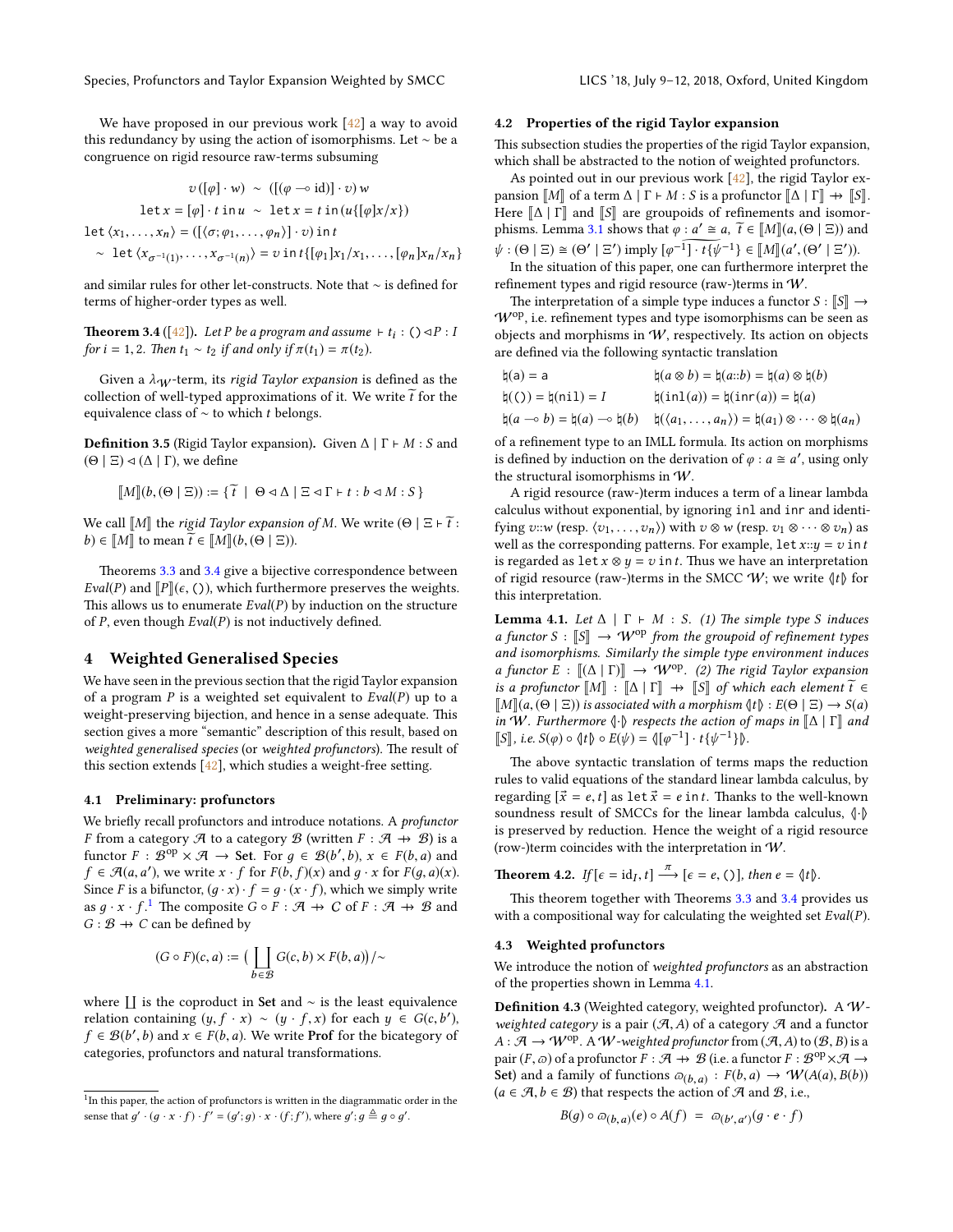for every  $g : b' \to b$ ,  $e \in F(b, a)$  and  $f : a \to a'$ . A 2-cell  $g : (E \circ F) \to (G \circ G)$  is a natural transformation  $g : F \to G$  $\alpha$  :  $(F, \overline{\omega}^F) \Rightarrow (G, \overline{\omega}^G)$  is a natural transformation  $\alpha$  :  $F \Rightarrow G$ <br>preserving weights i.e.  $\overline{\omega}^F$ ,  $(e) = \overline{\omega}^G$ ,  $(\alpha, (e))$  for every  $e \in$ preserving weights, i.e.  $\varpi_{(b,a)}^F(e) = \varpi_{(b,a)}^G(\alpha_{b,a}(e))$  for every  $e \in$ <br> $F(h,a)$ . We often omit "W," if it is clear from the context  $F(b, a)$ . We often omit "W-" if it is clear from the context.

Weighted categories, weighted profunctors and 2-cells in Definition [4.3](#page-6-5) can be organised into a bicategory, which we write as **Prof**/ $\int_{W^{opt}}^{Cat}$ : The composite  $(G, \varpi^G) \circ (F, \varpi^F)$  of weighted profunctors  $(F, \varpi^F) : (\mathcal{A}, A) \to (\mathcal{B}, B)$  and  $(G, \varpi^G) : (\mathcal{B}, B) \to (C, C)$ <br>consists of the composite profunctor  $G \circ F$  with the weight function consists of the composite profunctor  $G \circ F$  with the weight function  $\varpi_{(c,a)} : (G \circ F)(c,a) \to \mathcal{W}(A(a), C(c))$  defined by

$$
\varpi_{c,a}([(y,x)]_{\sim}) := \varpi_{c,b}^G(y) \circ \varpi_{b,a}^F(x)
$$

where  $(y, x) \in G(c, b) \times F(b, a)$ . This is well-defined since  $\varpi^G$  and  $\varpi^F$  respect the action of  $\mathcal{R}$  morphisms  $\varpi^F$  respect the action of  ${\mathcal B}$  morphisms.

We shall mainly use a 1-categorical version of the bicategory  $\mathsf{Prof}\vert/\!\!{}_{\mathsf{W}^\mathrm{op}}^\mathsf{Cat}$ , written  $\mathsf{Pr}\vert/\!\!{}_{\mathsf{W}^\mathrm{op}}^\mathsf{Cat}$ . This is defined as the *classifying cate*g*ory Cl*( $\text{Prof}\,\beta_{W^{\text{op}}}^{\text{Cat}}$ ) [\[4,](#page-9-15) Section 7] of  $\text{Prof}\,\beta_{W^{\text{op}}}^{\text{Cat}}$ , whose object is a 0-cell of  $\mathsf{Prof}\,\mathscr{W}^{\mathsf{Cat}}_{\mathsf{W}^{\mathsf{op}}}$  and whose morphism is an equivalence class of 1-cells of  $\mathsf{Prof}\/\!\! /_{\mathsf{W}^\mathrm{op}}^{\mathsf{Cat}}$  modulo the existence of an iso-2-cell.

# 4.4 Pr $\mathbb{V}_{W^{\mathrm{op}}}^{\mathrm{Cat}}$  as a  $\lambda_W$ -model

We first discuss the Lafont structure of  $\Pr/\!\!/\!{}^{\rm Cat}_{\rm W^{op}}$ . For space reasons, we give only the overview; see Appendix  $\overrightarrow{C}$  $\overrightarrow{C}$  $\overrightarrow{C}$  and  $\overrightarrow{D}$  $\overrightarrow{D}$  $\overrightarrow{D}$  for the details.

The SMCC structure of  $Pr/\!\! \substack{\text{Cat} \\ \text{W}^{\text{op}}}$  follows from the SMCC structure of **Prof** and W. Let  $A : \mathcal{A} \to \mathcal{W}^{\text{op}}$  and  $B : \mathcal{B} \to \mathcal{W}^{\text{op}}$  be weighted categories. The tensor product is defined by  $(\mathcal{A}, A) \hat{\otimes} (\mathcal{B}, B) \triangleq$  $(\mathcal{A} \times \mathcal{B}, A \hat{\otimes} B)$  where  $A \hat{\otimes} B \triangleq (\otimes^{\text{op}}) \circ (A \times B)$ , i.e.  $(A \hat{\otimes} B)(a, b)$  =  $A(a) \otimes B(b)$  and  $(A \otimes B)(f, q) = A(f) \otimes B(q)$ . This definition uses the tensor products  $\times$  and  $\otimes$  of **Prof** and W, respectively. Its action on morphisms  $(F_i, \varpi_i) : (\mathcal{A}_i, A_i) \to (\mathcal{B}_i, B_i)$   $(i = 1, 2)$  is given by<br> $(F_i, \varpi_{E_i})(f_k, f_k)$   $(g_i, g_k) \triangleq F_i(f_k, g_k) \times F_i(f_k, g_k)$  with the weight  $(F_1 \hat{\otimes} F_2)((b_1, b_2), (a_1, a_2)) \triangleq F_1(b_1, a_1) \times F_2(b_2, a_2)$  with the weight function  $F_1(b_1, a_1) \times F_2(b_2, a_2) \ni (x_1, x_2) \mapsto \varpi_1(x_1) \otimes \varpi_2(x_2) \in$  $W(A_1(a_1) \otimes A_2(a_2), B_1(b_1) \otimes B_2(b_2))$ . The closed structure is defined similarly:  $(\mathcal{A}, A) \stackrel{\sim}{\rightarrow} (\mathcal{B}, B) \stackrel{\triangle}{=} (\mathcal{A}^{op} \times \mathcal{B}, (-\circ^{op}) \circ (A^{op} \times B)).$ <br>For any category  $\mathcal{W}$  the category  $\mathbf{P} \mathbf{r} / \mathbf{Cat}$  has (small) by

For any category  $\bm{\mathcal{W}}$ , the category  $\mathbf{Pr}/\!\! \begin{smallmatrix} \mathsf{Cat} \ \mathsf{W}^{\mathrm{op}} \end{smallmatrix}$  has (small) biproducts given by the biproduct of Prof.

We can show that  $\Pr/\hspace{-3pt}/ \infty^{Cat}$  has free commutative comonoids, and thus a linear exponential comonad, following the recipe of [\[28,](#page-10-2) [35\]](#page-10-13). It suffices to show that  $\Pr/\!\! \frac{\mathrm{Cat}}{W^{\mathrm{op}}}$  has *symmetric tensor powers* [\[35\]](#page-10-13), i.e. the equaliser  $\mathbb{P}_n(\mathcal{A}, A) \to (\mathcal{A}, A)$  of n! symmetries from  $(\mathcal{A}, A)$ <sup> $\hat{\otimes}n$ </sup><br>to itself, and show that the equaliser is preserved by the tensor to itself, and show that the equaliser is preserved by the tensor product. The underlying category of  $\mathbb{P}_n(\mathcal{A}, A)$  has as an object a sequence  $(a_i)_{i \leq n}$  of objects of A and as a morphism  $(a_i)_i \rightarrow (a'_i)_i$ a pair of permutation  $\sigma$  and  $(f_i : a_i \rightarrow a'_{\sigma(i)})_{i \leq n}$ .

# <span id="page-7-1"></span>**Theorem 4.4.** Pr $\frac{f}{dV^{op}}$  is a Lafont category with biproducts.

*Remark* 4.5. In the proof of Theorem [4.4](#page-7-1) (in Appendix [C\)](#page-15-0), we employ an equivalent but categorically simpler definition of the bicategory  $\mathsf{Prof}\,\mathbin{\textit{#}}_{\mathcal{W}^\mathrm{op}}^\mathrm{Cat}$ , as a full sub-bicategory of the *lax-slice* bicategory of **Prof** over  $\mathcal{W}^\mathrm{op}.$  There we prove that  $\mathbf{Prof}\vert/\!\! \begin{array}{l} \text{Cat} \ \text{W}^\mathrm{op} \ \text{has the symmet} \end{array}$ ric monoidal closed structure, biproducts and symmetric tensor powers in 2-dimensional category theory; hence if we can extend the construction of Lafont categories in [\[28,](#page-10-2) [35\]](#page-10-13) to 2-dimensional category theory, we obtain a Lafont bicategory.

The interpretation of base type a is a functor  $\star \mapsto a : 1 \to W^{op}$ . Therefore the interpretation of type  $a_1 \otimes \cdots \otimes a_n$  is  $\star \mapsto a_1 \otimes \cdots \otimes a_n$ :

1 →  $W^{op}$ . The interpretation of constant  $c^{a_1 \otimes \cdots \otimes a_n - ob_1 \otimes \cdots \otimes b_m}$ consists of the profunctor  $F(\star,\star) := \{*\}$  with the weight function  $* \mapsto c \in W(a_1 \otimes \cdots \otimes a_n, b_1 \otimes \cdots \otimes b_m)$ . The interpretation of Y is defined as the rigid Taylor expansion of  $x : T \rightarrow T + Yx : T$ , in order to establish Theorem [4.6.](#page-7-2) We expect this to coincide with the fixed-point operator of Laird's theorem  $[26, Thm. 4.20]$  $[26, Thm. 4.20]$ , though a proper comparison is left for future work.

The concrete definition of the  $\lambda_{\mathcal{W}}$ -model structure of  $\text{Pr}/\!\! \int\limits_{\mathcal{W}^{\text{op}}}^{\text{Cat}}$ is tightly related to the rigid Taylor expansion. For example, for  $|\Gamma_i \vdash V_i : S_i$   $(i = 1, 2)$ , it is fairly easy to see that  $[[V_1]] \hat{\otimes} [[V_2]]$ <br>of period  $\mathbf{F} \mathbf{F}^{(l)}$ Cat as  $[[V_1 \otimes V_2]]$ . A notable point is defines the same 1-cell of  $Pr/\langle \text{Cat}_{\text{W}} \text{os } [V_1 \otimes V_2]$ . A notable point is that the equivalence relation  $\sim$  in the definition of the composition of profunctors (Section [4.1\)](#page-6-6) coincides with the relation ∼ on rigid resource raw-terms (Section [3.3\)](#page-5-5). Hence it is also easy to show that  $\llbracket N \rrbracket \circ \llbracket M \rrbracket = \llbracket \text{let } x = M \text{ in } N \rrbracket$  for  $\mid \Gamma \vdash M : S$  and  $\mid x : S \vdash N : T$ .

<span id="page-7-2"></span>**Theorem 4.6.** The interpretation of a term M in  $Pr/\!\!/_{W^{op}}^{Cat}$  coincides with the rigid Taylor expansion  $\llbracket M \rrbracket$ .

Corollary 4.7 (Adequacy). The interpretation of a program P in  $\mathrm{Pr}/\hspace{-3pt}/ \int_{\mathrm{W}^{\mathrm{op}}}^{\mathrm{Cat}}$  coincides with the weighted set Eval(P).

# <span id="page-7-0"></span>5 Associated Matrix as Generating Series

This section introduces a concise representation for (a subclass of) weighted profunctors, inspired by the generating series of a weighted species (see e.g. [\[6\]](#page-9-6)). Recall that the (exponential) generating series of a weighted species ( $F : \mathbf{P} \to \mathbf{Set}$ ,  $\{\varpi_n : F(n) \to W\}_n$ ) is defined as  $||(F, \varpi)|| = \sum_{n=0}^{\infty} ||(F, \varpi)||_n z^n$ , where z is the indeter-<br>minant and the coefficient  $||(F, \varpi)||$  is defined by minant and the coefficient  $||(F, \varpi)||_n$  is defined by

$$
||(F,\varpi)||_n \triangleq \frac{1}{n!} \sum_{x \in F(n)} \varpi_n(x)
$$

provided that this expression makes sense (e.g.  $W \supseteq Q$  is a ring and  $F(n)$  is finite for every *n*).

Since a profunctor  $F : \mathcal{A} \to \mathcal{B}$  is a functor  $\mathcal{B}^{op} \times \mathcal{A} \to$  Set, the ordinary species is a special case of  $\mathcal{A} = \llbracket !I \rrbracket$  and  $\mathcal{B} = \llbracket I \rrbracket$  as observed in  $[13]$ . This motivates us to define

<span id="page-7-3"></span>
$$
\|(F,\varpi)\|_{b,a} := \frac{1}{\# \mathcal{B}^-(b,b) \# \mathcal{A}^+(a,a)} \sum_{x \in F(b,a)} \varpi_{b,a}(x) \qquad (1)
$$

(#X is cardinality of the set X;  $\mathcal{A}$  and  $\mathcal{B}$  will be strict factorisation systems, and the superscripts  $(-, +)$  refer resp. to the two classes  $(E, M)$  of morphisms). We call  $||(F, \varpi)||$  the *associated matrix*, as it can be seen as a matrix indexed by  $ob(B)$  and  $ob(\mathcal{A})$ , whose elements are morphisms of  $W$ . A remarkable difference from the ordinary matrix is that the domains of elements vary with indexes.

The weight category  $W$  should have additional structures for Equation [\(1\)](#page-7-3) to make sense. In particular, each hom-set  $W(A(a), B(b))$ , to which  $\omega_{b,a}(x)$  belongs, should have the summation operation  $\Sigma$  as well as the multiplication with  $1/(\#R^{-}(b, b) \#H^{+}(a, a))$ .  $\Sigma$ , as well as the multiplication with  $1/(\#B^-(b, b) \#A^+(a, a))$ . Section 5.1 defines the requirements of  $W$  in terms of enrichment tion [5.1](#page-7-4) defines the requirements of  $W$  in terms of enrichment.

Section [5.2](#page-8-1) defines the category of matrices with elements from  $W$  and gives a formal definition of  $\lVert \cdot \rVert$ . Unfortunately  $\lVert \cdot \rVert$  is not even functorial. Section [5.3](#page-9-16) introduces a subclass of profunctors, called *P-visible* profunctors, on which  $\left\| \cdot \right\|$  behaves well.

#### <span id="page-7-4"></span>5.1 Σ-monoids and ΣMon-categories

Since  $Eval(P)$  can be countably infinite, the sum in [\(1\)](#page-7-3) can also be countably infinite. This subsection introduces an algebra with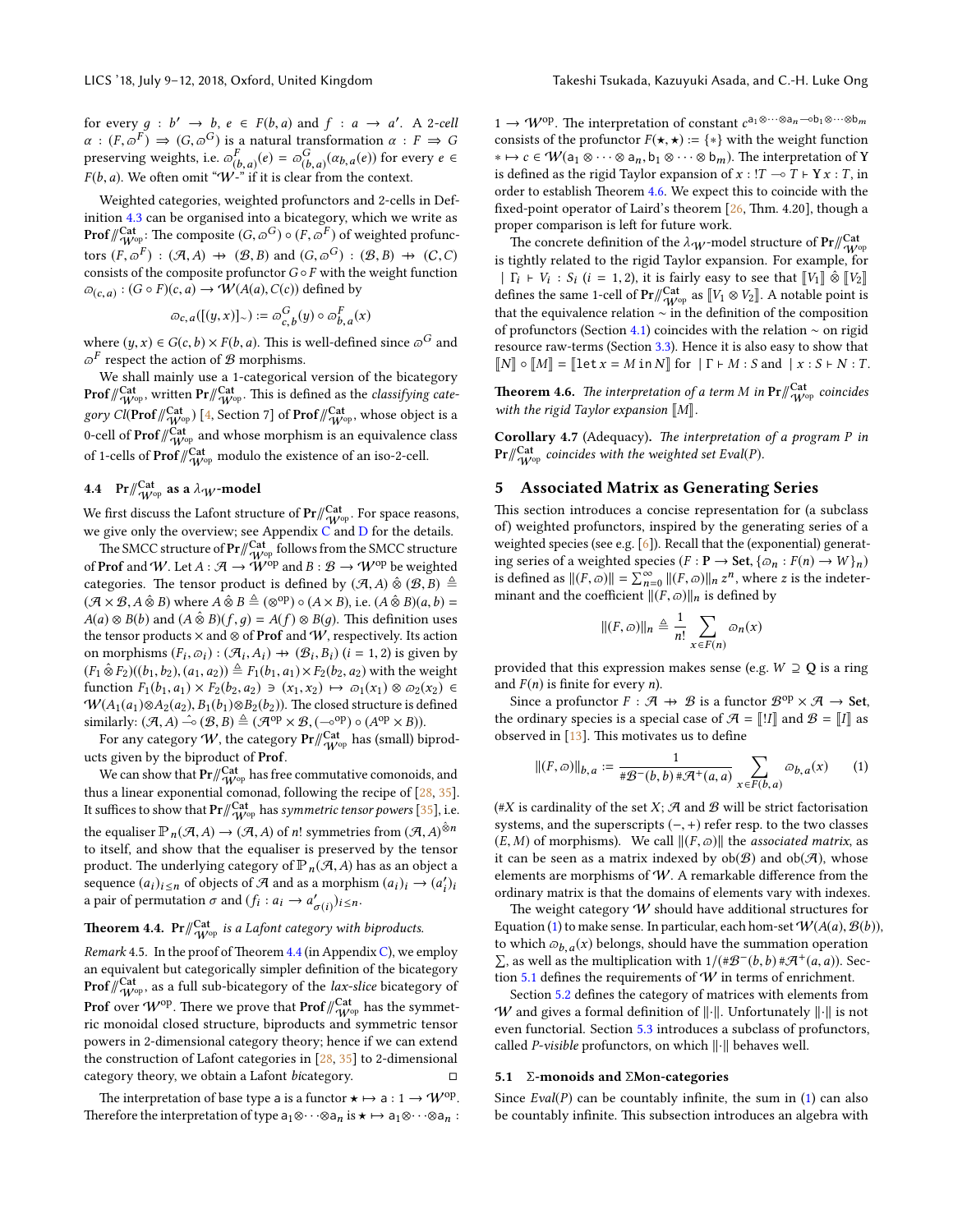countable sum, known as  $\Sigma$ -monoids [\[16,](#page-9-17) [17,](#page-9-18) [20\]](#page-9-19), and the notion of SMCCs whose hom-sets are Σ-monoids.

Let  $e$  and  $e'$  be expressions possibly having partial operations. We write  $e \sqsubseteq e'$  to mean that, if e is defined, then e' is also defined and the values are the same;  $e \simeq e'$  is a shorthand for  $e \sqsubseteq e' \land e' \sqsubseteq e$ .

Let X be a set. A countable family in X is a pair  $(I, x)$  of a countable set I of indexes and a function  $x : I \to X$ . We write  $x_i$  for  $x(i)$  and  $\{x_i\}_{i \in I}$  for a countable family. Countable families  $\{x_i\}_{i \in I}$ and  $\{y_j\}_{j\in J}$  are *equivalent* if there exists a bijection  $f: I \rightarrow J$  such that  $x_i = y_{f(i)}$  for every  $i \in I$ . Given a set X, let  $Fam(X)$  be the set of all countable families  $\{x_i\}_{i\in I}$  in X indexed by a subset of natural numbers (i.e.  $I \subseteq \mathbb{N}$ ).

**Definition 5.1** (Σ-monoids). A pair  $(\mathfrak{M}, \Sigma)$  of a nonempty set  $\mathfrak{M}$ <br>and a partial function  $\Sigma : \text{Eam}(\mathfrak{M}) \to \mathfrak{M}$  is a  $\Sigma$ -monoid if it satisand a partial function  $\Sigma : \text{Fam}(\mathfrak{M}) \to \mathfrak{M}$  is a  $\Sigma\text{-}monoid$  if it satis-<br>fies the following conditions: (1) for every  $I, I \subseteq \mathbb{N}$  and partition fies the following conditions: (1) for every  $I, J \subseteq \mathbb{N}$  and partition  $\{I_j\}_{j\in J}$  of I, we have  $\sum \{x_i\}_{i\in I} \subset \sum \{\sum_{i\in I_j} x_i\}_{j\in J}$ , and (2) for a singleton  $I = \{i\}$  are boundary  $\sum \{x_i\}_{i\in J}$ . singleton  $I = \{j\}$ , we have  $\sum \{x_i\}_{i \in I} \approx x_j$ . We say  $\{x_i\}_{i \in I}$  is summable if  $\sum \{x_i\}_{i \in I}$  is defined. A  $\Sigma$ -monoid is total (aka complete)<br>if all countable families are summable. We often write  $\sum x_i$  for if all countable families are summable. We often write  $\sum_{i \in I} x_i$  for  $\sum \{x_i\}_{i \in I}$ . A total  $\Sigma$ -monoid is a commutative monoid in the usual<br>sanse, with binary sum  $x_i + x_0 = \sum_{i \in I} (x_i) x_i$ . sense, with binary sum  $x_1 + x_2 := \sum_{i \in \{1,2\}} x_i$ .

Example 5.2. Recall examples in Section [2.3.](#page-2-0) The two-valued Boolean algebra  $B(I, I)$  in Example [2.1](#page-2-1) is a total Σ-monoid by disjunction. Both [0, 1] and  $\mathbf{R}^{\infty}_{\geq 0}$  in Example [2.2](#page-2-2) are Σ-monoids by the standard sum of reals (in  $\mathbf{R}^{\infty}_{\geq 0}$   $\Sigma_{\geq x}$  x = ∞ if it does not converge) standard sum of reals (in  $\mathbb{R}_{\geq 0}^{\infty}$ ,  $\sum_{i \in I} x_i = \infty$  if it does not converge). The latter is total though the former is not. Continuous semirings used in  $[28]$  and *(countably)* complete semirings used in  $[26]$  are examples of total  $\Sigma$ -monoids by summation. As for Examples [2.4](#page-3-3) and [2.5,](#page-3-4) both FdHilb $(n, m)$  and CPM<sub>s</sub> $(n, m)$  are non-total Σ-monoids.

**Definition 5.3** (Category Σ**Mon**). A homomorphism of Σ-monoids is a function  $f : \mathfrak{M} \to \mathfrak{N}$  such that  $f(\sum_{i \in I} x_i) \sqsubseteq \sum_{i \in I} f(x_i)$  for every  $\{x_i\}_{i \in I} \in \text{Fam}(\mathfrak{M})$ . The category Σ**Mon** has Σ-monoids as objects and homomorphisms of Σ-monoids as morphisms. We write  $\Sigma$ **Mon**<sub>t</sub> for the full subcategory of total Σ-monoids.

We review the structure of  $\Sigma$ **Mon** and  $\Sigma$ **Mon**<sub>t</sub> following [\[20\]](#page-9-19).

**Definition 5.4** (Bilinear map). Let  $\mathfrak{M}, \mathfrak{N}$  and  $\mathfrak{L}$  be  $\Sigma$ -monoids. A *bilinear map*  $f \in \text{Bilin}(\mathfrak{M}, \mathfrak{N}; \mathfrak{L})$  is a function  $\mathfrak{M} \times \mathfrak{N} \to \mathfrak{L}$  such that

$$
f(\sum_{i \in I} x_i, y) \sqsubseteq \sum_{i \in I} f(x_i, y) \text{ and } f(x, \sum_{i \in I} y_i) \sqsubseteq \sum_{i \in I} f(x, y_i).
$$

The functor Bilin( $\mathfrak{M}, \mathfrak{N}; -$ ) :  $\Sigma \mathbf{Mon} \rightarrow \mathbf{Set}$  is representable [\[20,](#page-9-19) Proposition 3.5]; we write M⊗N for the representation, and identify  $\Sigma$ Mon( $\mathfrak{M} \otimes \mathfrak{N}, \mathfrak{L}$ ) with Bilin( $\mathfrak{M}, \mathfrak{N}; \mathfrak{L}$ ).

The category  $\Sigma$ **Mon** is an SMCC with  $\otimes$  as the monoidal product. The unit is  $I = \{0, 1\}$  with  $1 + 1$  undefined. We have  $\Sigma \text{Mon}(I, \mathfrak{M}) \cong$  $\mathfrak{M}$  as sets. The linear function space  $\mathfrak{M} \sim \mathfrak{N}$  is the set of homomorphisms with the sum defined by the point-wise sum.

Definition 5.5 (ΣMon-category, ΣMon-SMCC). A ΣMon-category is a locally small category W such that (1) each hom-set  $W(a, b)$ is equipped with a  $\Sigma$ -monoid structure, and (2) the composition is bilinear. A Σ**Mon**-category is a Σ**Mon**-SMCC if (1) the underlying category  $W$  is an SMCC, (2) the action of the tensor product on morphisms,  $(f, g) \mapsto (f \otimes g)$ , is bilinear, and (3) the bijections  $W(a \otimes b, c) \cong W(a, b \multimap c)$  are homomorphisms of Σ-monoid. A Σ**Mon**<sub>t</sub>-SMCC is a Σ**Mon**-SMCC W all of whose hom-objects  $W(a, b)$  are total Σ-monoids.

Example 5.6. The category  $B(I, I)$  in Example [2.1](#page-2-1) is a  $\Sigma Mon_t$ -SMCC. The category  $W_{[0,1]}$  and its variant  $W_{\mathbf{R}_{\geq 0}^{\infty}}$  in Example [2.2](#page-2-2) are Σ**Mon-**SMCCs; the latter is also an example of Σ**Mon**<sub>t</sub>-SMCC. In general, one-object ΣMon<sub>t</sub>-SMCCs coincide with (countably) complete semirings in the sense of  $[26,$  Definition 2.5]. A continuous semiring used in  $[28]$  is an example of total Σ-monoid by summation. FdHilb and CPM<sub>s</sub> are ΣMon-SMCCs but not ΣMon<sub>t</sub>-SMCCs.

**Definition 5.7** (Reciprocal for natural numbers). Let W be a  $\Sigma$ Moncategory and  $a \in ob(W)$ . Given a natural number *n*, we say  $r \in W(a, a)$  is a reciprocal for n if  $\sum_{i=1}^{n} r = id_a$ . A reciprocal<br>for n is unique if it exists. We write  $1/n$  for the reciprocal for n for *n* is unique if it exists. We write  $1/n$  for the reciprocal for *n*.

**Lemma 5.8.** Let W be a  $\Sigma$ Mon-category. If  $W(I, I)$  has reciprocals for *n*, then so does  $W(a, a)$  for every  $a \in ob(W)$ .

# <span id="page-8-1"></span>5.2 Associated Matrices of Weighted Profunctors

Let W be a  $\Sigma Mon_t-SMCC$ , fixed below. Assume that, for each  $n \in \mathbb{N}$ , the *Σ*-monoid  $W(I, I)$  has the reciprocal for *n*.

A category  $\mathcal A$  is *countable* if the collection of morphisms is countable (then  $ob(\mathcal{A})$  is also countable). It is *locally-finite* if  $\mathcal{A}(a, a')$  is<br>finite for every  $a, a' \in ob(\mathcal{A})$ . We write  $ob(\mathcal{A})$ /iso for the collecfinite for every  $a, a' \in ob(\mathcal{A})$ . We write  $ob(\mathcal{A})/iso$  for the collection of isomorphic classes of objects in  $\mathcal{A}$ tion of isomorphic classes of objects in  $A$ .

**Definition 5.9** (Matrix category). The *matrix category*  $Mat(W)$ is defined by the following data. An object is a weighted category  $A : \mathcal{A} \to W^{op}$  such that  $\mathcal{A}$  is a countable, locally-finite groupoid with a strict factorisation system. A morphism  $f : (\mathcal{A}, A) \to (\mathcal{B}, B)$ is a family  $\{f_{a,b} : A(a) \to B(b)\}_{(a,b) \in \text{ob}(\mathcal{A})\times \text{ob}(\mathcal{B})}$  of morphisms in<br>W that respects the action of  $A_2$  and  $B_3$ -morphisms (i.e.  $B(a) \circ f \to 0$ W that respects the action of  $A$ - and  $B$ -morphisms (i.e.  $B(g) \circ f_{a,b} \circ$  $A(h) = f_{a'}, b'$  for every  $h : a \to a'$  and  $g : b' \to b$ ). Composition of  $f = \{f, \dots, (g, A) \to (g, B) \text{ and } a = \{g, \dots, (g, B) \to (g, C)\}$  $f = \{f_{b,a}\} : (\mathcal{A}, A) \to (\mathcal{B}, B) \text{ and } g = \{g_{c,b}\} : (\mathcal{B}, B) \to (C, C) \text{ is defined by}$ defined by

$$
(g \circ f)_{c,a} := \sum_{[b] \in \text{ob}(\mathcal{B})/\text{iso}} g_{c,b} \circ f_{b,a}
$$

where the sum is that of  $W(A(a), C(c))$ . The identity id :  $(\mathcal{A}, A) \rightarrow$  $(\mathcal{A}, A)$  is defined by  $\mathrm{id}_{a, a'} := 1/\# \mathcal{A}(a, a') \sum_{h \in \mathcal{A}(a, a')} A(h)$ .

Now we are ready to define the associated matrix formally. A profunctor  $F : \mathcal{A} \rightarrow \mathcal{B}$  is said to be *countable* if  $F(a, b)$  is countable for every  $a \in \text{ob}(\mathcal{A})$  and  $b \in \text{ob}(B)$ .

**Definition 5.10** (Associated matrix). Let  $\mathcal{A}, \mathcal{B} \in ob(\text{Mat}(\mathcal{W}))$ . Given a W-weighted countable profunctor  $F : \mathcal{A} \rightarrow \mathcal{B}$  with weight function  $\omega_{a,b} : F(a,b) \to W(A(a), B(b))$ , the associated<br>matrix is a morphism  $\Vert (F, \rho) \Vert : \mathcal{A} \to \mathcal{B}$  in Mat(W) given by (1) *matrix* is a morphism  $||(F, \varpi)|| : \mathcal{A} \to \mathcal{B}$  in Mat(*W*) given by [\(1\)](#page-7-3).

A morphism  $f = \{f_{a,b}\}_{a,b} : (\mathcal{A}, A) \to (\mathcal{B}, B)$  in Mat(W) bijectively corresponds to a weight function  $\varpi^f$  for the locallyterminal profunctor  $F : \mathcal{A} \rightarrow \mathcal{B}$  (i.e.  $F(b, a) = \{*\}$  for every a and b): let us define  $\sigma_{b,a}^f(*) = f_{a,b}$ . Although this correspondence is b, and the such that  $\omega_{b,a}^{(k)}$  and  $\omega_{b,a}^{(k)}$  are such that  $\omega_{b,a}^{(k)}$  can be defined via the correspondence. The biproducts and symmetric tensor powers are obtained from  $\Pr/\hspace{-3pt}/ \frac{Cat}{\cdot W^{\mathrm{op}}}$  by applying  $\| \cdot \|$ .

**Theorem 5.11.** Mat( $W$ ) is a Lafont category with countable biproducts.

<span id="page-8-0"></span>Remark 5.12. The countable biproduct completion  $W^{\prod}$  (cf. [\[26](#page-10-5)[–28\]](#page-10-2)) is a full subcategory of **Mat** $(W)$  consisting of objects  $A : \mathcal{A} \rightarrow W$ with A discrete. (I.e. objects of  $W^\Pi$  are countable lists of objects of  $W$ .) A notable difference is that  $Mat(W)$  is a Lafont category,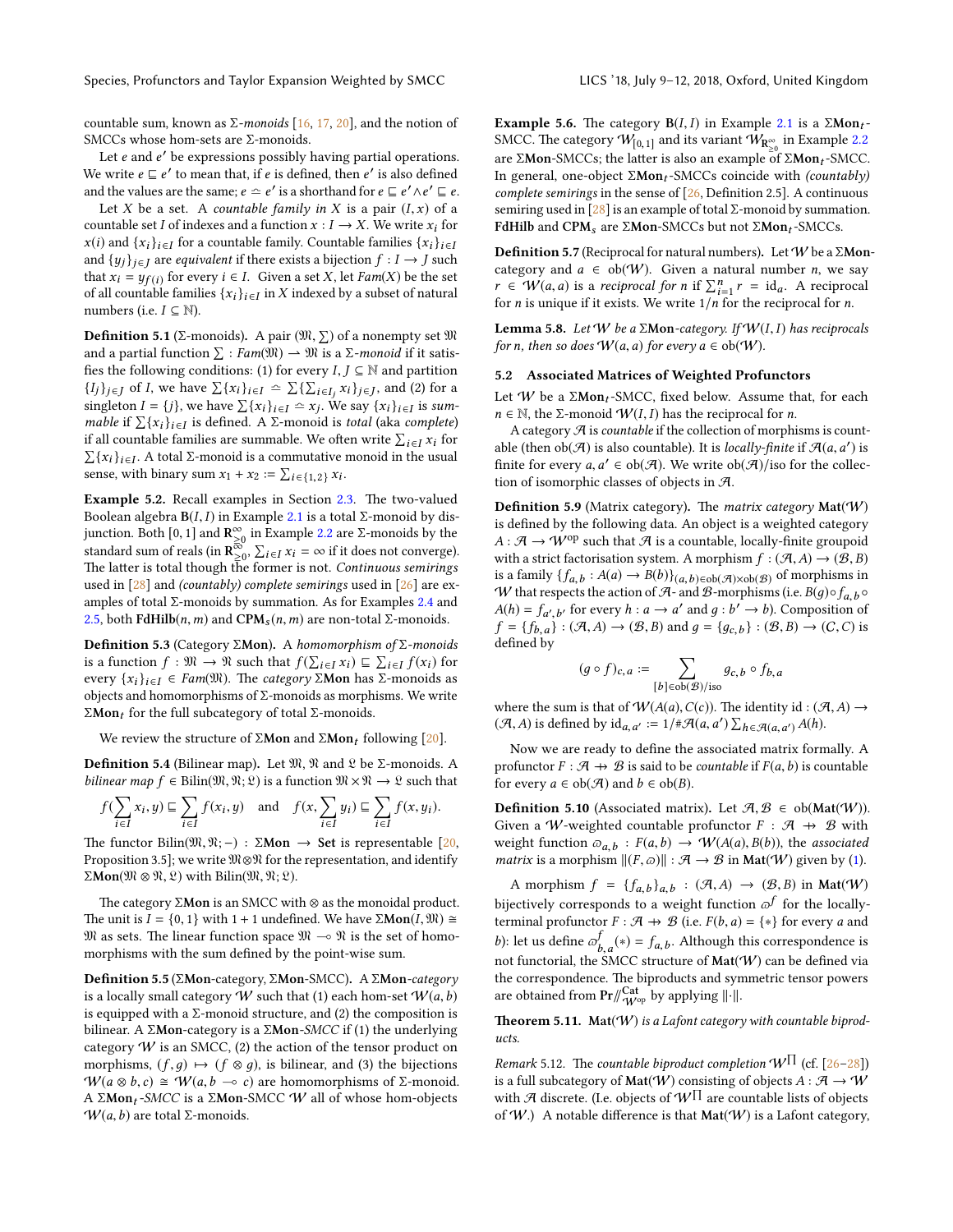whereas  $W^\Pi$  is not. The objects  ${\mathcal{A}}$  of  $\textsf{Mat}(W)$  with nontrivial isomorphisms (i.e. those not in  $W^{\prod}$ ) are essential for  $\textsf{Mat}(\mathcal{W})$  to be a Lafont category. In a related construction in [\[36\]](#page-10-0), a morphism is required to be invariant under the action of chosen permutations of basis vectors. This can be seen as a special case of requirements for morphisms (i.e.  $B(g) \circ f_{a,b} \circ A(h) = f_{a',b'}$ ) in **Mat**(*W*): if (*A, A*) is an interpretation of a simple type then  $A(a)$  is composed of for morphisms (i.e.  $b(g) \circ f_{a,b} \circ A(n) = f_{a',b'}$ ) in Mat('W): If (A, A) is an interpretation of a simple type, then  $A(\varphi)$  is composed of structural isomorphisms in  $W$ , which are permutations of basis vectors if  $W = \text{CPM}_s$ .

#### <span id="page-9-16"></span>5.3 P-visible Weighted Profunctors

Unfortunately, as mentioned at the beginning of this section,  $\left\| \cdot \right\|$  is not functorial. This subsection introduces a subcategory of  $\Pr/\!\! \frac{\mathrm{Cat}}{\mathcal{W}^{\mathrm{op}}},$ which contains the interpretations of  $\lambda_W$ -terms, and to which the restriction of  $\left\| \cdot \right\|$  is a functor.

**Definition 5.13** (P-visible profunctor). Let  $S$  and  $T$  be simple types. A countable profunctor  $F : \llbracket S \rrbracket \rightarrow \llbracket T \rrbracket$  is *P*-visible if, for each  $a \in \mathbb{S}, b \in \mathbb{T}$  and  $x \in F(b, a)$ , there exists a rigid resource term  $x : a \vdash \tilde{t} : b$  such that  $fix(x) \subseteq fix(\tilde{t})$  (here  $fix(x) = \{(\varphi, \psi) \mid$  $\varphi \cdot x \cdot \psi = x$ ). A weighted profunctor is P-visible if so is the underlying profunctor. We write  $(\mathbf{Pr}/\!\!/_{W^{\rm op}}^{\mathbf{Cat}})|_V$  for the subcategory whose objects are the interpretations of simple types and whose morphisms are the P-visible ones.

By definition, the interpretation of a  $\lambda_\mathcal{W}$ -term in  $\Pr/\hspace{-3pt}/_{\mathcal{W}^{\mathrm{opt}}}^{\mathrm{Cat}}$  lives in  $(\mathbf{Pr}/\!\!/_{W^{\rm op}}^{\mathbf{Cat}})$  [v. It has the structure of a  $\lambda_{\mathcal{W}}$ -model induced by that of  $\mathrm{Pr}/\!\!/_{W^{\mathrm{op}}}^{\mathrm{Cat}}$  . The embedding  $(\mathrm{Pr}/\!\!/_{W^{\mathrm{op}}}^{\mathrm{Cat}})$   $\restriction_{\mathrm{V}}$   $\to$   $\mathrm{Pr}/\!\!/_{W^{\mathrm{op}}}^{\mathrm{Cat}}$  strictly preserves this structure.

**Lemma 5.14.**  $\lVert \cdot \rVert : (\Pr/\!\! \begin{smallmatrix} \mathrm{Cat} \\ W^{\mathrm{op}} \end{smallmatrix}) \rvert_V \to \mathrm{Mat}(W)$  is a  $\lambda_W$ -model morphism.

*Proof.* (Sketch) The most nontrivial part is the functoriality of  $\Vert \cdot \Vert$ . Let  $(F, \varpi^F) : (\mathcal{A}, A) \to (\mathcal{B}, B)$  and  $(G, \varpi^G) : (\mathcal{B}, B) \to (C, C)$  be<br>P-visible profunctors. The key observation is that thanks to P-P-visible profunctors. The key observation is that, thanks to Pvisibility, for every  $(y, x) \in G(c, b) \times F(b, a)$  and  $f : b \rightarrow b$ , we have  $(y, f \cdot x) = (y \cdot f, x)$  implies  $f = id$ . Then each equivalence class of  $G(c, b) \times F(b, a)$  by ~ (where ∼ is that appears in the composition of profunctors) has exactly  $\#\mathcal{B}(b,b)$  elements. Hence

$$
\sum_{[(y,x)]_{\sim} \in (G(c,b)\times F(b,a))/\sim} \omega^{G}(y) \circ \omega^{F}(x)
$$
  
= 
$$
\frac{1}{\#B(b,b)} \sum_{(y,x)\in G(c,b)\times F(b,a)} \omega^{G}(y) \circ \omega^{F}(x).
$$

A calculation using this fact and  $\#\mathcal{B}(b, b) = \#\mathcal{B}^+(b, b) \times \#\mathcal{B}^-(b, b)$ <br>shows  $||G \circ E|| = -(||G|| \circ ||E||)$ shows  $||G \circ F||_{c,a} = (||G|| \circ ||F||)_{c,a}.$ 

**Corollary 5.15.** For every program P, the interpretation of P in **Mat**(*W*) is  $\sum_{\pi \in \text{Eval}(P)} \varpi(\pi)$  where the sum is that in  $W(I, I)$ .

So far, we have assumed that  $W$  is a  $\Sigma Mon_t$ -SMCC with reciprocals  $n^{-1}$  for every natural number *n*. We can also deal with ΣMon-SMCCs such as FdHilb and CPM<sub>s</sub> as follows. First ΣMon<sub>t</sub> is a reflexive full subcategory of  $\Sigma$ Mon (see [\[20\]](#page-9-19)) and it is an exponential ideal (i.e., for every  $\mathfrak{N} \in \Sigma \mathbf{Mon}_t$  and  $\mathfrak{M} \in \Sigma \mathbf{Mon}$ , we have  $\mathfrak{M} \sim \mathfrak{N} \in \Sigma \mathbf{Mon}_t$ ). A general result shows that  $\Sigma \mathbf{Mon}_t$  is an  $\text{SMCT}$  and the adjunction between  $\Sigma \mathbf{Mon}$  and  $\Sigma \mathbf{Mon}_t$  is symmetric SMCC and the adjunction between  $\Sigma$ Mon and  $\Sigma$ Mon<sub>t</sub> is symmetric<br>monoidal [20] Corollary 3.91. Let us write  $T : \Sigma$ Mon $\rightarrow$   $\Sigma$ Mon monoidal [\[20,](#page-9-19) Corollary 3.9]. Let us write  $T : \Sigma \text{Mon} \rightarrow \Sigma \text{Mon}_t$ for the left adjoint of the inclusion  $\Sigma Mon_t \to \Sigma Mon$ . Thanks to a result in [\[30\]](#page-10-14), a  $\Sigma$ Mon-SMCC W induces a  $\Sigma$ Mon<sub>t</sub>-SMCC TW

obtained by applying T to each hom-object. Let  $\eta \cdot \mathcal{W}(I,I)$  be the unit  $\mathcal{W}(I, I) \rightarrow T(\mathcal{W}(I, I)) = (T\mathcal{W})(I, I)$ , which is injective.

**Theorem 5.16** (Adequacy). Assume that W is a  $\Sigma$ Mon-SMCCs with reciprocals for natural numbers. For every  $\lambda_{\mathbf{W}}$  program P, we have  $\sum_{\pi \in \text{Eval}(P)} \varpi(\pi) \sqsubseteq \eta \cdot \psi(I, I) (\llbracket P \rrbracket_{\text{Mat}(T^*W)}).$ 

<span id="page-9-14"></span>Remark 5.17. Taking  $W = T(CPM_s)$ , this theorem shows that  $Mat(W)$  is adequate for the calculus in [\[36\]](#page-10-0); indeed the model  $\text{Mat}(\mathcal{W})$  is essentially the same model as in [\[36\]](#page-10-0), at least on the interpretation of types, except that  $[36]$  applies a different completion to  $CPM_s$ . Although FdHilb is also  $\Sigma Mon-SMCC$  and their calculus can be embedded into  $\lambda_{\text{FdHilb}}$ , the category  $\text{Mat}(T(\text{FdHilb}))$  is not an adequate model. This is because the sum in FdHilb( $I, I$ ) =  $\mathbb C$ differs from what we needed; recall that the meaning of a  $\lambda_{\text{FdHilb}}$ program P is  $\sum_{\pi \in \text{Eval}(P)} \varpi(\pi) \varpi(\pi)^*$ , not  $\sum_{\pi \in \text{Eval}(P)} \varpi(\pi)$ .

# Acknowledgments

The authors would like to thank Marcelo Fiore for insightful discussions. This work was supported by JSPS KAKENHI 15H05706, 16K16004 and 18K11156, and EPSRC grant EP/M023974/1.

## References

- <span id="page-9-12"></span>[1] Samson Abramsky, Radha Jagadeesan, and Pasquale Malacaria. Full Abstraction for PCF. Information and Computation, 163(2):409–470, dec 2000.
- <span id="page-9-23"></span>[2] John C. Baez and James Dolan. Higher dimensional algebra III: n-categories and the algebra of opetopes. Adv. Math, 135:145–206, 1998.
- <span id="page-9-25"></span>[3] Marek A. Bednarczyk, Andrzej M. Borzyszkowski, and Wieslaw Pawlowski. Generalized congruences - epimorphisms in cat. Theory and Applications of Categories, 5:266–280, 1999.
- <span id="page-9-15"></span>[4] Jean Bénabou. Introduction to bicategories, pages 1–77. Springer Berlin Heidelberg, Berlin, Heidelberg, 1967.
- <span id="page-9-9"></span>[5] Jean Bénabou. Distributors at work. Course notes, TU Darmstadt, 2000.<br>
[6] Francois Bergeron. Gilbert Labelle, and Pierre Leroux. *Combinatorial Spec*
- <span id="page-9-6"></span>François Bergeron, Gilbert Labelle, and Pierre Leroux. Combinatorial Species and Tree-like Structures. Cambridge Univ. Press, 1997.
- <span id="page-9-21"></span>Mario Jose Cáccamo, Martin Hyland, and Glynn Winskel. Lecture notes in category theory. 2005.
- <span id="page-9-0"></span>[8] Vincent Danos and Thomas Ehrhard. Probabilistic coherence spaces as a model of higher-order probabilistic computation. Inf. Comput., 209(6):966–991, 2011.
- <span id="page-9-22"></span>[9] Brian Day and Ross Street. Monoidal bicategories and hopf algebroids. Advances in Mathematics, 129(1):99 – 157, 1997.
- <span id="page-9-10"></span>Thomas Ehrhard and Laurent Regnier. Uniformity and the Taylor expansion of ordinary lambda-terms. Theor. Comput. Sci., 403(2-3):347-372, 2008.
- <span id="page-9-1"></span>Thomas Ehrhard, Christine Tasson, and Michele Pagani. Probabilistic coherence spaces are fully abstract for probabilistic PCF. In POPL, pages 309–320, 2014.
- <span id="page-9-3"></span>[12] Marcelo P. Fiore. Mathematical models of computational and combinatorial structures. In FoSSaCS, pages 25–46, 2005.
- <span id="page-9-4"></span>[13] Marcelo P. Fiore, Nicola Gambino, J. Martin E. Hyland, and Glynn Winskel. The cartesian closed bicategory of generalised species of structures. J. London Maths. Soc., 77:203–220, 2007.
- <span id="page-9-24"></span>[14] Richard Garner and Michael Shulman. Enriched categories as a free cocompletion. Advances in Mathematics, 289:1 – 94, 2016.
- <span id="page-9-7"></span>[15] Jean-Yves Girard. Normal functors, power series and λ-calculus. Ann. Pure Appl. Logic, 37(2):129–177, 1988.
- <span id="page-9-17"></span>[16] Esfandiar Haghverdi. Partially additive categories and fully complete models of linear logic. In TLCA, pages 197–216, 2001.
- <span id="page-9-18"></span>[17] Esfandiar Haghverdi and Philip J. Scott. A categorical model for the geometry of interaction. Theor. Comput. Sci., 350(2-3):252-274, 2006.
- <span id="page-9-2"></span>[18] Russell Harmer and Guy  $\overline{McC}$ usker. A fully abstract game semantics for finite nondeterminism. In LICS, pages 422–430. IEEE Comput. Soc, 1999.
- <span id="page-9-8"></span>[19] Ryu Hasegawa. Two applications of analytic functors. Theor. Comput. Sci., 272(1-2):113–175, 2002.
- <span id="page-9-19"></span>[20] Naohiko Hoshino. A representation theorem for unique decomposition categories. Electr. Notes Theor. Comput. Sci., 286:213-227, 2012.
- <span id="page-9-13"></span>[21] J. M. E. Hyland and C.-H. Luke Ong. On full abstraction for PCF: I, II, and III. Information and Computation, 163(2):285–408, 2000.
- <span id="page-9-5"></span>[22] Andre Joyal. Une théorie combinatoire des séries formelles. Adv. Math., 42:1fi??82, 1981.
- <span id="page-9-11"></span>[23] Andre Joyal. Foncteurs analytiques et espèces de structures. In Combinatoire Énumérative, volume 1234 of Lecture Notes in Mathematics, page 126fi??159. Springer, Berlin, 1986.
- <span id="page-9-20"></span>[24] G. M. Kelly and Ross Street. Review of the elements of 2-categories. In Gregory M. Kelly, editor, Category Seminar, pages 75–103, Berlin, Heidelberg, 1974. Springer Berlin Heidelberg.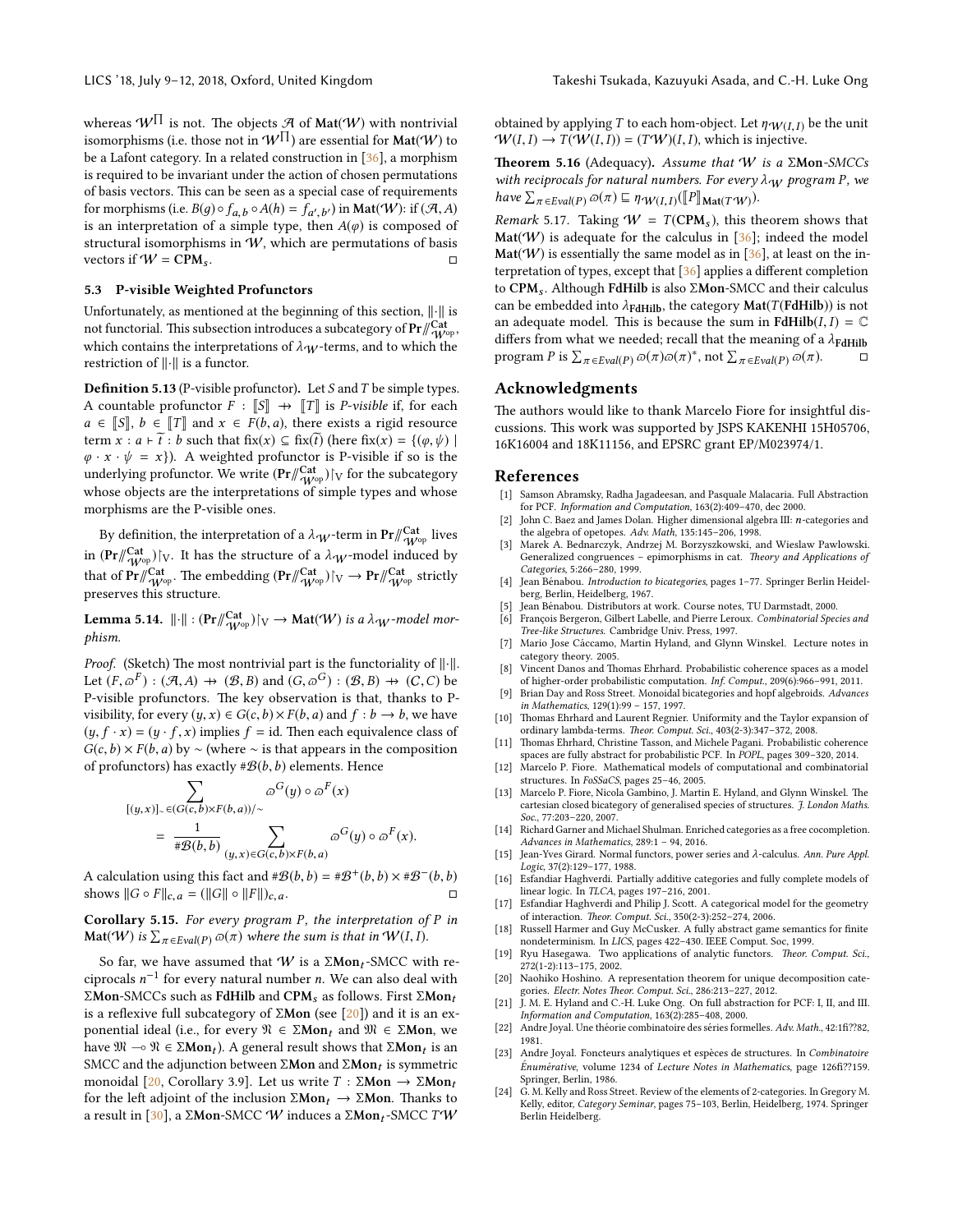- <span id="page-10-15"></span>[25] Stephen Lack. A 2-Categories Companion, pages 105–191. Springer New York, 2010.
- <span id="page-10-5"></span>[26] James Laird. Fixed points in quantitative semantics. In LICS, 2016. [27] James Laird. From qualitative to quantitative semantics - by change of base. In
- <span id="page-10-2"></span>FoSSaCS, pages 36–52, 2017. [28] Jim Laird, Giulio Manzonetto, Guy McCusker, and Michele Pagani. Weighted relational models of typed lambda-calculi. In 28th Annual ACM/IEEE Symposium on Logic in Computer Science, LICS 2013, New Orleans, LA, USA, June 25-28, 2013, pages 301–310, 2013.
- <span id="page-10-4"></span>[29] François Lamarche. Quantitative domains and infinitary algebras. Theor. Comput. Sci., 94(1):37–62, 1992.
- <span id="page-10-14"></span>[30] R. B. B. Lucyshyn-Wright. Relative symmetric monoidal closed categories I: Autoenrichment and change of base. Theory and Applications of Categories, 31:138–174, 2016.
- <span id="page-10-6"></span>[31] Damiano Mazza, Luc Pellissier, and Pierre Vial. Polyadic approximations, fibrations and intersection types. PACMPL, 2(POPL):6:1–6:28, 2018.
- <span id="page-10-8"></span>[32] Paul-André Melliès. Asynchronous games 1: Uniformity by group invariance. unpublished manuscript, 2003.
- <span id="page-10-12"></span>[33] Paul-André Melliès. Categorical Semantics of Linear Logic. Panoramas et Syntheses 27. 2009. `
- <span id="page-10-20"></span>[34] Paul-André Melliès. Dialogue categories and chiralities. Publ. Res. Inst. Math. Sci., (52):359-412, 2016.
- <span id="page-10-13"></span>[35] Paul-André Melliès, Nicolas Tabareau, and Christine Tasson. An explicit formula for the free exponential modality of linear logic. In ICALP, pages 247–260, 2009.
- <span id="page-10-0"></span>[36] Michele Pagani, Peter Selinger, and Benoît Valiron. Applying quantitative semantics to higher-order quantum computing. In POPL, pages 647–658, 2014.
- <span id="page-10-7"></span>[37] Luc Pellissier. Réduction et Approximation Linéaires. PhD thesis, Université Paris 13, 2017.
- <span id="page-10-9"></span>[38] Peter Selinger. Towards a quantum programming language. Mathematical Structures in Computer Science, 14(4):56, 2004.
- <span id="page-10-10"></span>[39] Peter Selinger and Benoît Valiron. On a fully abstract model for a quantum linear functional language. Electronic Notes in Theoretical Computer Science, 210(C):123–137, jul 2008.
- <span id="page-10-16"></span>[40] Michael Shulman. Framed bicategories and monoidal fibrations. Theory and Applications of Categories, 20(18):650–738, 2008.
- <span id="page-10-19"></span>[41] Michael Stay. Compact closed bicategories. Theory and Applications of Categories, 31(26):755–798, 2016.
- <span id="page-10-3"></span>[42] Takeshi Tsukada, Kazuyuki Asada, and C.-H. Luke Ong. Generalised species of rigid resource terms. In 32nd Annual ACM/IEEE Symposium on Logic in Computer Science, LICS 2017, Reykjavik, Iceland, June 20-23, 2017, pages 1–12, 2017.
- <span id="page-10-1"></span>[43] Takeshi Tsukada and C.-H. Luke Ong. Nondeterminism in game semantics via sheaves. In LICS, 2015.
- <span id="page-10-11"></span>[44] Lionel Vaux. The algebraic lambda calculus. Mathematical Structures in Computer Science, 19(5):1029–1059, 2009.
- <span id="page-10-17"></span>[45] R.J. Wood. Abstract proarrows. I. Cah. Topologie Géom. Différ. Catégoriques, 23:279–290, 1982.
- <span id="page-10-18"></span>[46] R.J. Wood. Proarrows. II. Cah. Topologie Géom. Différ. Catégoriques, 26:135-168, 1985.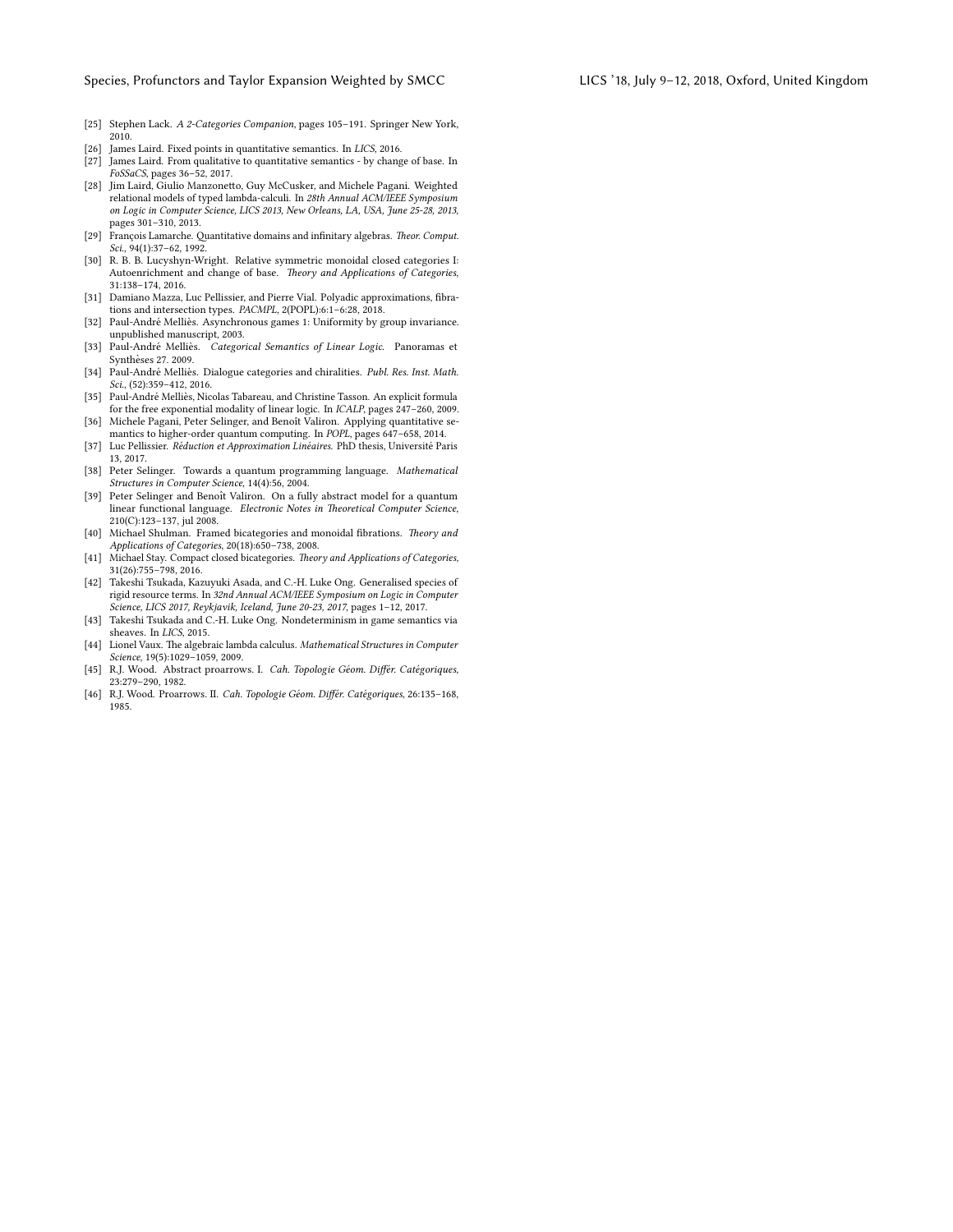# <span id="page-11-0"></span>A Supplementary Materials for Section [2](#page-2-3)

# A.1 Language Definition

Figure [7](#page-12-0) is the complete list of typing rule of the simple type system for  $\lambda_W$ . One-step reduction relation is defined by the rules in Fig. [8.](#page-13-0)

Configurations  $[\vec{x}_1 = e_1, M_1]$  and  $[\vec{x}_2 = e_2, M_2]$  are *α-equivalent* if  $M_1 = M_2\{\vec{x}_2/\vec{x}_1\}$  and  $e_1 = e_2$ . Given a configuration  $[\vec{x} = e, M]$ , a path  $\pi$  determines uniquely up to  $\alpha$ -equivalence a configuration  $[\vec{y} = e, N]$  such that  $[\vec{x} = e, M] \stackrel{\tau}{\longrightarrow} [\vec{y} = e, N]$  (if exists).

**Lemma A.1.** Assume  $[\vec{x} = e, M] \xrightarrow{\pi} [\vec{y}_i = e_i, N_i]$  for  $i = 1, 2$ .<br>Then there exists  $[\vec{y}'_1 = e'_1, N'_1]$  such that

- $[\vec{y}_1 = e_1, N_1] \xrightarrow{\epsilon} [\vec{y}'_1 = e'_1, N'_1]$  and<br>•  $[\vec{y}'_1 = e'_1, N'_1]$  is  $\alpha$ -equivalent to  $[\vec{y}_2]$
- $[\vec{y}'_1 = e'_1, N'_1]$  is  $\alpha$ -equivalent to  $[\vec{y}_2 = e_2, N_2]$ .

**Corollary A.2.** If  $[\epsilon = id_I, P] \xrightarrow{\pi} [\epsilon = e_i, C]$  for  $i = 1, 2$ , then  $e_1 = e_2$ .

## A.2 Morphisms of  $\lambda_W$ -models

<span id="page-11-2"></span>**Definition A.3** ( $\lambda_W$ -model morphism). For  $\lambda_W$ -models C and  $C'$ , a λ $W$ -model morphism F from C to C' is a functor  $F: C \to C'$ with the following structures/properties:

- $\bullet$  *F* is a *linear functor*, i.e.,
	- $-$  F is a strong monoidal functor
	- the canonical morphism  $F(a \multimap b) \rightarrow F(a) \multimap' F(b)$  is isomorphic,
	- $F$  is a comonad morphism
	- the comonad-morphism structure  $\zeta$  :  $F!$  ⇒!' F is a monoidal natural isomorphism.
- $F$  preserves finite biproducts.
- *F* preserves the initial algebra of  $L_a(X) \triangleq I \oplus (a \otimes X)$ , i.e., *F* induces a functor  $L_F$  from the category of  $L_a$ -algebras to that of  $L_{F(a)}$ -algebras (by the preservation of monoidal products and coproducts), and then  $L_F$  preserves the initial object.
- F preserves the interpretation of base types up to iso, and preserves constants (inserting the canonical iso).

In this paper, we obtain not merely linear-non-linear but Lafont categories. Between Lafont categories  $C$  and  $C'$ , one might define the following notion of morphism.

<span id="page-11-3"></span>Definition A.4 (Lafont morphism). A strong monoidal closed functor  $F: C \to C'$  induces a strong monoidal functor  $\text{CoMon}(F)$ :  $\text{CoMon}(C) \to \text{CoMon}(C')$  such that  $F \circ U = U' \circ \text{CoMon}(F)$  (as monoidal functors) where  $U$  and  $U'$  are the forgetful functors in the following diagram:

$$
C \xleftarrow{\frac{R}{U}} \text{CoMon}(C)
$$
\n
$$
C' \xleftarrow{\frac{R'}{U}} \text{CoMon}(C')
$$
\n
$$
C' \xleftarrow{\frac{R'}{U'}} \text{CoMon}(C')
$$

Then by the bijective correspondence induced by the adjunctions  $U \dashv R$  and  $U' \dashv R'$  (see "internal adjunctions" in Section [C.1\)](#page-16-0), we obtain a canonical natural transformation  $\varphi$  : CoMon(F)  $\circ$  R  $\Rightarrow$  $R' \circ F$  from the identity  $id : U' \circ \text{CoMon}(F) \Rightarrow F \circ U$ . Then F is a Lafont functor if this  $\varphi$  is isomorphic.

Note that, for a strong monoidal closed functor, being a linear functor (as in Definition [A.3\)](#page-11-2) requires a *structure* (i.e.,  $\zeta$ ), while

being a Lafont functor is a *property*. Still, in fact, the two notions are equivalent for functors between Lafont categories:

Proposition A.5. For a functor F between Lafont categories C and C', if F is a linear functor, then the comonad-morphism structure  $\zeta$  :  $F! \Rightarrow$ !' F is necessarily the canonical one, i.e.  $\zeta = U' \circ \varphi$  where  $\varphi$ is defined in Definition [A.4.](#page-11-3) Then  $F$  is a Lafont functor.

Conversely, any Lafont functor is a linear functor (with the canonical structure  $\zeta = U' \circ \varphi$ ).

*Proof.* We first show the former statement. By  $\zeta : F \circ U \circ R \Rightarrow$ U'oR'oF, we can construct a natural isomorphism  $\varphi'$ : CoMon(F)o  $R \Rightarrow R' \circ F$  such that

$$
U'\circ\varphi'=\zeta.
$$

 $U'\circ\varphi'=\zeta.$  (To construct a comonoid homomorphism<br>  $\varphi'_A:\mathbf{CoMon}(F)(RA)\to$  $R'FA$ , the underlying morphism is given by  $\overline{\zeta}$ , as required. Then this is comonoid homomorphism because  $\zeta$  is by definition a monoidal natural transformation and hence respects the comonoid structures.) Then, recall that the canonical natural transformation  $\varphi$  is defined from the identity  $id : U' \circ \text{CoMon}(F) \Rightarrow F \circ U$ , and hence

 $(\varepsilon' \circ F) \bullet (U' \circ \varphi) = F \circ \varepsilon : U' \circ \text{CoMon} F \circ R \Rightarrow F.$ 

Also, by definition of comonad morphism  $\zeta$ , we have

$$
F \circ \varepsilon = (\varepsilon' \circ F) \bullet \zeta = (\varepsilon' \circ F) \bullet (U' \circ \varphi').
$$

Since the mapping  $(\varepsilon' \circ F) \bullet (U' \circ (-))$  is bijective, we have  $\varphi = \varphi'$ , and hence

$$
\zeta = U' \circ \varphi' = U' \circ \varphi
$$

 $\zeta = U' \circ \varphi' = U' \circ \varphi$ .<br>Since U' reflects isormophism,  $\varphi$  is isomorphic and hence F is a Lafont functor.

On the converse statement, the canonical natural transformation  $\varphi$  is necessarily a monoidal natural transformation (to calculate this, use the bijection  $(\varepsilon' \circ F) \bullet (U' \circ (-))$ , and hence we have the monoidal comonad-morphism structure  $\zeta = U' \circ \varphi$ .

# <span id="page-11-1"></span>B Supplementary Materials for Section [3](#page-4-0)

#### B.1 On refinement types

Figure [9](#page-13-1) is the list of rules for the refinement relation. Figure [10](#page-13-2) defines isomorphisms between refinement types. Here we write  $\varphi$  :  $a \stackrel{+}{\cong} a'$  (resp.  $\varphi : a \stackrel{-}{\cong} a'$ ) to mean that  $\varphi$  is a positive (resp. negative) isomorphism. We write  $\varphi$  :  $a \cong a'$  if the polarity of  $\varphi$  is not important.

For  $\varphi$  :  $a \cong a'$  and  $\psi$  :  $a' \cong a''$ , their composite  $(\psi \circ \varphi)$  :  $a \cong a''$ is defined in a natural way. For example,

$$
(\psi_1 \otimes \psi_2) \circ (\varphi_1 \otimes \varphi_2) \triangleq (\psi_1 \circ \varphi_1) \otimes (\psi_2 \circ \varphi_2)
$$

and

$$
\langle \sigma'; (\psi_j)_j \rangle \circ \langle \sigma; (\varphi_i)_i \rangle \triangleq \langle \sigma \circ \sigma'; (\psi_j \circ \varphi_{\sigma'(j)})_j \rangle.
$$

The definition of the inverse is also straightforward, e.g.,

$$
(\varphi \otimes \psi)^{-1} \triangleq \varphi^{-1} \otimes \psi^{-1}
$$

and

$$
\langle \sigma; \varphi_1, \ldots, \varphi_n \rangle^{-1} \triangleq \langle \sigma^{-1}; \varphi_{\sigma^{-1}(1)}, \ldots, \varphi_{\sigma^{-1}(n)} \rangle.
$$

The definition of the identity is obvious.

**Lemma B.1.** Every  $\varphi$  :  $a \cong a'$  can be uniquely factorised as  $\varphi$  =  $\psi_1^+ \circ \psi_1^-$  with  $\psi_1^- : a \cong a''$  and  $\psi_1^+ : a'' \cong a'$  for some a''. Similarly every  $\varphi$  :  $a \cong a'$  can also be uniquely factorised as  $\varphi = \psi_2^- \circ \psi_1^+$ .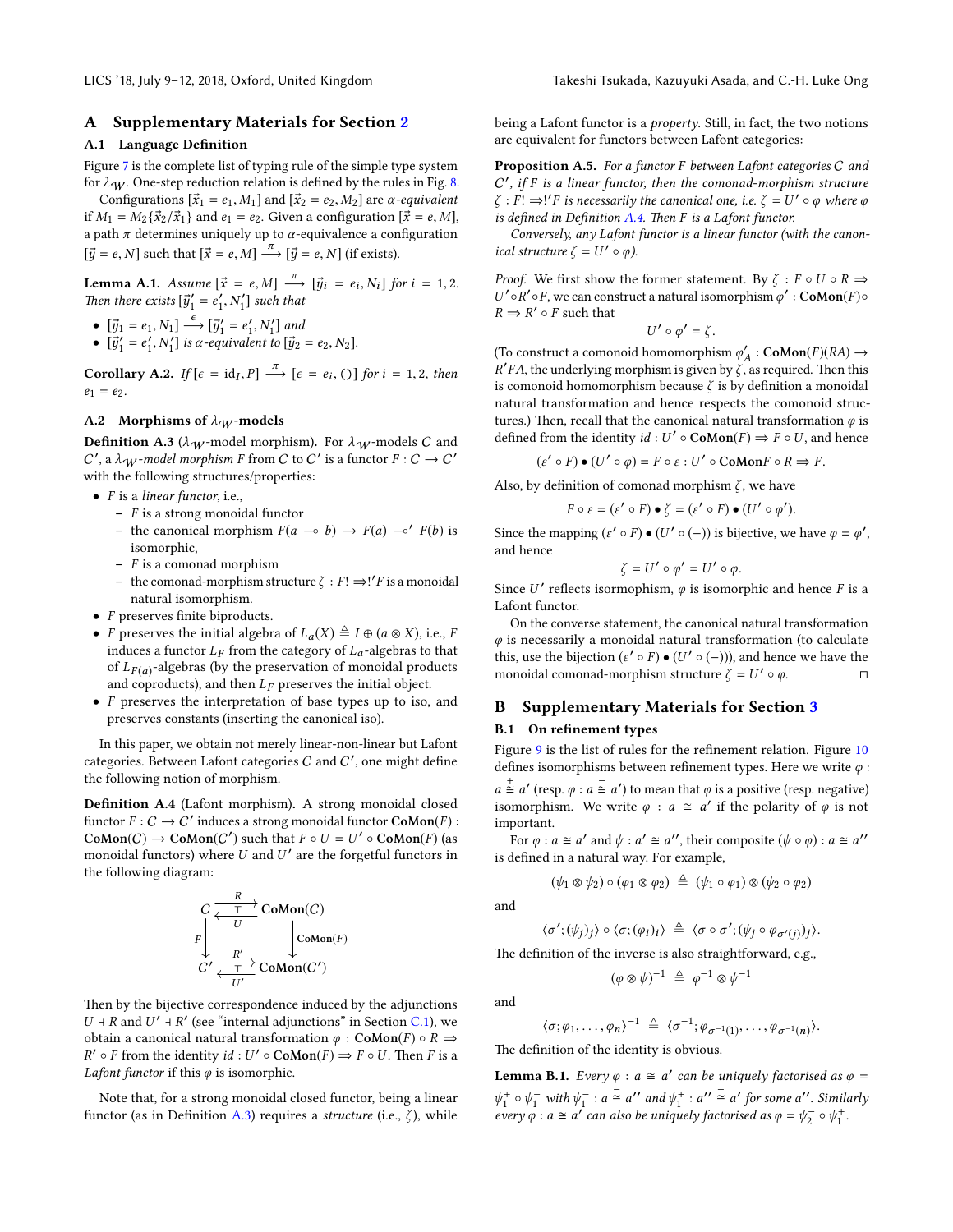<span id="page-12-0"></span>
$$
\frac{\Delta | \Gamma, x: S \vdash M : T}{\Delta | \Gamma + \lambda x.M : S \rightarrow T} \qquad \frac{\alpha \in W(a_1 \otimes \cdots \otimes a_n, a'_1 \otimes \cdots \otimes a'_n)}{\Delta | \Gamma + \lambda x.M : S \rightarrow T} \qquad \frac{\Delta | \Gamma_1 + V : S \rightarrow T \qquad \Delta | \Gamma_2 + W : S}{\Delta | \Gamma_1, \Gamma_2 + W : T} \qquad \frac{\Delta | \Gamma + M : T \qquad \Delta | \Gamma + N : T}{\Delta | \Gamma + M \circ N : T} \qquad \frac{\Delta | \Gamma + V : (S \rightarrow T) \rightarrow S \rightarrow T}{\Delta | \Gamma + V \circ S \rightarrow T}
$$
\n
$$
\frac{\Delta | \Gamma_1 + M : I \qquad \Delta | \Gamma_2 + N : T}{\Delta | \Gamma_1, \Gamma_2 + M ; N : T} \qquad \frac{\Delta | \Gamma_1 + M : S \qquad \Delta | \Gamma_2, x : S \vdash N : T}{\Delta | \Gamma_1, \Gamma_2 + \text{let } x = M \text{ in } N : T}
$$
\n
$$
\frac{\Delta | \Gamma_1 + V : S \qquad \Delta | \Gamma_2 + W : S \qquad \Delta x : S | \Gamma_2 + N : T}{\Delta | \Gamma_1, \Gamma_2 + \text{let } x = V \text{ in } N : T}
$$
\n
$$
\frac{\Delta | \Gamma_1 + V : S \qquad \Delta | \Gamma_2 + W : T}{\Delta | \Gamma_1, \Gamma_2 + \text{let } x = V \text{ in } N : T}
$$
\n
$$
\frac{\Delta | \Gamma_1 + V : S \qquad \Delta | \Gamma_2 + V : S \otimes S \qquad \Delta | \Gamma_2, x : S, x' : S' \vdash M : T}{\Delta | \Gamma_1 + \text{in } W : S \otimes T} \qquad \frac{\Delta | \Gamma + V : S \qquad \Delta x : S | \Gamma_2 + V : T}{\Delta | \Gamma + \text{in } W : S \otimes T}
$$
\n
$$
\frac{\Delta | \Gamma + V : S \qquad \Delta | \Gamma_2 + V : S \qquad \Delta | \Gamma_2 + V : T}{\Delta | \Gamma_1 + \text{in } W : S \otimes T}
$$
\n
$$
\frac{\Delta | \Gamma + V : S \qquad \Delta | \Gamma_2 + V : T \qquad \Delta | \Gamma_2 + V : S \vdash N : T}{\Delta | \Gamma_
$$

Figure 7. Simple typing rules ( $\mathfrak{S}_n$  is the set of permutations of *n* elements)

Proof. By induction on the size of a. (We need the induction hypothesis of the latter claim to prove the former when  $a = a_1 \sim a_2$ .)

The only nontrivial case is that  $\varphi = \langle \sigma; \varphi_1, \ldots, \varphi_n \rangle : \langle a_1, \ldots, a_n \rangle \cong$  $\langle a'_1, \ldots, a'_n \rangle$ . Let us decompose it into  $\psi^+ \circ \psi^-$ ; the other case is<br>similar. Then  $a \leftrightarrow a' \in \mathbb{R}$  by the induction hypothesis, we have similar. Then  $\varphi_i$ :  $a_{\sigma(i)} \cong a'_i$ . By the induction hypothesis, we have  $\varphi_i = \psi_i^+ \circ \psi_i^-$  for each *i*. Let

$$
\varphi^+ \triangleq \langle \sigma; \psi_1^+, \dots, \psi_n^+ \rangle \n\varphi^- \triangleq \langle id; \psi_{\sigma^{-1}(1)}^-, \dots, \psi_{\sigma^{-1}(n)}^- \rangle.
$$

Then

$$
\varphi^+ \circ \varphi^- = \langle \sigma; (\psi_i^+ \circ \psi_{\sigma(\sigma^{-1}(i))}^-)_i \rangle = \varphi.
$$

Isomorphisms between refinement type environments is defined as follows. For type bindings of non-linear type environments, we define

$$
\sigma \in \mathfrak{S}_n \qquad \varphi_i : a_{\sigma(i)} \cong a' \; (\forall i \leq n)
$$

$$
\langle \sigma; \varphi_1, \dots, \varphi_n \rangle : (\langle \vec{x} \rangle : \langle \vec{a} \rangle) \cong (\langle \vec{y} \rangle : \langle \vec{a'} \rangle).
$$

Then we define

$$
\frac{\varphi_i : (\langle \vec{x}_i \rangle : \langle \vec{a}_i \rangle) \cong (\langle \vec{y}_i \rangle : \langle \vec{a'}_i \rangle) (\forall i \leq n)}{(\varphi_1, \dots, \varphi_n) : (\langle \vec{x}_1 \rangle : \langle \vec{a}_1 \rangle, \dots, \langle \vec{x}_n \rangle : \langle \vec{a}_n \rangle)}
$$

$$
\cong (\langle \vec{y}_1 \rangle : \langle \vec{a'}_1 \rangle, \dots, \langle \vec{y}_n \rangle : \langle \vec{a'}_n \rangle)
$$

and

$$
\frac{\varphi_i : a_i \cong a'_i \; (\forall i \le n)}{(\varphi_1, \ldots, \varphi_n) : (x_1 : a_1, \ldots, x_n : a_n) \cong (y_1 : a'_1, \ldots, y_n : a'_n)}
$$

Finally

 $\Box$ 

$$
\frac{\varphi : \Theta \cong \Theta' \qquad \psi : \Xi \cong \Xi'}{(\varphi, \psi) : (\Theta \mid \Xi) \cong (\Theta' \mid \Xi')}.
$$

## B.2 On the rigid resource calculus

Figures [11](#page-14-0) and [12](#page-15-1) give the complete list of rules relating rigid resource raw-terms and  $\lambda_W$ -terms.

We define substitution and action of isomorphisms. We first define a special kind of substitution,  $t\{\lbrack \varphi \rbrack x/y\}$ : it is the same as the standard substitution but

$$
([\psi]y){\{[\varphi]x\}} \triangleq [\psi \circ \varphi]x.
$$

The action of isomorphism is defined by the rules in Fig.  $13$ . Then we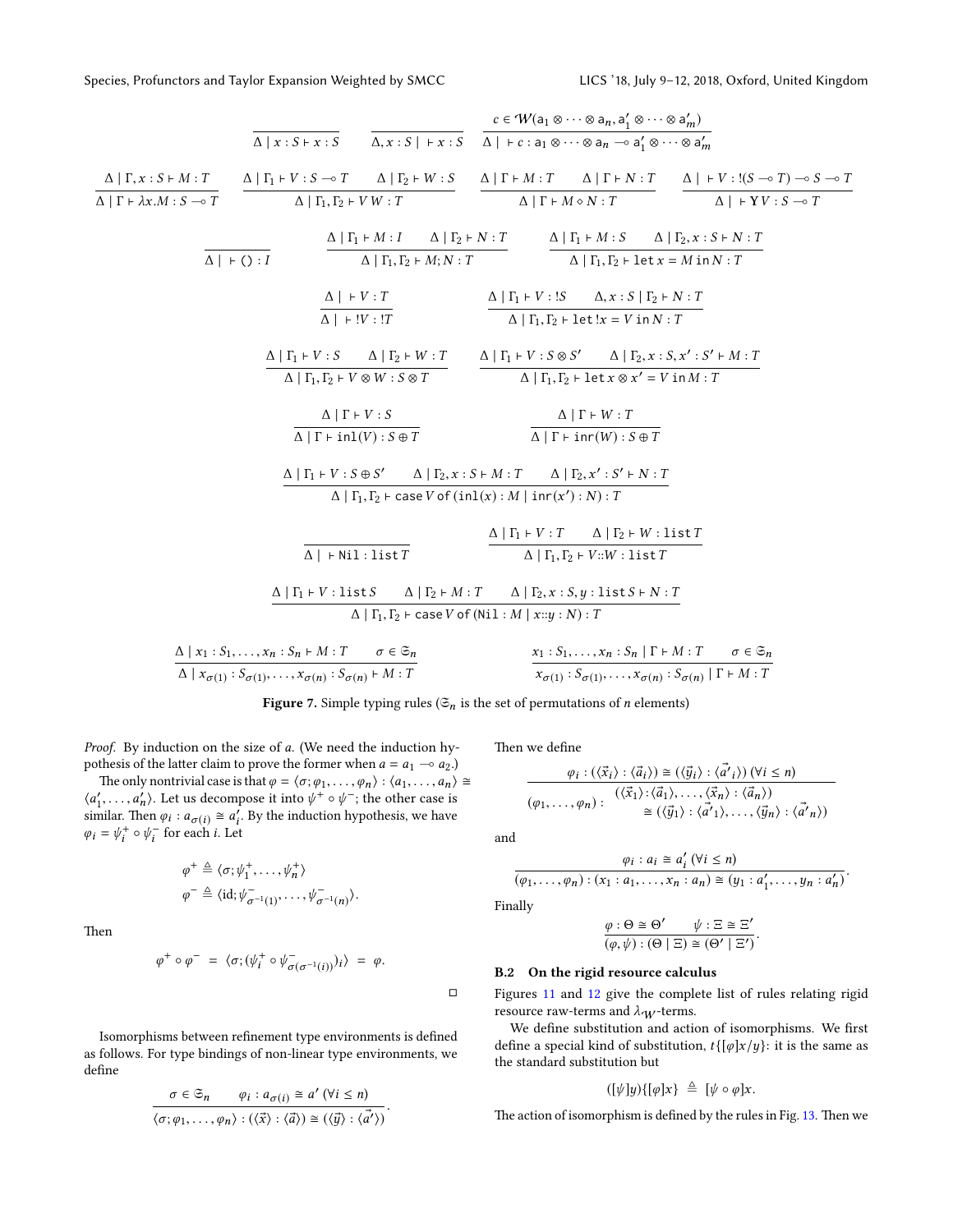<span id="page-13-0"></span>(a) Classical control ow [®<sup>x</sup> <sup>=</sup> <sup>e</sup>, <sup>E</sup>[(λy.M)<sup>V</sup> ]] <sup>0</sup> −→ [®<sup>x</sup> <sup>=</sup> <sup>e</sup>, <sup>E</sup>[M{<sup>V</sup> /y}]] [®<sup>x</sup> <sup>=</sup> <sup>e</sup>, <sup>E</sup>[M<sup>1</sup> <sup>M</sup>2]] <sup>i</sup> −→ [®<sup>x</sup> <sup>=</sup> <sup>e</sup>, <sup>E</sup>[Mi]] [®<sup>x</sup> <sup>=</sup> <sup>e</sup>, <sup>E</sup>[Y<sup>V</sup> ]] <sup>0</sup> −→ [®<sup>x</sup> <sup>=</sup> <sup>e</sup>, <sup>E</sup>[<sup>V</sup> !(λx.YV x)]] [®<sup>x</sup> <sup>=</sup> <sup>e</sup>, <sup>E</sup>[(); <sup>M</sup>]] <sup>0</sup> −→ [®<sup>x</sup> <sup>=</sup> <sup>e</sup>, <sup>E</sup>[M]] [®<sup>x</sup> <sup>=</sup> <sup>e</sup>, <sup>E</sup>[let<sup>y</sup> <sup>=</sup> <sup>V</sup> in <sup>M</sup>]] <sup>0</sup> −→ [®<sup>x</sup> <sup>=</sup> <sup>e</sup>, <sup>E</sup>[M{<sup>V</sup> /y}]] [®<sup>x</sup> <sup>=</sup> <sup>e</sup>, <sup>E</sup>[let !<sup>y</sup> <sup>=</sup> !<sup>V</sup> in <sup>M</sup>]] <sup>0</sup> −→ [®<sup>x</sup> <sup>=</sup> <sup>e</sup>, <sup>E</sup>[M{<sup>V</sup> /y}]] [®<sup>x</sup> <sup>=</sup> <sup>e</sup>, <sup>E</sup>[let<sup>y</sup> <sup>⊗</sup> <sup>z</sup> <sup>=</sup> <sup>V</sup> <sup>⊗</sup> <sup>W</sup> in <sup>M</sup>]] <sup>0</sup> −→ [®<sup>x</sup> <sup>=</sup> <sup>e</sup>, <sup>E</sup>[M{<sup>V</sup> /y,<sup>W</sup> /z}]] [®<sup>x</sup> <sup>=</sup> <sup>e</sup>, <sup>E</sup>[case inl(<sup>V</sup> ) of (<sup>x</sup> : <sup>M</sup> <sup>|</sup> <sup>y</sup> : <sup>N</sup>)]] <sup>0</sup> −→ [®<sup>x</sup> <sup>=</sup> <sup>e</sup>, <sup>E</sup>[M{<sup>V</sup> /x}]] [®<sup>x</sup> <sup>=</sup> <sup>e</sup>, <sup>E</sup>[case inr(<sup>V</sup> ) of (<sup>x</sup> : <sup>M</sup> <sup>|</sup> <sup>y</sup> : <sup>N</sup>)]] <sup>0</sup> −→ [®<sup>x</sup> <sup>=</sup> <sup>e</sup>, <sup>E</sup>[N{<sup>V</sup> /x}]] [®<sup>x</sup> <sup>=</sup> <sup>e</sup>, <sup>E</sup>[case Nil of (Nil : <sup>M</sup> <sup>|</sup> <sup>y</sup>::<sup>z</sup> : <sup>N</sup>)]] <sup>0</sup> −→ [®<sup>x</sup> <sup>=</sup> <sup>e</sup>, <sup>E</sup>[M]] [®<sup>x</sup> <sup>=</sup> <sup>e</sup>, <sup>E</sup>[case<sup>V</sup> ::<sup>W</sup> of (Nil : <sup>M</sup> <sup>|</sup> <sup>y</sup>::<sup>z</sup> : <sup>N</sup>)]] <sup>0</sup> −→ [®<sup>x</sup> <sup>=</sup> <sup>e</sup>, <sup>E</sup>[N{<sup>V</sup> /y,<sup>W</sup> /z}]]

(b) "Non-classical" data 
$$
[\vec{x}^{\vec{a}}\vec{y}^{\vec{b}} = e, E[c^{\vec{a}\rightarrow\vec{a}'}(\vec{x})]] \xrightarrow{0} [\vec{z}^{\vec{a}'}\vec{y}^{\vec{b}} = ((c \otimes id_{\vec{b}}) \circ e), E[\vec{z}]]
$$

$$
[x_1 \dots x_n = e, P] \xrightarrow{\epsilon} [x_{\sigma(1)} \dots x_{\sigma(n)} = \sigma \circ e, P].
$$

<span id="page-13-1"></span>Figure 8. Operational semantics. Here  $\sigma$  is a permutation  $\sigma\in\mathfrak{S}_n$  of n elements, identified with the structural isomorphism  $a_1\otimes\cdots\otimes a_n\to a_n$  $\mathsf{a}_{\sigma(1)}\otimes\cdots\otimes\mathsf{a}_{\sigma(n)}$  in  $\mathcal{W}.$ 

<span id="page-13-2"></span>
$$
\frac{a \triangleleft S \quad b \triangleleft T}{a \triangleleft b \triangleleft S \implies T} \qquad \frac{a \triangleleft S \quad b \triangleleft T}{a \otimes b \triangleleft S \otimes T} \qquad \frac{a_1 \triangleleft S \quad \dots \quad a_n \triangleleft S}{a_1, \dots, a_n \triangleleft 1S}
$$
\n
$$
\frac{a \triangleleft S}{a \oplus \bullet \triangleleft S \oplus T} \qquad \frac{b \triangleleft T}{\bullet \oplus b \triangleleft S \oplus T} \qquad \frac{b \triangleleft T}{\text{nil} \triangleleft 11 \text{st} S} \qquad \frac{a \triangleleft S \quad b \triangleleft 11 \text{st} S}{a::b \triangleleft 11 \text{st} S}
$$
\n
$$
\text{Figure 9. Refinement relation}
$$
\n
$$
\frac{\psi : a \stackrel{\pm}{\cong} a}{\text{id}_a : a \stackrel{\pm}{\cong} a} \qquad \frac{\phi : a' \stackrel{\pm}{\cong} a \quad \psi : b \stackrel{\pm}{\cong} b'}{\phi \triangleleft g \land \phi \lor a} \qquad \frac{\psi : a \stackrel{\pm}{\cong} a' \quad \psi : b \stackrel{\pm}{\cong} b'}{\text{id}_a : a \otimes b \stackrel{\pm}{\cong} a' \otimes b'}
$$
\n
$$
\frac{\phi : a \stackrel{\pm}{\cong} a' \qquad \psi : a \stackrel{\pm}{\cong} a' \qquad \psi : a \stackrel{\pm}{\cong} a'}{\phi \oplus \bullet : a \oplus \bullet \stackrel{\pm}{\cong} a' \oplus \bullet} \qquad \frac{\psi : a \stackrel{\pm}{\cong} a'}{\bullet \oplus \psi : \bullet \oplus a \stackrel{\pm}{\cong} \bullet \oplus a'} \qquad \frac{\phi : a \stackrel{\pm}{\cong} a' \quad \psi : b \stackrel{\pm}{\cong} b'}{\text{id}_{n11} : n11 \stackrel{\pm}{\cong} n11} \qquad \frac{\phi : a \stackrel{\pm}{\cong} a' \quad \psi : b \stackrel{\pm}{\cong} b'}{\phi : \phi : a \oplus \bullet \stackrel{\pm}{\cong} a' \oplus b} \qquad \frac{\phi : a \stackrel{\pm}{\cong} a' \quad \psi : b \stackrel{\pm}{\cong} b'}{\text{id}_{n11} : n11 \stackrel{\pm}{
$$

Figure 10. Isomorphisms between refinement types with polarity annotation (double sign in same order)

define the general substitution  $t\{u/x\}$  as the standard substitution but

$$
([\varphi]x)\{u/x\} \triangleq [\varphi]\cdot u.
$$

The two definitions of  $t \{[\varphi]x/y\}$  coincide.

The action of  $\varphi : (\Theta \mid \Xi) \cong (\Theta' \mid \Xi')$  to rigid resource raw-terms<br>defined as follows is defined as follows.

• Assume  $(\Theta, \langle x_1, \ldots, x_n \rangle : \langle a_1, \ldots, a_n \rangle, \Theta') \triangleleft \Delta \mid \Xi \triangleleft \Gamma \vdash t :$ <br>  $h \triangleleft M : S$  $b \triangleleft M : S$ .

– Let  $\sigma \in \mathfrak{S}_n$ , which induces an isomorphism

$$
\varphi : (\Theta, \langle y_1, \ldots, y_n \rangle : \langle a_{\sigma(1)}, \ldots, a_{\sigma(n)} \rangle, \Theta' \mid \Xi)
$$
  

$$
\cong (\Theta, \langle x_1, \ldots, x_n \rangle : \langle a_1, \ldots, a_n \rangle, \Theta' \mid \Xi).
$$

For this case, we define  $t\{\varphi\} \triangleq t\{y_1/x_{\sigma(1)}, \ldots, y_n/x_{\sigma(n)}\}.$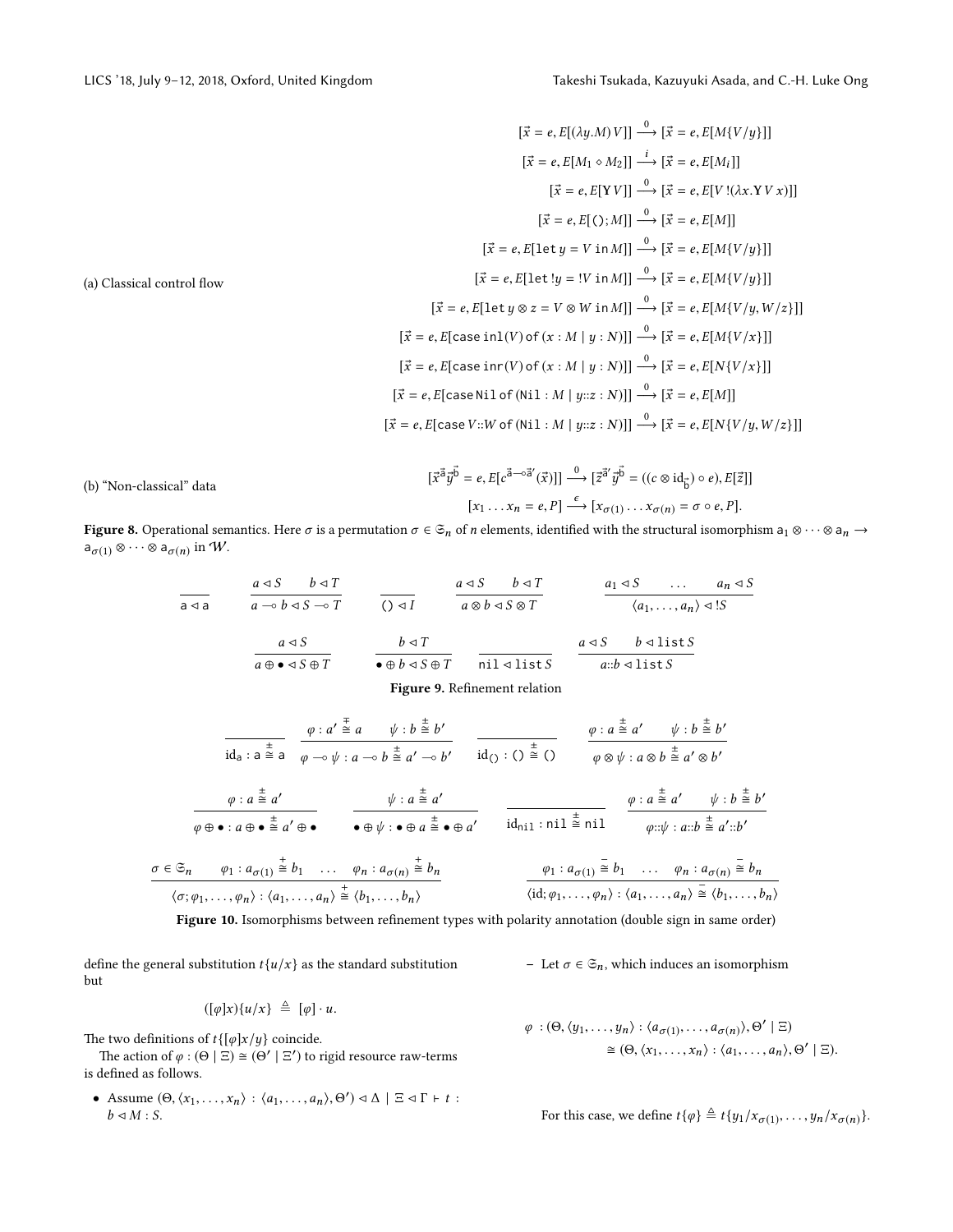<span id="page-14-0"></span>

| $\begin{array}{ccccccccc} \varphi: a\cong a' & O_1\triangleleft\Delta_1 & a\triangleleft S & O_2\triangleleft\Delta_2 & \varphi: a\cong a' & O\triangleleft\Delta & a\triangleleft S & O\triangleleft\Delta \\ \hline (O_1,\langle x\rangle;\langle a\rangle,O_2)\triangleleft(\Delta_1,y:S,\Delta_2)\mid +[\varphi]x:a'\triangleleft y:S & O\triangleleft\Delta\mid (x:a)\triangleleft (y:S) \vdash [\varphi]x:a'\triangleleft y:S & O\triangleleft\Delta\mid +c^S:S\triangleleft c^S:S & O\triangleleft\Delta \mid +c^S:S\triangleleft c^S:S & O\triangleleft\Delta \mid +c^S:S\triangleleft c^$ |                                                                                                                                                                                                                                                                                                                                                                                                                                                                                                                       |                                                                                                                                                                                                                    |                                                                                                                                                  |                                                                                                                                                                                                                                                                                                                                                                                                                                |
|----------------------------------------------------------------------------------------------------------------------------------------------------------------------------------------------------------------------------------------------------------------------------------------------------------------------------------------------------------------------------------------------------------------------------------------------------------------------------------------------------------------------------------------------------------------------------------------------------|-----------------------------------------------------------------------------------------------------------------------------------------------------------------------------------------------------------------------------------------------------------------------------------------------------------------------------------------------------------------------------------------------------------------------------------------------------------------------------------------------------------------------|--------------------------------------------------------------------------------------------------------------------------------------------------------------------------------------------------------------------|--------------------------------------------------------------------------------------------------------------------------------------------------|--------------------------------------------------------------------------------------------------------------------------------------------------------------------------------------------------------------------------------------------------------------------------------------------------------------------------------------------------------------------------------------------------------------------------------|
| $\Theta \triangle \Delta$ $ $ $(\Xi, x : a) \triangleleft (\Gamma, x : S) \vdash t : b \triangleleft M : T$                                                                                                                                                                                                                                                                                                                                                                                                                                                                                        |                                                                                                                                                                                                                                                                                                                                                                                                                                                                                                                       |                                                                                                                                                                                                                    |                                                                                                                                                  | $\Theta_1 \triangleleft \Delta \mid \Xi_1 \triangleleft \Gamma_1 \vdash v : a \multimap b \triangleleft V : S \multimap T$ $\Theta_2 \triangleleft \mid \Xi_2 \triangleleft \Gamma_2 \vdash w : a \triangleleft W : S$                                                                                                                                                                                                         |
| $\Theta \triangleleft \Delta \mid \Xi \triangleleft \Gamma \vdash \lambda x.t : a \multimap b \triangleleft \lambda x.M : S \multimap T$                                                                                                                                                                                                                                                                                                                                                                                                                                                           |                                                                                                                                                                                                                                                                                                                                                                                                                                                                                                                       |                                                                                                                                                                                                                    | $(\Theta_1 \wedge \Theta_2) \triangleleft \wedge$ $(\Xi_1, \Xi_2) \triangleleft (\Gamma_1, \Gamma_2) \vdash v \, w : b \triangleleft V \, W : T$ |                                                                                                                                                                                                                                                                                                                                                                                                                                |
|                                                                                                                                                                                                                                                                                                                                                                                                                                                                                                                                                                                                    | $\Theta \triangleleft \Delta \mid \Xi \triangleleft \Gamma \vdash t : a \triangleleft M : S$                                                                                                                                                                                                                                                                                                                                                                                                                          | $\Theta \triangleleft \Delta \mid \Xi \triangleleft \Gamma \vdash t : a \triangleleft N : S$                                                                                                                       |                                                                                                                                                  |                                                                                                                                                                                                                                                                                                                                                                                                                                |
|                                                                                                                                                                                                                                                                                                                                                                                                                                                                                                                                                                                                    |                                                                                                                                                                                                                                                                                                                                                                                                                                                                                                                       |                                                                                                                                                                                                                    |                                                                                                                                                  | $\overline{\Theta \triangleleft \triangle \mid \Xi \triangleleft \Gamma \vdash t \diamond \bullet : a \triangleleft M \diamond N : S} \qquad \overline{\Theta \triangleleft \triangle \mid \Xi \triangleleft \Gamma \vdash \bullet \diamond t : a \triangleleft M \diamond N : S} \qquad \overline{O \triangleleft \triangle \mid \vdash (\; ) : (\; ) \triangleleft (\; ) : I \triangleleft \triangleleft \bot \right) : S }$ |
|                                                                                                                                                                                                                                                                                                                                                                                                                                                                                                                                                                                                    | $\Theta_0 \triangleleft \Delta \mid + v : \langle b_1, \ldots, b_n \rangle \multimap a \triangleleft V : !T \multimap T \qquad \Theta_i \triangleleft \Delta \mid + w_i : b_i \triangleleft \lambda x. Y V x : T \quad (1 \leq \forall i \leq n)$                                                                                                                                                                                                                                                                     |                                                                                                                                                                                                                    |                                                                                                                                                  |                                                                                                                                                                                                                                                                                                                                                                                                                                |
|                                                                                                                                                                                                                                                                                                                                                                                                                                                                                                                                                                                                    |                                                                                                                                                                                                                                                                                                                                                                                                                                                                                                                       | $(\Theta_0 \wedge \cdots \wedge \Theta_n) \triangleleft \Delta \mid + (\bigcirc; (v \langle w_1, \ldots, w_n \rangle)) : a \triangleleft YV : T$                                                                   |                                                                                                                                                  |                                                                                                                                                                                                                                                                                                                                                                                                                                |
|                                                                                                                                                                                                                                                                                                                                                                                                                                                                                                                                                                                                    | $\Theta_1 \triangleleft \Delta \mid \Xi_1 \triangleleft \Gamma_1 \vdash s : () \triangleleft M : I$ $\Theta_2 \triangleleft \Delta \mid \Xi_2 \triangleleft \Gamma_2 \vdash t : a \triangleleft N : S$                                                                                                                                                                                                                                                                                                                |                                                                                                                                                                                                                    |                                                                                                                                                  |                                                                                                                                                                                                                                                                                                                                                                                                                                |
|                                                                                                                                                                                                                                                                                                                                                                                                                                                                                                                                                                                                    |                                                                                                                                                                                                                                                                                                                                                                                                                                                                                                                       | $(\Theta_1 \wedge \Theta_2) \triangleleft \wedge (\Xi_1, \Xi_2) \triangleleft (\Gamma_1, \Gamma_2) \vdash s; t : a \triangleleft M; N : S$                                                                         |                                                                                                                                                  |                                                                                                                                                                                                                                                                                                                                                                                                                                |
|                                                                                                                                                                                                                                                                                                                                                                                                                                                                                                                                                                                                    | $\Theta_1 \triangleleft \Delta \mid \Xi_1 \triangleleft \Gamma_1 \vdash s : a \triangleleft M : S$ $\Theta_2 \triangleleft \Delta \mid (\Xi_2, x : a) \triangleleft (\Gamma_2, y : S) \vdash t : b \triangleleft N : T$                                                                                                                                                                                                                                                                                               |                                                                                                                                                                                                                    |                                                                                                                                                  |                                                                                                                                                                                                                                                                                                                                                                                                                                |
|                                                                                                                                                                                                                                                                                                                                                                                                                                                                                                                                                                                                    | $\overline{(\Theta_1 \wedge \Theta_2) \triangleleft \Delta \mid (\Xi_1, \Xi_2) \triangleleft (\Gamma_1, \Gamma_2)} \vdash \texttt{let } x = s \texttt{ in } t : b \triangleleft \texttt{let } y = M \texttt{ in } N : T$                                                                                                                                                                                                                                                                                              |                                                                                                                                                                                                                    |                                                                                                                                                  |                                                                                                                                                                                                                                                                                                                                                                                                                                |
|                                                                                                                                                                                                                                                                                                                                                                                                                                                                                                                                                                                                    |                                                                                                                                                                                                                                                                                                                                                                                                                                                                                                                       | $\Theta_i \lhd \Delta \mid + v_i : a_i \lhd V : S \quad (\forall i \leq n)$                                                                                                                                        |                                                                                                                                                  |                                                                                                                                                                                                                                                                                                                                                                                                                                |
|                                                                                                                                                                                                                                                                                                                                                                                                                                                                                                                                                                                                    |                                                                                                                                                                                                                                                                                                                                                                                                                                                                                                                       | $\overline{(\Theta_1 \wedge \cdots \wedge \Theta_n) \triangleleft \Delta \mid + \langle v_1, \ldots, v_n \rangle : \langle a_1, \ldots, a_n \rangle \triangleleft}$ V : IS                                         |                                                                                                                                                  |                                                                                                                                                                                                                                                                                                                                                                                                                                |
|                                                                                                                                                                                                                                                                                                                                                                                                                                                                                                                                                                                                    |                                                                                                                                                                                                                                                                                                                                                                                                                                                                                                                       |                                                                                                                                                                                                                    |                                                                                                                                                  | $\Theta_1 \lhd \Delta \mid \Xi_1 \lhd \Gamma_1 \vdash v : \langle a_1, \ldots, a_n \rangle \lhd V : \mathord{!} S \qquad (\Theta_2, \langle x_1, \ldots, x_n \rangle : \langle a_1, \ldots, a_n \rangle) \lhd (\Delta, y : S) \mid \Xi_2 \lhd \Gamma_2 \vdash t : b \lhd N : T \vdash \Box,$                                                                                                                                   |
|                                                                                                                                                                                                                                                                                                                                                                                                                                                                                                                                                                                                    | $(\Theta_1 \wedge \Theta_2) \triangleleft \wedge (\Xi_1, \Xi_2) \triangleleft (\Gamma_1, \Gamma_2) \vdash \text{let } \langle x_1, \ldots, x_n \rangle = v \text{ in } t : b \triangleleft \text{ let } !y = M \text{ in } N : T$                                                                                                                                                                                                                                                                                     |                                                                                                                                                                                                                    |                                                                                                                                                  |                                                                                                                                                                                                                                                                                                                                                                                                                                |
|                                                                                                                                                                                                                                                                                                                                                                                                                                                                                                                                                                                                    | $\Theta_1 \lhd \Delta \mid \Xi_1 \lhd \Gamma_1 \vdash v : a \lhd V : S \qquad \Theta_2 \lhd \Delta \mid \Xi_2 \lhd \Gamma_2 \vdash w : b \lhd W : T$                                                                                                                                                                                                                                                                                                                                                                  |                                                                                                                                                                                                                    |                                                                                                                                                  |                                                                                                                                                                                                                                                                                                                                                                                                                                |
|                                                                                                                                                                                                                                                                                                                                                                                                                                                                                                                                                                                                    | $(\Theta_1 \wedge \Theta_2) \triangleleft \wedge (\Xi_1, \Xi_2) \triangleleft (\Gamma_1, \Gamma_2) \vdash v \otimes w : a \otimes b \triangleleft V \otimes W : S \otimes T$                                                                                                                                                                                                                                                                                                                                          |                                                                                                                                                                                                                    |                                                                                                                                                  |                                                                                                                                                                                                                                                                                                                                                                                                                                |
|                                                                                                                                                                                                                                                                                                                                                                                                                                                                                                                                                                                                    |                                                                                                                                                                                                                                                                                                                                                                                                                                                                                                                       |                                                                                                                                                                                                                    |                                                                                                                                                  |                                                                                                                                                                                                                                                                                                                                                                                                                                |
|                                                                                                                                                                                                                                                                                                                                                                                                                                                                                                                                                                                                    | $\Theta_1 \triangleleft \Delta \mid \Xi_1 \triangleleft \Gamma_1 \vdash v : a \otimes a' \triangleleft V : S \otimes S'$ $\Theta_2 \triangleleft \Delta \mid (\Xi_2, x : a, y' : a') \triangleleft (\Gamma_1, y : S, y' : S') \vdash t : b \triangleleft M : T$                                                                                                                                                                                                                                                       |                                                                                                                                                                                                                    |                                                                                                                                                  |                                                                                                                                                                                                                                                                                                                                                                                                                                |
|                                                                                                                                                                                                                                                                                                                                                                                                                                                                                                                                                                                                    | $\overline{(\Theta_1 \wedge \Theta_2) \triangleleft \Delta \mid (\Xi_1, \Xi_2) \triangleleft (\Gamma_1, \Gamma_2) \vdash \texttt{let} \, x \otimes x' = v \, \texttt{in} \, t : c \triangleleft \texttt{let} \, y \otimes y' = V \, \texttt{in} \, M : T }$                                                                                                                                                                                                                                                           |                                                                                                                                                                                                                    |                                                                                                                                                  |                                                                                                                                                                                                                                                                                                                                                                                                                                |
|                                                                                                                                                                                                                                                                                                                                                                                                                                                                                                                                                                                                    | $\Theta \triangle \Delta \mid \Xi \triangleleft \Gamma \vdash v : a \triangleleft V : S$                                                                                                                                                                                                                                                                                                                                                                                                                              |                                                                                                                                                                                                                    | $\Theta \triangleleft \Delta \mid \Xi \triangleleft \Gamma \vdash v : b \triangleleft V : T$                                                     |                                                                                                                                                                                                                                                                                                                                                                                                                                |
|                                                                                                                                                                                                                                                                                                                                                                                                                                                                                                                                                                                                    | $\Theta \triangle \Delta \mid \Xi \triangleleft \Gamma$ + inl(v): $a \oplus \bullet \triangleleft \text{inl}(V)$ : $S \oplus T$                                                                                                                                                                                                                                                                                                                                                                                       |                                                                                                                                                                                                                    | $\Theta \triangle \Delta \mid \Xi \triangleleft \Gamma$ + inr(v): $\bullet \oplus b \triangleleft \text{inv}(V)$ : $S \oplus T$                  |                                                                                                                                                                                                                                                                                                                                                                                                                                |
|                                                                                                                                                                                                                                                                                                                                                                                                                                                                                                                                                                                                    | $\Theta_1 \triangleleft \Delta \mid \Xi_1 \triangleleft \Gamma_1 \vdash v : a \oplus \bullet \triangleleft V : S \oplus T$ $\Theta_2 \triangleleft \Delta \mid (\Xi_2, x : a) \triangleleft (\Gamma_2, y : S) \vdash t : c \triangleleft N : U$                                                                                                                                                                                                                                                                       |                                                                                                                                                                                                                    |                                                                                                                                                  |                                                                                                                                                                                                                                                                                                                                                                                                                                |
|                                                                                                                                                                                                                                                                                                                                                                                                                                                                                                                                                                                                    | $(\Theta_1 \wedge \Theta_2) \triangleleft \wedge (\Xi_1, \Xi_2) \triangleleft (\Gamma_1, \Gamma_2) \vdash \text{let inl}(x) = v \text{ in } t : c \triangleleft \text{ case } V \text{ of } (\text{inl}(y) : N \mid \text{inr}(y') : N') : U$                                                                                                                                                                                                                                                                         |                                                                                                                                                                                                                    |                                                                                                                                                  |                                                                                                                                                                                                                                                                                                                                                                                                                                |
|                                                                                                                                                                                                                                                                                                                                                                                                                                                                                                                                                                                                    |                                                                                                                                                                                                                                                                                                                                                                                                                                                                                                                       |                                                                                                                                                                                                                    |                                                                                                                                                  |                                                                                                                                                                                                                                                                                                                                                                                                                                |
|                                                                                                                                                                                                                                                                                                                                                                                                                                                                                                                                                                                                    | $\Theta_1 \triangleleft \Delta \mid \Xi_1 \triangleleft \Gamma_1 \vdash v : \bullet \oplus b \triangleleft V : S \oplus T$ $\Theta_2 \triangleleft \Delta \mid (\Xi_2, x' : b) \triangleleft (\Gamma_2, y' : T) \vdash t' : c \triangleleft N' : U$<br>$\overline{(\Theta_1 \wedge \Theta_2) \triangleleft \Delta \mid (\Xi_1, \Xi_2) \triangleleft (\Gamma_1, \Gamma_2) \vdash \text{let inr}(x') = v \text{ in } t' : c \triangleleft \text{ case } V \text{ of } (\text{inl}(y) : N \mid \text{inr}(y') : N') : U$ |                                                                                                                                                                                                                    |                                                                                                                                                  |                                                                                                                                                                                                                                                                                                                                                                                                                                |
|                                                                                                                                                                                                                                                                                                                                                                                                                                                                                                                                                                                                    |                                                                                                                                                                                                                                                                                                                                                                                                                                                                                                                       |                                                                                                                                                                                                                    |                                                                                                                                                  |                                                                                                                                                                                                                                                                                                                                                                                                                                |
|                                                                                                                                                                                                                                                                                                                                                                                                                                                                                                                                                                                                    |                                                                                                                                                                                                                                                                                                                                                                                                                                                                                                                       | $\Theta_1 \triangleleft \Delta \mid \Xi_1 \triangleleft \Gamma_1 \vdash v : a \triangleleft V : S$ $\Theta_2 \triangleleft \Delta \mid \Xi_2 \triangleleft \Gamma_2 \vdash w : b \triangleleft W : \text{list } S$ |                                                                                                                                                  |                                                                                                                                                                                                                                                                                                                                                                                                                                |
| $0 \triangleleft \triangle$   $\vdash$ nil : nil $\triangleleft$ Nil : list S                                                                                                                                                                                                                                                                                                                                                                                                                                                                                                                      |                                                                                                                                                                                                                                                                                                                                                                                                                                                                                                                       | $(\Theta_1 \wedge \Theta_2) \triangleleft \Delta \mid (\Xi_1, \Xi_2) \triangleleft (\Gamma_1, \Gamma_2) \vdash v::w : a::b \triangleleft V::W : \text{list } S$                                                    |                                                                                                                                                  |                                                                                                                                                                                                                                                                                                                                                                                                                                |
|                                                                                                                                                                                                                                                                                                                                                                                                                                                                                                                                                                                                    | $\Theta_1 \triangleleft \Delta \mid \Xi_1 \triangleleft \Gamma_1 \vdash v : \text{nil} \triangleleft V : \text{list } S$ $\Theta_2 \triangleleft \Delta \mid \Xi_2 \triangleleft \Gamma_2 \vdash t : b \triangleleft M : T$                                                                                                                                                                                                                                                                                           |                                                                                                                                                                                                                    |                                                                                                                                                  |                                                                                                                                                                                                                                                                                                                                                                                                                                |
|                                                                                                                                                                                                                                                                                                                                                                                                                                                                                                                                                                                                    | $(\Theta_1 \wedge \Theta_2) \triangleleft \wedge (\Xi_1, \Xi_2) \triangleleft (\Gamma_1, \Gamma_2) \vdash \text{let nil} = v \text{ in } t : b \triangleleft \text{ case } V \text{ of } (\text{Nil} : M \mid y::y': N) : T$                                                                                                                                                                                                                                                                                          |                                                                                                                                                                                                                    |                                                                                                                                                  |                                                                                                                                                                                                                                                                                                                                                                                                                                |
|                                                                                                                                                                                                                                                                                                                                                                                                                                                                                                                                                                                                    | $\Theta_1 \triangleleft \Delta \mid \Xi_1 \triangleleft \Gamma_1 + v : a :: a' \triangleleft V : 1 \text{ is } tS \qquad \Theta_2 \triangleleft \Delta \mid (\Xi_2, x : a, x' : a') \triangleleft (\Gamma_2, y : S, y' : 1 \text{ is } tS) \vdash t : b \triangleleft N : T \triangleleft V : 1 \text{ is } tS \qquad \forall i \in N \land V \land V \land V$                                                                                                                                                        |                                                                                                                                                                                                                    |                                                                                                                                                  |                                                                                                                                                                                                                                                                                                                                                                                                                                |
|                                                                                                                                                                                                                                                                                                                                                                                                                                                                                                                                                                                                    | $(\Theta_1 \wedge \Theta_2) \triangleleft \Delta \mid (\Xi_1, \Xi_2) \triangleleft (\Gamma_1, \Gamma_2) \vdash \text{let } x : y = v \text{ in } t : b \triangleleft \text{ case } V \text{ of } (\text{Nil} : M \mid y :: y' : N) : T$                                                                                                                                                                                                                                                                               |                                                                                                                                                                                                                    |                                                                                                                                                  |                                                                                                                                                                                                                                                                                                                                                                                                                                |
|                                                                                                                                                                                                                                                                                                                                                                                                                                                                                                                                                                                                    | Figure 11. Rules relating rigid resource raw-terms and $\lambda_W$ -terms                                                                                                                                                                                                                                                                                                                                                                                                                                             |                                                                                                                                                                                                                    |                                                                                                                                                  |                                                                                                                                                                                                                                                                                                                                                                                                                                |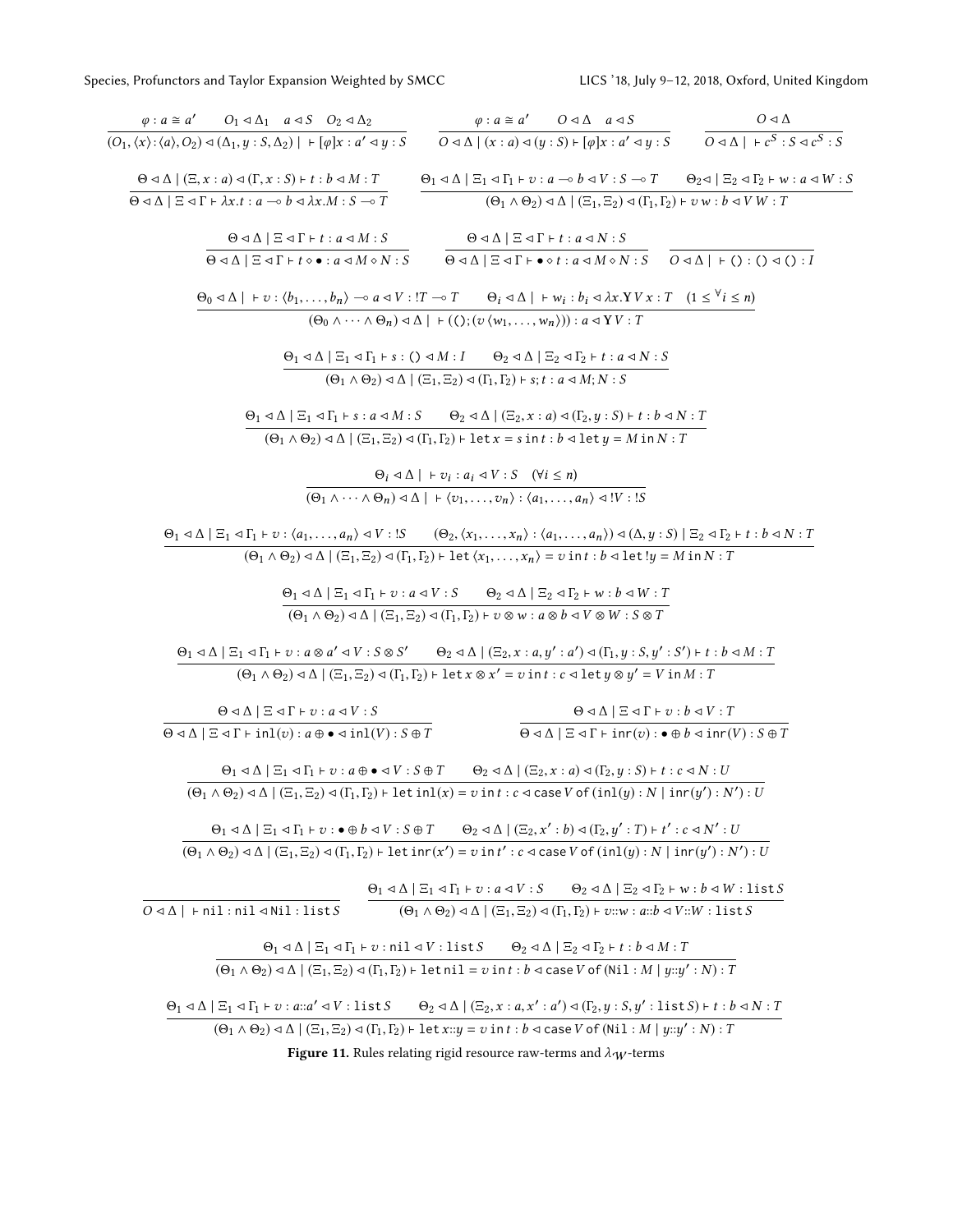<span id="page-15-1"></span>
$$
\frac{(\Theta_1, \langle x_1, \ldots, x_n \rangle : \langle a_1, \ldots, a_n \rangle, \Theta_2) \triangleleft \Delta \mid \Xi \triangleleft \Gamma + t : b \triangleleft M : T \qquad \sigma \in \mathfrak{S}_n}{(\Theta_1, \langle x_{\sigma(1)}, \ldots, x_{\sigma(n)} \rangle : \langle a_{\sigma(1)}, \ldots, a_{\sigma(n)} \rangle, \Theta_2) \triangleleft \Delta \mid \Xi \triangleleft \Gamma + t : b \triangleleft M : T}
$$
\n
$$
\frac{\Theta \triangleleft \Delta \mid (\Xi_1, x : a, x' : a', \Xi_2) \triangleleft (\Gamma_1, y : S, y' : S', \Gamma_2) \vdash t : b \triangleleft M : T \qquad \Xi_1 \triangleleft \Gamma_1 \qquad \Xi_2 \triangleleft \Gamma_2}{\Theta \triangleleft \Delta \mid (\Xi_1, x' : a', x : a, \Xi_2) \triangleleft (\Gamma_1, y' : S', y : S, \Gamma_2) \vdash t : b \triangleleft M : T}
$$

$$
\frac{(\Theta_1, \langle \vec{x} \rangle : \langle \vec{a} \rangle, \langle \vec{x}' \rangle : \langle \vec{a}' \rangle, \Theta_2) \triangleleft (\Delta_1, y : S, y' : S', \Delta_2) \mid \Xi \triangleleft \Gamma + t : b \triangleleft M : T \qquad \Theta_1 \triangleleft \Delta_1 \qquad \Theta_2 \triangleleft \Delta_2
$$

$$
(\Theta_1, \langle \vec{x}' \rangle : \langle \vec{a}' \rangle, \langle \vec{x} \rangle : \langle \vec{a} \rangle, \Theta_2) \triangleleft (\Delta_1, y' : S', y : S, \Delta_2) \mid \Xi \triangleleft \Gamma + t : b \triangleleft M : T
$$

Figure 12. Rules relating rigid resource raw-terms and  $\lambda_W$ -terms (structural rules)

<span id="page-15-2"></span>
$$
[\varphi] \cdot ([\psi]x) := [\varphi \circ \psi]x
$$
  
\n
$$
[\varphi] \cdot (2x \cdot 0) = (\varphi \circ \psi \circ \psi \circ \psi)
$$
  
\n
$$
[\varphi] \cdot (\psi \circ \psi) = ((\varphi \circ \psi) \circ \psi \circ \psi \circ \psi)
$$
  
\n
$$
[\varphi] \cdot (\psi \circ \psi) = ((\varphi \circ \psi) \circ \psi \circ \psi \circ \psi)
$$
  
\n
$$
[\varphi] \cdot (\psi \circ \psi) = ((\varphi \circ \psi) \circ \psi \circ \psi \circ \psi)
$$
  
\n
$$
[\varphi] \cdot (\psi \circ \psi) = ((\varphi \circ \psi) \circ \psi \circ \psi \circ \psi)
$$
  
\n
$$
[\varphi] \cdot (\psi \circ \psi) = ((\varphi \circ \psi) \circ \psi \circ \psi \circ \psi)
$$
  
\n
$$
[\varphi] \cdot (\psi \circ \psi) = (\psi \circ \psi \circ \psi \circ \psi)
$$
  
\n
$$
[\varphi] \cdot (\psi \circ \psi) = (\psi \circ \psi \circ \psi \circ \psi)
$$
  
\n
$$
[\varphi] \cdot (\psi \circ \psi) = (\psi \circ \psi \circ \psi \circ \psi)
$$
  
\n
$$
[\varphi] \cdot (\psi \circ \psi) = (\psi \circ \psi \circ \psi \circ \psi)
$$
  
\n
$$
[\varphi] \cdot (\psi \circ \psi) = (\psi \circ \psi \circ \psi \circ \psi)
$$
  
\n
$$
[\varphi] \cdot (\psi \circ \psi) = (\psi \circ \psi \circ \psi \circ \psi)
$$
  
\n
$$
[\varphi] \cdot (\psi \circ \psi) = (\psi \circ \psi \circ \psi \circ \psi)
$$
  
\n
$$
[\varphi] \cdot (\psi \circ \psi) = (\psi \circ \psi \circ \psi \circ \psi)
$$
  
\n
$$
[\varphi] \cdot (\psi \circ \psi) = (\psi \circ \psi \circ \psi \circ \psi)
$$
  
\n
$$
[\varphi] \cdot (\psi \circ \psi) = (\psi \circ \psi \circ \psi \circ \psi)
$$
  
\n
$$
[\varphi] \cdot (\psi \circ \psi) = (\psi \circ \psi \circ \psi \circ \psi)
$$
  
\n
$$
[\varphi] \cdot (\psi
$$

Figure 13. Action of isomorphisms to rigid resource raw-terms

- Assume  $\varphi_i$ :  $a'_i \cong a_i$  for each  $i \leq n$ . This family induces an isomorphism

$$
\varphi : (\Theta, \langle x'_1, \dots, x'_n \rangle : \langle a'_1, \dots, a'_n \rangle, \Theta' \mid \Xi)
$$
  

$$
\cong (\Theta, \langle x_1, \dots, x_n \rangle : \langle a_1, \dots, a_n \rangle, \Theta' \mid \Xi).
$$

We define  $t\{\varphi\} \triangleq t\{[\varphi_1]x'_1/x_1,\ldots,[\varphi_n]x'_n/x_n\}.$ 

• Assume  $\Theta \triangleleft \triangle \mid (\Xi, x : a, \Xi') \triangleleft \Gamma + t : b \triangleleft M : S$ . Then  $\varphi : a' \cong a$ <br>induces an isomorphism induces an isomorphism

$$
\varphi\,:\,(\Theta\mid \Xi,x':a',\Xi')\cong (\Theta\mid \Xi,x:a,\Xi').
$$

We define  $t\{\varphi\} \triangleq t\{[\varphi]x'/x\}.$ 

Every isomorphism  $\varphi : (\Theta | \Xi) \cong (\Theta' | \Xi')$  can be written as a composition of above ones composition of above ones.

The one-step reduction relation is defined by the rules in Fig. [14,](#page-16-1) where the evaluation context is given by the grammar:  $E ::= []$  $E; t \mid \text{let } x = E \text{ in } t.$ 

The equivalence relation  $\sim$  is defined as the least congruence that contains the rules in Fig. [15.](#page-16-2)

As the refinement system can be seen as an intersection type system, it enjoys Subject Reduction (Lemma [B.2\)](#page-15-3) and Subject Expansion (Lemma  $B.3$ ). Theorem [3.3](#page-5-3) follows from these results.

<span id="page-15-3"></span>**Lemma B.2.** Let  $|(x_1 : a_1, \ldots, x_n : a_n) \triangleleft (y_1 : a_1, \ldots, y_n : a_n) \vdash$ t : ()  $\triangleleft M$  : I. Suppose  $[\vec{x} = e, t] \stackrel{\pi}{\longrightarrow} [\vec{x}' = e', t']$  and let  $a'_i$  for the type of x'<sub>i</sub>. Then there exists M' and  $\vec{y}$ ' such that  $[\vec{y} = e, M] \stackrel{\pi}{\longrightarrow}$ the type of  $x'_i$ . Then there exists M' and  $\vec{y}'$  such that  $[\vec{y} = e, M] \xrightarrow{\alpha} [\vec{y}' = e', M']$  and  $|(x'_1 : a'_1, \dots, x'_m : a'_n) \triangleleft (y'_1 : a'_1, \dots, y'_m : a'_m) \vdash$ <br>  $t' : (\triangleleft A^{M'} : I$  $\overline{t'}$  : ()  $\triangleleft M': I$ .

Proof. Similar to the standard proof of Subject Reduction. The claim is proved by induction on the length of the reduction sequence. The base case can be proved by using a kind of Substitution Lemma.

<span id="page-15-4"></span>**Lemma B.3.** Let  $|(x_1 : a_1, ..., x_n : a_n) \triangleleft (y_1 : a_1, ..., y_n : a_n)$  $(a_n) \vdash t : () \lhd M : I. \text{ Suppose } [\vec{y}' = e', M'] \xrightarrow{\pi} [\vec{y} = e, M]$ <br>and let  $a'_i$  for the type of  $y'_i$ . Then there exists t' and  $\vec{x}'$  such that  $[\vec{y}' = e', M'] \xrightarrow{\pi} [\vec{y} = e, M]$  and  $|(x'_1 : a'_1, ..., x'_m : a'_n) \triangleleft (y'_1 : a'_1, ..., x'_m : a'_n)$  $a'_1, \ldots, y'_m : a'_m) \vdash t' : () \triangleleft M' : I.$ 

Proof. Similar to the standard proof of Subject Expansion; Desubstitution Lemma is the key to the base cases.  $\Box$ 

Careful inspection of the proof of Subject Expansion (Lemma [B.3\)](#page-15-4) leads to Theorem [3.4.](#page-6-2) De-subsbitution Lemma says that, if  $t \triangleleft$  $M\{V/x\}$ , then t can be decomposed as  $t = t'\{v/x\}$  so that  $t' \lhd M$ and  $v \triangleleft V$ . To prove Theorem [3.4,](#page-6-2) it suffices to show that such a decomposition is unique up to (an extension of) ∼.

# <span id="page-15-0"></span>C Proof of Theorem [4.4](#page-7-1)

Here we give a complete definition of the Lafont category  $\Pr/_{\rm W^{op}}^{\rm Cat}$ and its proof. In Appendix [D,](#page-21-0) we give a concrete description of the structure given here. A reader who is not familiar with (2-)category theory can skip this section or see Appendix  $D$  at the same time.

To define our Lafont category, we shall use the construction in  $[35][28$  $[35][28$ , Proposition II.3], which says that a Lafont category C can be constructed from:

- an SMCC structure  $(\otimes, I, \neg\circ)$  of C
- countable biproducts in  $C$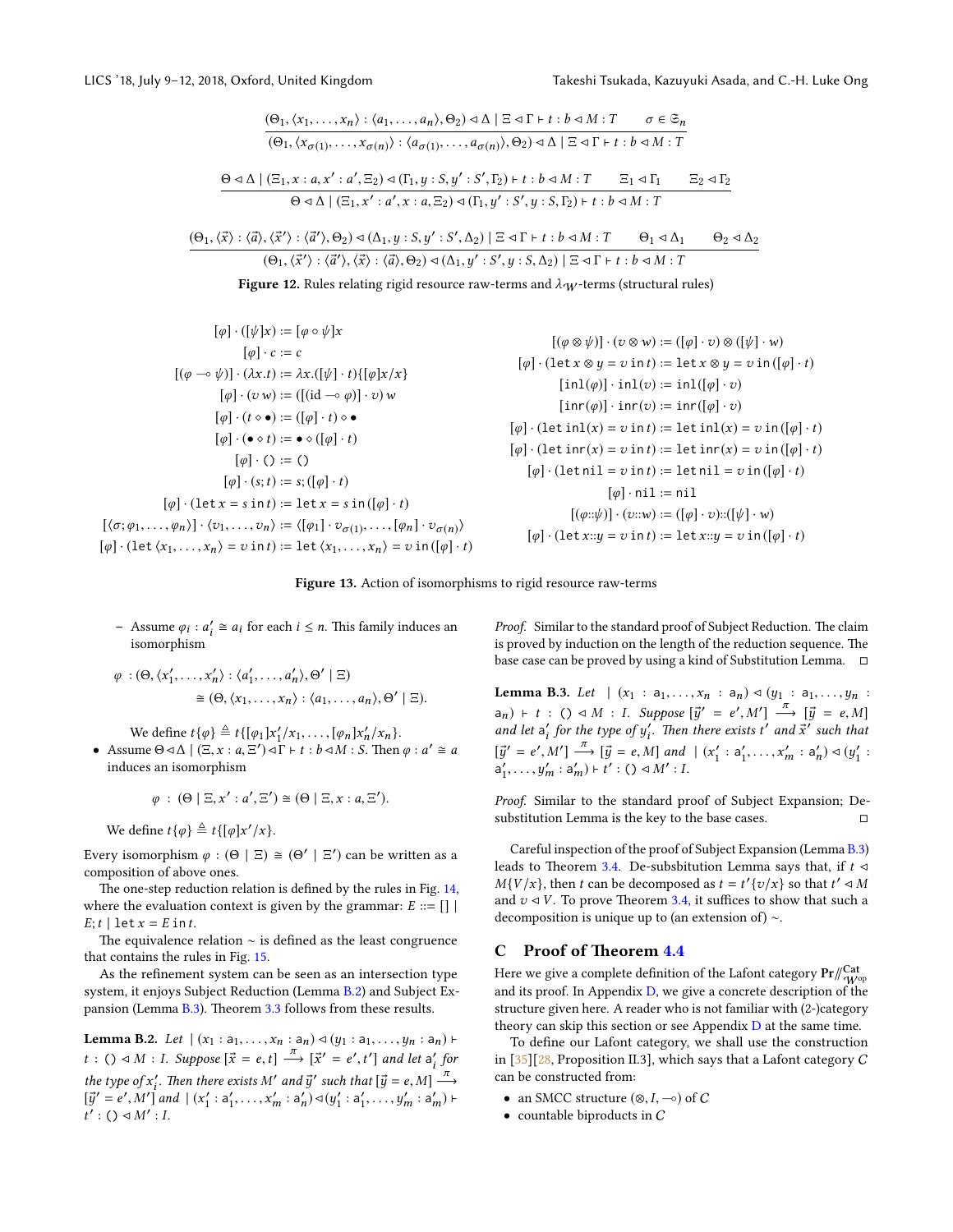<span id="page-16-1"></span>
$$
[\vec{x} = e, E[(\lambda x. t) v]] \xrightarrow{0} [\vec{x} = e, E[t(v/x)]] \qquad [\vec{x} = e, E[\text{let } \langle y_1, \dots, y_n \rangle = \langle v_1, \dots, v_n \rangle \text{ in } t]] \xrightarrow{0} [\vec{x} = e, E[t(v/y_1, \dots, v_n/y_n)]]
$$

$$
[\vec{x} = e, E[t \circ \bullet]] \xrightarrow{1} [\vec{x} = e, E[t]] \qquad [\vec{x} = e, E[\text{let } y \otimes z = v \otimes w \text{ in } t]] \xrightarrow{0} [\vec{x} = e, E[t(v/y, w/z)]]
$$

$$
[\vec{x} = e, E[\bullet \circ t]] \xrightarrow{0} [\vec{x} = e, E[t]] \qquad [\vec{x} = e, E[\text{let } \text{in} (y) = \text{in} (v) \text{ in } t]] \xrightarrow{0} [\vec{x} = e, E[t(v/y)]]
$$

$$
[\vec{x} = e, E[\text{let } \text{in} (y) = \text{in} (v) \text{ in } t]] \xrightarrow{0} [\vec{x} = e, E[t(v/y)]]
$$

$$
[\vec{x} = e, E[\text{let } \text{in} (y) = \text{in} (v) \text{ in } t]] \xrightarrow{0} [\vec{x} = e, E[t] \wedge [t(v/y)]]
$$

$$
[\vec{x} = e, E[\text{let } \text{in} (y) = \text{in} (v) \text{ in } t]] \xrightarrow{0} [\vec{x} = e, E[t] \wedge [t(v/y)]]
$$

$$
[\vec{x} = e, E[\text{let } \text{in} (y) = \text{in} (v) \text{ in } t]] \xrightarrow{0} [\vec{x} = e, E[t] \wedge [t(v/y, w/z)]]
$$

$$
[\vec{x} = e, E[\text{let } \text{in} (y) = \text{in} (v) \text{ in } t]] \xrightarrow{0} [\vec{x} = e, E[t] \wedge [t(v/y, w/z)]]
$$

 $[\vec{x}\vec{y} = e, E[c\vec{x}]] \stackrel{0}{\longrightarrow} [\vec{z}\vec{y} = (c \otimes id) \circ e, E[\vec{z}]]$ 

$$
[\vec{x} = e, t] \xrightarrow{\epsilon} [\sigma \vec{x} = \sigma \circ e, t]
$$

Figure 14. Operational semantics of the rigid resource calculus

<span id="page-16-2"></span>
$$
v([\varphi] \cdot w) \sim ([(\varphi \neg \circ id)] \cdot v) w
$$
  
\n
$$
let x = [\varphi] \cdot t \text{ in } u \sim \text{let } x = t \text{ in } (u\{[\varphi]x/x\})
$$
  
\n
$$
\text{let } \langle x_1, \ldots, x_n \rangle = ([\langle \sigma; \varphi_1, \ldots, \varphi_n \rangle] \cdot v) \text{ in } t \sim \text{let } \langle x_{\sigma^{-1}(1)}, \ldots, x_{\sigma^{-1}(n)} \rangle = v \text{ in } t\{[\varphi_1]x_1/x_1, \ldots, [\varphi_n]x_n/x_n\}
$$
  
\n
$$
\text{let } x \otimes y = ([\varphi \otimes \psi] \cdot v) \text{ in } t \sim \text{let } x \otimes y = v \text{ in } t\{[\varphi]x/x, [\psi]y/y\}
$$
  
\n
$$
\text{let } \text{in1}(x) = ([\text{in1}(\varphi)] \cdot v) \text{ in } t \sim \text{let } \text{in1}(x) = v \text{ in } t\{[\varphi]x/x\}
$$
  
\n
$$
\text{let } x::y = ([\varphi::\psi] \cdot v) \text{ in } t \sim \text{let } x::y = v \text{ in } t\{[\varphi]x/x, [\psi]y/y\}
$$

Figure 15. Base cases of the relation ∼

• symmetric tensor powers (i.e., equalisers of "symmetry" arrows in C that are preserved by  $(-)$  ⊗ b for any object b in C).

The underlying category of our Lafont model is induced by a bicategory, so below we shall give the above structures for the bicategory.

#### <span id="page-16-0"></span>C.1 Preliminaries on 2-(bi)category theory

Here we give some basic on bicategories, for which a reader may consult [\[4,](#page-9-15) [24,](#page-9-20) [25\]](#page-10-15).

**Terminology and notation** In this paper, we use the notion of (2-dimensional) biproduct (i.e. "product that is also coproduct"), and so we use the terminology 2-limit in order to refer what is historically called *bilimit* (i.e. (pseudo) "limit-for-bicategories"); but we keep to use "bi-" to refer non-universality notions such as bicategory.

For simplicity of presentation, we omit obvious canonical iso-2 cells; for example, we treat a bicategory as if it were a 2-category, i.e. we omit the iso-2-cells of unitality and associativity.

For a bicategory, we write ◦ for the horizontal composition of 1-cells and of 2-cells, and write • for the vertical composition of 2-cells; we omit ∘ and • if it is clear from the context. We write  $\mathscr{B}^{\textrm{1-op}}, \mathscr{B}^{\textrm{2-op}},$  and  $\mathscr{B}^{\textrm{1,2-op}}$  for the opposite bicategories of  $\mathscr{B}$  on 1-cells, on 2-cells, and on both 1-cells and 2-cells, respectively.

We write  $\Rightarrow$  for the (cartesian) closed structure of Set.

**Internal Adjunction** For a bicategory  $\mathcal{B}$ , an internal adjunction  $L \dashv R : \mathcal{B} \to \mathcal{A}$  is 1-cells  $L : \mathcal{A} \to \mathcal{B}$  and  $R : \mathcal{B} \to \mathcal{A}$  equipped with 2-cells  $\eta : Id_{\mathcal{A}} \Rightarrow RL$  and  $\varepsilon : LR \Rightarrow Id_{\mathcal{B}}$  called unit and counit satisfying the following triangular identities:<sup>[2](#page-16-3)</sup>

$$
\mathcal{B} \xrightarrow{B} \mathcal{B} \xrightarrow{A} \mathcal{A}
$$
\n
$$
L \nearrow \uparrow \uparrow \uparrow \uparrow
$$
\n
$$
\mathcal{A} \xrightarrow{I} \mathcal{B} \xrightarrow{I} \mathcal{B}
$$
\n
$$
\mathcal{A} \xrightarrow{R} \searrow \downarrow \downarrow \uparrow \nearrow R \Rightarrow id_R
$$
\n
$$
\mathcal{B} \xrightarrow{B} \mathcal{B}
$$

As expected, an internal adjunction induces a bijection as follows: 2-cells  $\varphi$  of the form on the left below bijectively corresponds to 2-cells  $\varphi'$  of the form below

$$
\begin{array}{ccc}\nC & F & \mathcal{A} & C & F & \mathcal{A} \\
\downarrow \varphi & & & C & \downarrow \varphi' & \uparrow \\
G & \searrow & & G & \searrow & \varphi \\
\mathcal{B} & & & \mathcal{B}\n\end{array}\n\quad\n\begin{array}{c}\nC & F & \mathcal{A} \\
\downarrow \varphi & \nearrow & \uparrow \\
B & & & \mathcal{B} & \searrow & \downarrow \varphi \\
\downarrow & & \mathcal{B} & \searrow & \downarrow \varphi\n\end{array}
$$

The inverse can be defined similarly by  $\varepsilon$ , and the triangular identities ensure the bijectivity. Furthermore, it is important that there is also a "dual" of the above bijection:

$$
\begin{array}{ccc}\nC \leftarrow F & \mathcal{A} & C \leftarrow F & \mathcal{A} \\
\uparrow \searrow \psi \nearrow_{R} & \leftrightarrow & \stackrel{\uparrow}{\nwarrow} \psi \swarrow_{L} & \stackrel{\triangle}{=} & \stackrel{C \leftarrow F \rightarrow \mathcal{A}}{\nwarrow} \\
\mathcal{B} & \mathcal{B} & \mathcal{B} & \stackrel{\perp}{\nwarrow} \psi \swarrow_{L} & \stackrel{\triangle}{=} & \stackrel{\triangle}{\nwarrow} \psi \swarrow_{R} \swarrow_{\mathbb{J}\eta} \\
\uparrow \searrow & \mathcal{B} & \stackrel{\perp}{\nwarrow} & \mathcal{B} & \stackrel{\triangle}{\nwarrow} \end{array}
$$

 $\emph{Lax-slice and Pseudo-slice Bicategory}$   $\emph{Let $\mathscr B$ be a bicategory}$ and W be a 0-cell. The lax-slice bicategory  $\mathscr{B}/\!/W$  of  $\mathscr{B}$  over W is defined as follows:

« ¬

• A 0-cell is a 1-cell of the form  $A : \mathcal{A} \to \mathcal{W}$ ,

<span id="page-16-3"></span> $^2\text{As}$  we said, we have omitted canonical iso-2-cells; precisely we have to insert  $L\cong$  $L\circ Id_{\mathcal{A}}$  and  $Id_{\mathcal{B}}\circ L\cong L$  for the LHS of the left equation, and similarly for the LHS of the right equation.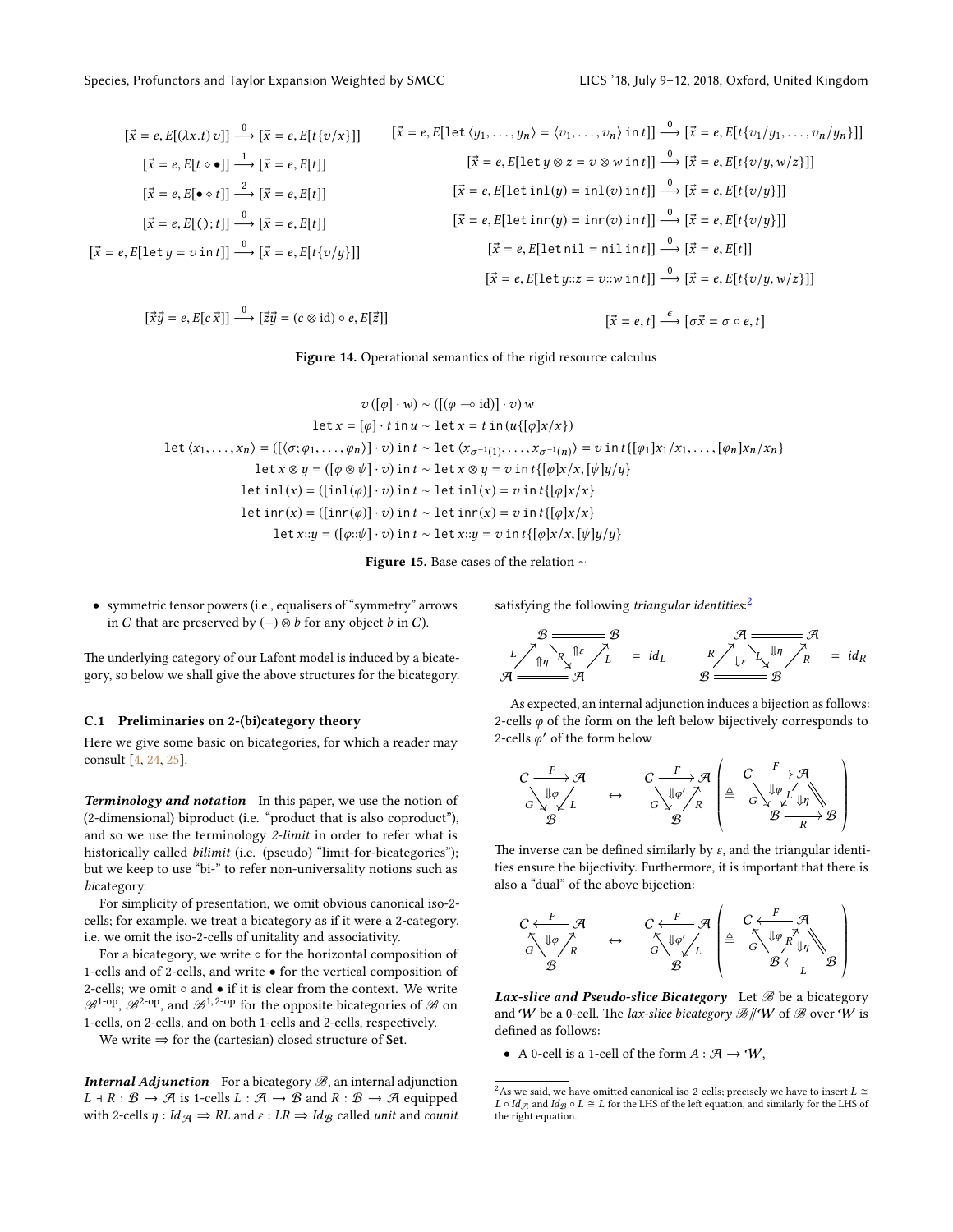• A 1-cell from  $A : \mathcal{A} \to W$  to  $B : \mathcal{B} \to W$  is a pair of a 1-cell  $F: \mathcal{A} \to \mathcal{B}$  and a 2-cell  $\varphi: B \circ F \Rightarrow A$  as below<sup>[3](#page-17-0)</sup>:

$$
\mathcal{A} \xrightarrow{F} \mathcal{B} \n A \searrow^{\Downarrow \varphi} \swarrow B \n W^{op}
$$

• a 2-cell from  $(F, \varphi)$  to  $(G, \psi)$  is a 2-cell  $\alpha : F \implies G$  such that  $\varphi = (B \circ \alpha) \bullet \psi$  as below:

$$
\mathcal{A} \xrightarrow{F} \mathcal{B} \qquad \mathcal{A} \xrightarrow{F} \mathcal{B} \nA \searrow^{\text{Lip}} \mathcal{B} = A \searrow^{\text{Lip}} \mathcal{B} \nW^{\text{op}} \qquad \qquad \text{W}^{\text{op}}
$$

The pseudo-slice bicategory  $\mathcal{B}/W$  of  $\mathcal{B}$  over W is defined as the (locally-full) subbicategory of  $\mathcal{B}/\!/W$  where 0-cells and 2-cells are the same and 1-cells are 1-cells  $(F, \varphi)$  in  $\mathscr{B}/\mathscr{W}$  where  $\varphi$  is an iso-2-cell.

**Classifying Category** For a bicategory  $\mathcal{B}$ , there is a general way for obtaining a 1-category, the *classifying category Cl*( $\mathscr{B}$ ) [\[4,](#page-9-15) Section 7], which is, shortly speaking, "local-skeleton". The objects of  $Cl(B)$  are the same as those of  $B$ , and for objects  $A$  and  $B$ , the homset  $Cl(\mathcal{B})(\mathcal{A}, \mathcal{B})$  is defined as the quotient of  $\mathcal{B}(\mathcal{A}, \mathcal{B})$  modulo the existence of an iso-2-cell. The identity on  $\mathcal A$  is  $\lceil id_{\mathcal A}\rceil : \mathcal A \to \mathcal A$ and the composition of  $[F] : \mathcal{A} \to \mathcal{B}$  and  $[G] : \mathcal{B} \to C$  is  $[G \circ F]$ :  $\mathcal{A} \rightarrow C$ .

End, coend, and (co)Yoneda lemma A reader may consult  $[7]$ for the facts in this paragraph. For functors  $F, G : \mathcal{A}^{op} \times \mathcal{A} \to \mathcal{B}$ , we have

<span id="page-17-2"></span>
$$
\int_{a} \mathcal{B}(F(a, a), G(a, a)) = \text{Dinat}(F, G)
$$
\n(2)

where Dinat(F,G) is the set of all the dinatural transformations from  $F$  to  $G$ . This is used in calculation of 2-cells in **Prof.** Also, we often use the Yoneda lemma in the end form: for a functor  $F: C \longrightarrow$  Set, we have

$$
F(a) \cong \int_b C(a, b) \Rightarrow F(b)
$$

where recall that  $\Rightarrow$  is the closed structure of Set. In calculation of the composition of profunctors, we use the coYoneda lemma (a.k.a. the *density formula*): for a functor  $F: C \rightarrow$  **Set**,

$$
F(a) \cong \int^b C(b, a) \times F(b).
$$

Note that the above Yoneda and coYoneda lemmas contain that for a functor  $F: C^\text{op} \to \mathbf{Set}$ , we have

$$
\int_b C(b, a) \Rightarrow F(b) \cong F(a) \cong \int^b C(a, b) \times F(b).
$$

Basic notions on profunctors There are two ways for transforming a functor to a profunctor. For a functor  $F : \mathcal{A} \to \mathcal{B}$ , its direct *image*  $F_* : \mathcal{A} \rightarrow \mathcal{B}$  *is defined as:* 

$$
F_*(b,a) \triangleq \mathcal{B}(b,F(a))
$$

and its *inverse image*  $F^* : \mathcal{B} \to \mathcal{A}$  is defined as:

$$
F^*(a,b)\triangleq \mathcal{B}(F(a),b).
$$

The direct image extends to a pseudofunctor  $(-)_* : \mathbf{Cat} \to \mathbf{Prof}$ that maps 0-cell  $\mathcal A$  to itself, and 2-cell  $\alpha : F \Rightarrow G$  to

$$
\mathcal{B}^{\mathrm{op}} \times \mathcal{A} \ni (b, a) \mapsto \mathcal{B}(b, \alpha_a) : \mathcal{B}(b, F(a)) \to \mathcal{B}(b, G(a)).
$$

Similarly, the inverse image extends to a pseudofunctor  $(-)^*$ : Cat  $\rightarrow$  Prof<sup>1,2-op</sup> that maps 0-cell A to itself, and 2-cell  $\alpha$  :  $F \rightarrow G$ to

$$
\mathcal{A}^{op} \times \mathcal{B} \ni (a, b) \mapsto \mathcal{B}(\alpha_a, b) : \mathcal{B}(G(a), b) \to \mathcal{B}(F(a), b).
$$

We identify a functor F with the direct image profunctor  $F_*$ , if no confusion arises. A functor  $F : \mathcal{A} \to \mathcal{B}$  occurring in a diagram in Prof should be regarded as  $F_* : \mathcal{A} \rightarrow \mathcal{B}$ .

For a functor  $F:\mathcal{\bar{A}}\rightarrow\mathcal{B},$  we have an internal adjunction  $F_*\dashv F^*$ in Prof. The unit  $\eta$  is given by:

$$
\eta:Id_{\mathcal{A}}\Rightarrow F^*\circ F_*:\mathcal{A}\twoheadrightarrow\mathcal{A}
$$

$$
\eta_{a',a} : \mathcal{A}(a',a) \xrightarrow{F} \mathcal{B}(F(a'),F(a)) \cong \int^b \mathcal{B}(F(a'),b) \times \mathcal{B}(b,F(a))
$$

where we used the coYoneda lemma, and the counit  $\varepsilon$  is given by:

$$
\varepsilon: F_* \circ F^* \Rightarrow Id_{\mathcal{B}} : \mathcal{B} \to \mathcal{B}
$$

$$
\varepsilon_{b',b} : \int^a \mathcal{B}(b', F(a)) \times \mathcal{B}(F(a), b) \to \mathcal{B}(b', b)
$$

$$
[a, (f, g)] \mapsto g \circ f.
$$

For a profunctor  $F : \mathcal{A} \to \mathcal{B}$ , i.e., a functor  $F : \mathcal{B}^{op} \times \mathcal{A} \to$  Set, we define a profunctor  $F^{\text{op}}$  :  $\mathcal{B}^{\text{op}} \to \mathcal{A}^{\text{op}}$  as the functor

 $(\mathcal{A}^{op})^{op} \times \mathcal{B}^{op} \xrightarrow{\cong} \mathcal{B}^{op} \times \mathcal{A} \xrightarrow{F} Set$ 

This extends to a pseudofunctor (−)<sup>op</sup> : **Prof**  $\rightarrow$  **Prof**<sup>1-op</sup> that maps a 0-cell, category,  $\mathcal A$  to  $\mathcal A^{op}$ , and 2-cell  $\alpha : F \Rightarrow G : \mathcal A \rightarrow \mathcal B$  to  $\alpha \circ (\cong)$  where  $(\cong) : (\mathcal{A}^{op})^{op} \times \mathcal{B}^{op} \to \mathcal{B}^{op} \times \mathcal{A}$ . We have the following commutativity:

$$
\underset{\substack{(-)_\ast\big\downarrow \\ \text{Prof}\xrightarrow[-]{{\mathrm{op}}}}{\longrightarrow}}{\mathbf{Cat}^{2\text{-op}}\xrightarrow[+]{{\mathrm{ch}}^{2\text{-op}}}}{\mathbf{Conf}^{1\text{-op}}}
$$

### C.2 (Bi)category of Weighted Profunctors

The following definition of  $W$ -weighted profunctors (and hence 2-cells between them) are (equivalent but) different from the def-inition given in Definition [4.3.](#page-6-5) It will be explained just after the definition.

<span id="page-17-1"></span>**Definition C.1** ((Bi)category of weighted profunctors). Let  $W$  be a category. We define a bicategory  $\mathsf{Prof}\mathord{/\!\!/}_{\mathcal{W}^\mathrm{op}}^{\mathsf{Cat}}$  as a "fullsub" bicategory of the lax-slice bicategory Prof $\#W^{op}$  determined by 0-cells of the pseudo-slice bicategory Cat/ $W^\mathrm{op}$ . Specifically, Prof $\mathcal{W}^{\mathrm{Cat}}_{W^\mathrm{op}}$ is as follows:

- a 0-cell, a W-weighted category, is a 0-cell of  $Cat/W^{op}$ , i.e. a pair (A, A) of a category A and a functor  $A : \mathcal{A} \to W^{op}$ ,<br>a 1-cell, a W-weighted profunctor from (A, A) to (B, B) is a
- a 1-cell, a W-weighted profunctor, from  $(A, A)$  to  $(B, B)$  is a pair  $(F, \varphi)$  of a profunctor  $F : \mathcal{A} \rightarrow \mathcal{B}$  and a natural transformation  $\varphi$  :  $B \circ F \Rightarrow A$  as below:

$$
\begin{array}{c}\mathcal{A} \xrightarrow{F} \mathcal{B} \\ A \searrow^{\Downarrow \phi} \swarrow_{B} \\ \mathcal{W}^{\text{op}}\end{array}
$$

<span id="page-17-0"></span><sup>&</sup>lt;sup>3</sup>If we reverse the direction of  $\varphi$ , we obtain the definition of an oplax-slice bicategory; note that some authors call an oplax-slice bicategory a lax-slice bicategory.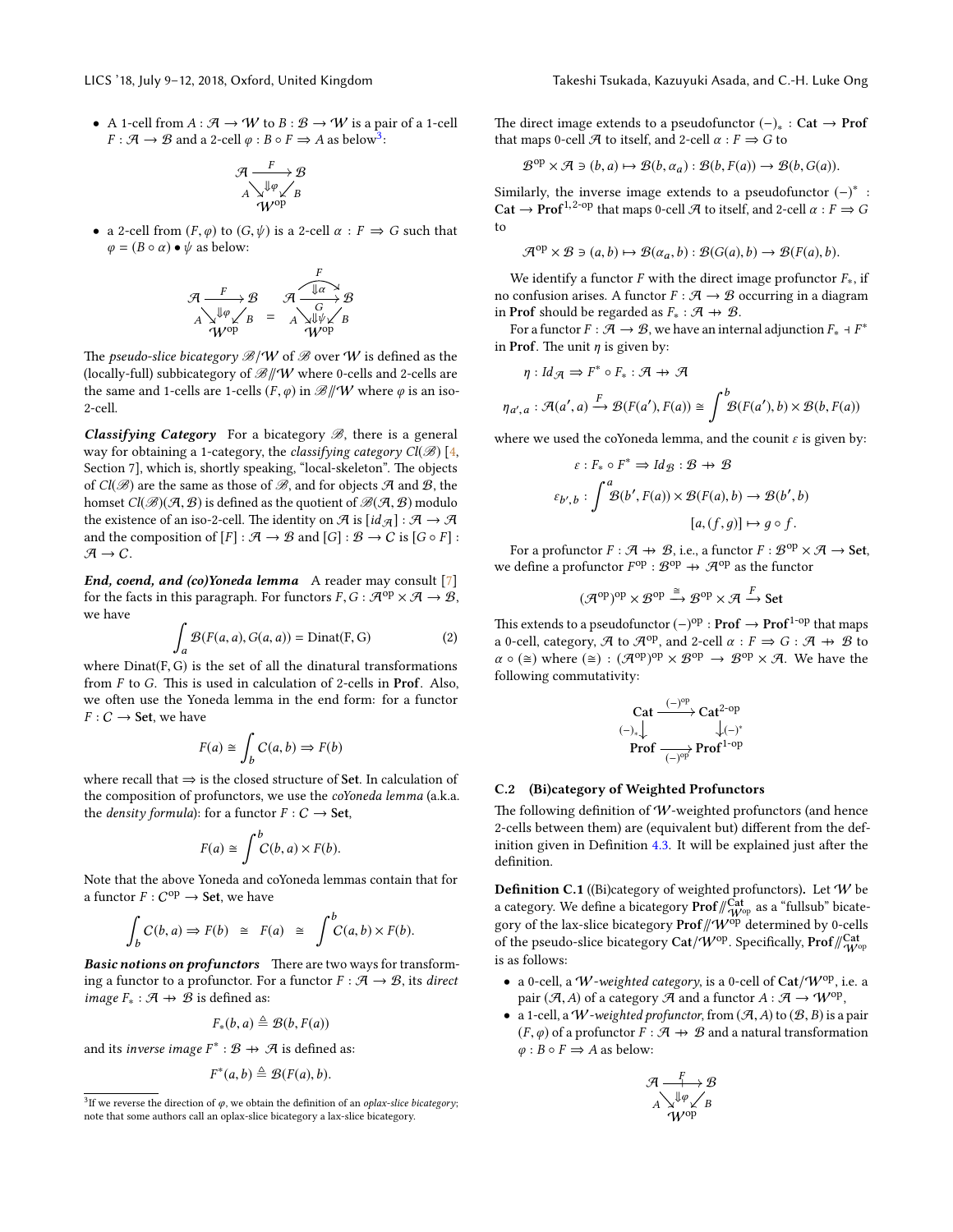• a 2-cell, a W-weighted natural transformation (W-2-cell for short), from  $(F, \varphi)$  to  $(G, \psi)$  is a natural transformation  $\alpha$  from F to G that satisfies the following equation (which means  $\varphi$  =  $\psi \bullet (id_B \circ \alpha) : B \circ F \Rightarrow A$ ):

$$
\mathcal{A} \xrightarrow{F} \mathcal{B} \qquad \mathcal{A} \xrightarrow{f} \mathcal{B} \nA \searrow^{\text{up}} \mathcal{A} \swarrow B \qquad A \searrow^{\text{up}} \mathcal{A} \mathcal{B} \nW^{\text{op}} \qquad W^{\text{op}} \qquad W^{\text{op}}
$$

The horizontal identity on  $(A, A)$  is  $(Id_{\mathcal{A}}$ ,  $id_A)$  as on the left below, and the horizontal composition of  $(F, \varphi) : \mathcal{A} \to \mathcal{B}$  and  $(G, \psi)$ :  $\mathcal{B} \to C$  is defined by the diagram on the right below:

$$
\begin{array}{ccc}\n\mathcal{A} & \xrightarrow{Id_{\mathcal{A}}} \mathcal{A} & \mathcal{A} & \xrightarrow{F} \mathcal{B} & \xrightarrow{G} C \\
\downarrow^{A} & \searrow^{A} & \searrow^{A} & \downarrow^{B} & \downarrow^{C} \\
\downarrow^{A} & \searrow^{A} & \searrow^{A} & \searrow^{A} & \searrow^{A} \\
\downarrow^{A} & \searrow^{A} & \searrow^{A} & \searrow^{A} & \searrow^{A} \\
\end{array}
$$

The vertical composition is naturally defined so that there is a forgetful functor from **Prof**  $\frac{d}{d\mu}$ <sup>Cat</sup> to **Prof** that maps  $(\mathcal{A}, A), (F, \varphi), \alpha$ to  $\mathcal{A}, F, \alpha$ , respectively.

We define  $\Pr/\hspace{-3pt}/\frac{Cat}{\mathcal{W}^{\mathrm{op}}}\triangleq \mathit{Cl}(\Pr\mathsf{of}/\hspace{-3pt}/\frac{Cat}{\mathcal{W}^{\mathrm{op}}}).$ 

We sometimes write  $(A, A)$  and  $(F, \varphi)$  simply as A and F, respectively, when no confusion arises. We omit "W-" from "Wweighted" if  $W$  is clear from the context.

The two style of weighted profunctors (Definitions  $4.3$  and  $C.1$ ) bijectively correspond to each other by: (i) the following bijective correspondence induced by  $B_* \dashv B^*$ 

$$
\begin{array}{ccc}\mathcal{A} \xrightarrow{F} \mathcal{B} & \mathcal{A} \xrightarrow{F} \mathcal{B} \\
\downarrow^{I\!\! \varphi} \swarrow^{I\!\! \varphi} & \leftrightarrow & \wedge^{\searrow^{I\!\! \varphi} \nearrow} \swarrow^{I\!\! \varphi} \\
\downarrow^{I\!\! \varphi} \swarrow^{I\!\! \varphi} & \wedge^{\vee} \swarrow^{I\!\! \varphi} \\
\swarrow^{V^{\mathrm{op}}} & \swarrow^{V^{\mathrm{op}}} \\
\end{array}
$$

and then (ii) composing the following natural isomorphism (by the coYoneda lemma):

$$
(B^* \circ A_*)(b, a) = \int^w W(w, B(b)) \times W(A(a), w) \cong W(A(a), B(b)).
$$

**Lemma C.2.** Let  $\mathcal{B}$  be a bicategory,  $W$  be a 0-cell in  $\mathcal{B}$ , and  $F \dashv$  $G : B$  be an adjunction in  $B$  with unit  $\eta$  and counit  $\varepsilon$ . Given two 1-cells in  $\mathcal{B}/\!\!/W$  of the form:

$$
\begin{array}{ccc}\n\mathcal{A} & \xrightarrow{F} & \mathcal{B} & \xrightarrow{G} & \mathcal{A} \\
\downarrow^{g} & \downarrow^{g} & \downarrow^{g} & \downarrow^{g} \\
\uparrow^{g} & \mathcal{W} & & \mathcal{W}\n\end{array}
$$

let  $\psi' : A \Rightarrow B \circ F$  be the 2-cell given from  $\psi$  by  $F \dashv G$ , i.e.  $\psi' \triangleq$  $(\psi \circ F) \bullet (A \circ \eta)$ . Then we have  $(F, \varphi) \dashv (G, \psi)$  in  $\mathscr{B}/\mathscr{W}$  with unit  $\eta$ and counit  $\varepsilon$  provided that  $\varphi$  is iso-2-cell in **Prof** with the inverse  $\psi'$ .

#### Proof. Straightforward. □

As a corollary, we have:

<span id="page-18-3"></span>**Proposition C.3.** The embedding  $\text{Cat}/\text{W}^{\text{op}} \to \text{Prof}/\textstyle\!\!/\textstyle\frac{\text{Cat}}{\textstyle W^{\text{op}}}$  maps any 1-cell  $(F, \varphi)$  to an internal left adjoint in  $\text{Prof}\big/\bigtext{Cat}_{W^{op}}^{\text{Cat}}$  whose right<br>calinist is given by  $F^*$  and the unit and sounit are those of  $F \to F^*$ adjoint is given by  $F^*$  and the unit and counit are those of  $F_* \dashv F^*$ .

We remark that the above proposition says that the embedding  $\mathsf{Cat}/\mathcal{W}^\mathrm{op} \to \mathsf{Prof}/\!\!/_{\mathcal{W}^\mathrm{op}}^{\mathsf{Cat}}$  equips  $\mathsf{Cat}/\mathcal{W}^\mathrm{op}$  with proarrows  $[40,45,$  $[40,45,$ [46\]](#page-10-18).

# C.3 Pr $\frac{q^{Cat}}{W^{op}}$  is SMCC

The bicategory Prof has the following SMCC structure<sup>[4](#page-18-0)</sup>: For categories  $\mathcal{A}_i$  (*i* = 1, 2), their monoidal product is  $\mathcal{A}_1 \times \mathcal{A}_2$ . For profunctors  $F_i$ :  $\mathcal{A}_i \to \mathcal{B}_i$   $(i = 1, 2)$ , their monoidal product  $F_i \times F_2 \cdot (\mathcal{B}_i \times \mathcal{B}_i)^{\text{op}} \times (\mathcal{A}_i \times \mathcal{A}_i) \to$  Set is defined by:  $(F_i \times$  $F_1 \times F_2 : (\mathcal{B}_1 \times \mathcal{B}_2)^{op} \times (\mathcal{A}_1 \times \mathcal{A}_2) \rightarrow$  Set is defined by:  $(F_1 \times$  $F_2$ )( $b_1, b_2, a_1, a_2$ )  $\triangleq F_1(b_1, a_1) \times F_2(b_2, a_2)$ . The monoidal product of 2-cells are defined in the obvious way. The monoidal unit is the one-object one-arrow category 1. The closed structure is  $(-)^{op} \times (-)$ , and we have the following isomorphisms between hom-categories:

<span id="page-18-1"></span>
$$
\lambda: \mathrm{Prof}(\mathcal{A} \times \mathcal{B}, C) \xrightarrow{\cong} \mathrm{Prof}(\mathcal{A}, \mathcal{B}^{\mathrm{op}} \times C) \tag{3}
$$

which are pseudo-natural in  $A$ ,  $B$ , and  $C$ . Below we sometimes write  $\mathcal{A} \dashrightarrow \mathcal{B}$  for  $\mathcal{A}^{op} \times \mathcal{B}$ .

<span id="page-18-2"></span>Proposition C.4 (Internal definition of SMCC). For a monoidal category (W, ⊗, I) and a functor  $\multimap: W^{op} \times W \to W$ , (W, ⊗, I,  $\multimap$ ) is an SMCC iff  $(-\circ^{op})_* : (\mathcal{W}^{op} \dashrightarrow \mathcal{W}^{op}) \nrightarrow \mathcal{W}^{op}$  is left adjoint in Prof to  $\lambda((\otimes^{\mathrm{op}})_*) : \mathcal{W}^{\mathrm{op}} \to (\mathcal{W}^{\mathrm{op}} \to \circ \mathcal{W}^{\mathrm{op}}).$ 

*Proof.* First we calculate what the structures  $\eta$  and  $\varepsilon$  correspond to:

$$
\begin{array}{ccc}\n\mathcal{W}^{\text{op}} & \mathcal{W}^{\text{op}} \longrightarrow & \mathcal{W}^{\text{op}} \\
\hline\n\left(-\circ^{\text{op}}\right)_*\nearrow \uparrow_{\eta} & \searrow & \mathcal{W}^{\text{op}} \\
\mathcal{W}\times \mathcal{W}^{\text{op}} & \xrightarrow{\text{op}} & \mathcal{W}\times \mathcal{W}^{\text{op}} \\
\mathcal{W}\times \mathcal{W}^{\text{op}} & \mathcal{W}\times \mathcal{W}^{\text{op}}\n\end{array}
$$

By the formula [\(2\)](#page-17-2), natural transformations  $\eta$  above belong to the LHS of the following:

$$
\int_{a,a',c,c'} (W \times W^{\text{op}}) ((c,c'), (a,a')) \Rightarrow
$$
\n
$$
\int_{a,a',c,c'}^{b} \lambda((\otimes^{\text{op}})_*)(c,c'), b) \times (-\circ^{\text{op}})_*(b,(a,a'))
$$
\n
$$
= \int_{a,a',c,c'} (W(c,a) \times W(a',c')) \Rightarrow \int_{a',a'}^{b} W(b \otimes c,c') \times W(a \multimap a', b)
$$
\n
$$
\cong \int_{a,a'} W((a \multimap a') \otimes a,a')
$$

where the isomorphism is due to the Yoneda and coYoneda lemmas. Thus, natural transformations  $\eta$  in the LHS bijectively correspond to dinatural transformations  $(\text{ev}_{a,a'} : (a \multimap a') \otimes a \rightarrow a')_{a,a'}$ . Next we calculate  $\varepsilon$ :

$$
\int_{b,d} \left( \int_{(-\infty}^{c,c'} (-\infty^{\infty})_*(d,(c,c')) \times \lambda((\infty^{\text{op}})_*)(c,c'),b) \right) \Rightarrow W^{\text{op}}(d,b)
$$
\n
$$
\cong \int_{b,d,c,c'} (\mathcal{W}(c-\infty c',d) \times \mathcal{W}(b \otimes c,c')) \Rightarrow \mathcal{W}(b,d)
$$
\n
$$
\cong \int_{b,c} \mathcal{W}(b,c-\infty (b \otimes c))
$$

where the first isomorphism is because  $(-) \Rightarrow X : Set \rightarrow Set^{op}$ is left adjoint and hence maps coends to ends, and the second one is due to the Yoneda lemma. Thus, natural transformations  $\varepsilon$  in the LHS bijectively correspond to dinatural transformations  $(\text{lam}_{b,c} : b \to c \multimap (b \otimes c))_{b,c}.$ <br>Next we show the equivalence

Next we show the equivalence between the triangular identities. Suppose that we are given  $\eta$  and  $\varepsilon$ , and hence the corresponding ev

<span id="page-18-0"></span> ${}^{4}$ Prof is a compact closed bicategory [\[9\]](#page-9-22), and hence a symmetric monoidal closed bicategory (for the definition, see  $[41]$ ).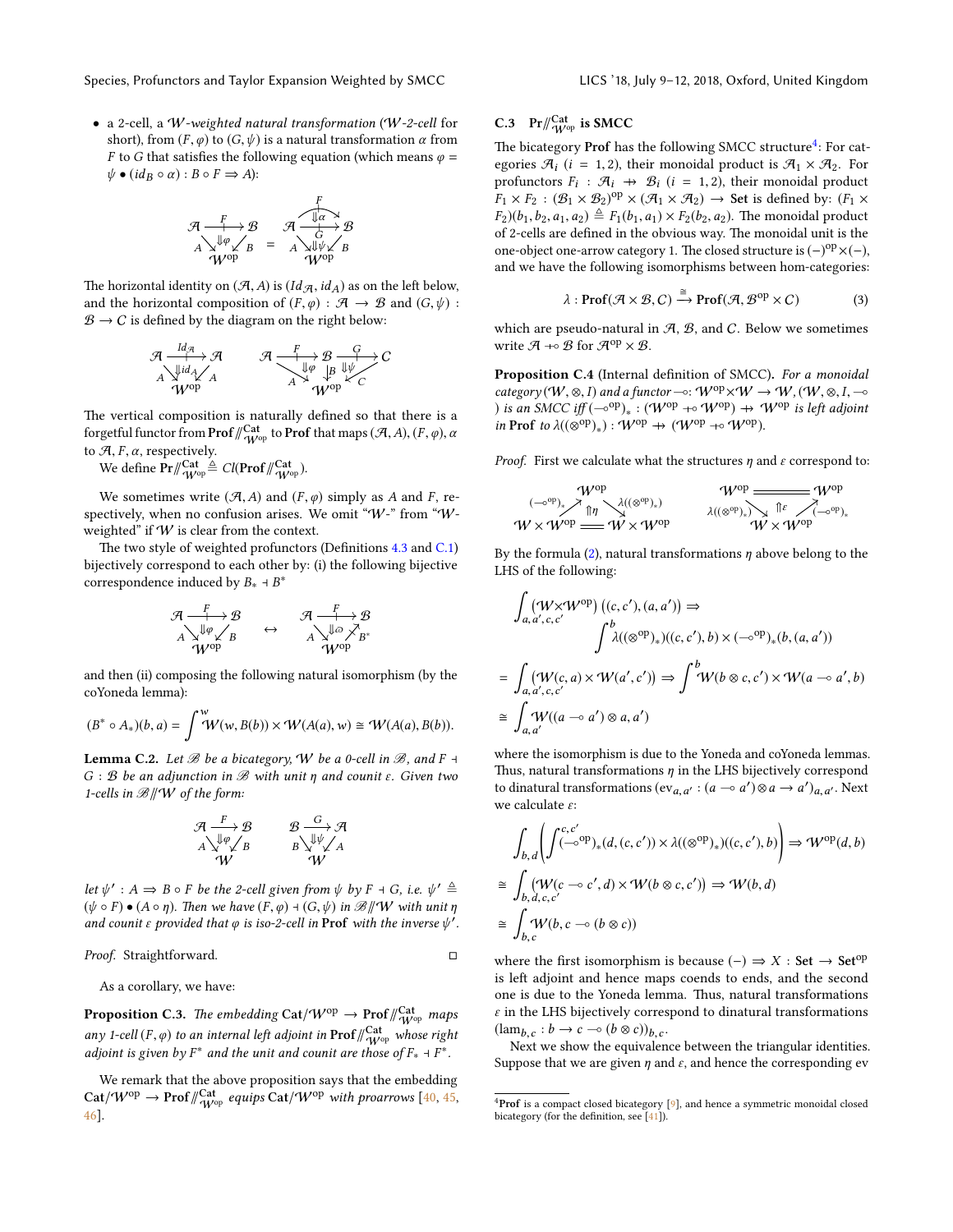and lam. The following triangular identity for  $\eta$  and  $\varepsilon$ 

$$
\begin{array}{ccc}\n\mathcal{W}^{\text{op}} & \xrightarrow{\mathcal{W}^{\text{op}}} & \mathcal{W}^{\text{op}} \\
\hline\n\text{M} & \lambda(\otimes^{\text{op}})_{*} & \text{if } \searrow \searrow \\
\mathcal{W} \times \mathcal{W}^{\text{op}} & \xrightarrow{\text{if } \vee} & \mathcal{W}^{\text{op}} \\
\mathcal{W} \times \mathcal{W}^{\text{op}} & \xrightarrow{\text{if } \vee} & \mathcal{W}^{\text{op}}\n\end{array} \hspace{.5cm} = \hspace{.5cm} \text{id}_{(-\text{o}^{\text{op}})_{*}}
$$

says that the following mapping equals the identity on  $W(a - \infty)$  $a', d$  for any a, a' and d. (Below the overline and underline are the parts manned by n and s respectively) parts mapped by  $\eta$  and  $\varepsilon$ , respectively.)

$$
\mathcal{W}(a \rightarrow a', d)
$$
\n
$$
\cong \int_{-\infty}^{c,c'} (-\infty^{op})_{*}(d, (c, c')) \times (\mathcal{W} \times \mathcal{W}^{op}) ((c, c'), (a, a'))
$$
\n
$$
= \int_{-\infty}^{c,c'} \mathcal{W}(c \rightarrow c', d) \times \overline{\mathcal{W}(c, a) \times \mathcal{W}(a', c')}
$$
\n
$$
\mapsto [(a, a'), (f, id_a, id_{a'})]
$$
\n
$$
\cong \int_{-\infty}^{a} \int_{-\infty}^{b,c,c'} (-\infty^{op})_{*}(d, (c, c')) \times \lambda((\otimes^{op})_{*})((c, c'), b) \times (-\infty^{op})_{*}(b, (a, a')))
$$
\n
$$
\cong \int_{-\infty}^{b,c,c'} \mathcal{W}(c \rightarrow c', d) \times \overline{\mathcal{W}(b \otimes c, c')} \times \mathcal{W}(a \rightarrow a', b))
$$
\n
$$
\mapsto [(a \rightarrow a', a, a'), (f, ev_{a,a'}, id_{a \rightarrow a'})]
$$
\n
$$
\cong \int_{-\infty}^{c} \int_{-\infty}^{b} \mathcal{W}(b,d) \times (-\infty^{op})_{*}(b,(a,a'))
$$
\n
$$
= \int_{-\infty}^{b} \mathcal{W}(b,d) \times \mathcal{W}(a \rightarrow a', b))
$$
\n
$$
\mapsto [a \rightarrow a', (f \circ (a \rightarrow ev_{a,a'}) \circ \text{lam}_{a \rightarrow a',a}, id_{a \rightarrow a'})]
$$
\n
$$
\cong \mathcal{W}(a \rightarrow a', d)
$$
\n
$$
\mapsto f \circ (a \rightarrow ev_{a,a'}) \circ \text{lam}_{a \rightarrow a',a}
$$

 $\prime$ 

Thus, this triangular identity for  $\eta$  and  $\varepsilon$  is equivalent to the following triangular identity for ev and lam:

$$
(a \multimap \text{ev}_{a,a'}) \circ \text{lam}_{a \multimap a',a} = id_{a \multimap a'}
$$

(for one implication, consider d and f as  $a \to a'$  and  $id_{a \to a'}$ , respectively).

The equivalence between the other triangular identities can be shown similarly.  $\Box$ 

Remark C.5. If we use the other style of definition of profunctors: i.e.  $F : \mathcal{A} \rightarrow \mathcal{B}$  iff  $F : \mathcal{A}^{op} \times \mathcal{B} \rightarrow$  Set, then the statement above becomes the following:  $(W, \otimes, I, \neg o)$  is an SMCC iff  $\neg_{*}$ :  $(W \rightarrow W) \rightarrow W$  is left adjoint to  $\lambda(\otimes_*) : W \rightarrow (W \rightarrow W)$ . In this statement, we used only the symmetric monoidal closed structure of the ambient bicategory Prof (rather than, say, compact closed structure nor even inverse image of a functor). Thus this can be regarded as an instance of the microcosm principle [\[2\]](#page-9-23)[\[34\]](#page-10-20).

For an SMC ( $W$ ,  $\otimes$ , *I*), we have the following monoidal structure on  $\mathbf{Prof}/_{W^{\mathrm{opt}}}^{\mathbf{Cat}}$ : the unit is  $\hat{I} \triangleq (1 \stackrel{I}{\to} \mathcal{W}^{\mathrm{op}})$ ; the monoidal product of  $(A, A)$  and  $(B, B)$  is:

$$
(\mathcal{A}, A) \hat{\otimes} (\mathcal{B}, B) \triangleq (\mathcal{A} \times \mathcal{B} \xrightarrow{A \times B} \mathcal{W}^{op} \times \mathcal{W}^{op} \xrightarrow{\otimes^{op}} \mathcal{W}^{op});
$$

and its action on 1-cells is defined by:

$$
\begin{pmatrix} \mathcal{A} & \mathcal{A} \times \mathcal{B} & \mathcal{A} \times \mathcal{B}^{\prime} \\ A\searrow \Downarrow \varphi \\ A\searrow \Downarrow \varphi \\ \mathcal{W}^{\text{op}} & \mathcal{W}^{\text{op}} \end{pmatrix} \hat{\otimes} \begin{pmatrix} \mathcal{B} & \mathcal{G} \rightarrow \mathcal{B}^{\prime} \\ \mathcal{B} \searrow \Downarrow \psi \swarrow \\ B\searrow \Downarrow \psi \swarrow \\ \mathcal{W}^{\text{op}} & \mathcal{W} \end{pmatrix} \triangleq \begin{pmatrix} \mathcal{A} \times \mathcal{B} & \mathcal{F} \times G \\ A \times B \downarrow & \Downarrow \varphi \times \psi \\ \mathcal{W}^{\text{op}} \times \mathcal{W}^{\text{op}} & \Downarrow \mathcal{A}^{\prime} \times \mathcal{B}^{\prime} \\ \mathcal{W}^{\text{op}} & \mathcal{W}^{\text{op}} & \mathcal{W}^{\text{op}} \end{pmatrix}
$$

Furthermore, given a SMCC ( $W$ ,  $\otimes$ ,  $I$ ,  $\multimap$ ), we define:

$$
(\mathcal{B},B) \xrightarrow{\sim} (C,C) \triangleq (\mathcal{B}^{op} \times C \xrightarrow{B^{op} \times C} W \times W^{op} \xrightarrow{\sim^{op}} W^{op}),
$$

which becomes the closed structure of  $\mathsf{Prof}\mathscr{V}_{\mathcal{W}^\mathrm{op}}^{\mathsf{Cat}}$  as follows:

**Proposition C.6.** If  $(W, \otimes, I, \neg o)$  is a symmetric monoidal closed category, then  $(\text{Prof} / \frac{\text{Cat}}{\text{W}^{\text{op}}}, \hat{\otimes}, \hat{I}, -\hat{\ }{\circ})$  is a symmetric monoidal closed<br>hiertegory bicategory.

Proof. The closedness follows from the following bijections:

$$
\mathcal{A} \times \mathcal{B} \xrightarrow{\text{#}} C \qquad \mathcal{A} \times \mathcal{B} \xrightarrow{\text{#}} C
$$
\n
$$
A \times B \downarrow \qquad \text{if } \varphi \qquad \downarrow C \qquad \mathcal{A}^* \times B^* \uparrow \qquad \text{if } \varphi' \qquad \downarrow C
$$
\n
$$
\mathcal{W}^{\text{op}} \times \mathcal{W}^{\text{op}} \xrightarrow{\text{op}} \mathcal{W}^{\text{op}} \qquad \mathcal{W}^{\text{op}} \times \mathcal{W}^{\text{op}} \xrightarrow{\text{op}} \mathcal{W}^{\text{op}} \times \mathcal{W}^{\text{op}} \xrightarrow{\text{op}} \mathcal{W}^{\text{op}} \times \mathcal{W}^{\text{op}}
$$
\n
$$
\mathcal{A} \xrightarrow{\lambda F} \mathcal{A}^{\text{C}} \xrightarrow{\text{#}} \mathcal{B}^{\text{op}} \times C
$$
\n
$$
\leftrightarrow A^* \uparrow \lambda (C_* \circ F \circ (A^* \times B^*)) \downarrow_{(B^*)^{\text{op}} \times C_*} \qquad \mathcal{A} \xrightarrow{\lambda F} \mathcal{B}^{\text{op}} \times C
$$
\n
$$
\mathcal{W}^{\text{op}} \xrightarrow{\text{#}} \mathcal{W}^{\text{op}} \xrightarrow{\text{#}} \mathcal{W}^{\text{op}} \xrightarrow{\text{#}} \mathcal{W} \times \mathcal{W}^{\text{op}}
$$

where the first correspondence is due to  $A_*$  +  $A^*$  and  $B_*$  +  $B^*$ ; the second one is due to [\(3\)](#page-18-1) (whose naturality gives  $\cong$  and whose action on morphisms gives  $\lambda(\varphi')$ ); and the third one is due to  $-\circ^{op}$  +  $\lambda((\otimes^{\text{op}})_*)$  (by Lemma [C.4\)](#page-18-2),  $A_* + A^*$ , and  $(B^*)^{\text{op}} = (B^{\text{op}})_*.$  It is obvious that the bijective correspondence between 2-cells from (*F*,  $\varphi$ ) to (*G*,  $\psi$ ) and those from  $(\lambda \hat{F}, \lambda(\varphi'))'$  to  $(\lambda G, \lambda(\psi'))'$  is given in the same way. the same way.  $\Box$ 

If  $\mathscr B$  is a symmetric monoidal (closed) bicategory, then  $Cl(\mathscr B)$  is a symmetric monoidal (closed) category, whose structure is defined in the obvious way. Thus for symmetric monoidal (closed) category W, we have obtained a symmetric monoidal (closed) category  $\mathrm{Pr}/\hspace{-3pt}/ \mathscr{W}^{\mathrm{cat}}_{\mathrm{W}^{\mathrm{op}}}.$ 

# C.4 2-(co)limits of Prof $\mathcal{W}_{\mathcal{W}^{\mathrm{opt}}}^{\mathrm{Cat}}$

To give the biproducts and the symmetric tensor powers in  $\mathrm{Prof}\mathbin{\mathbb{C}^{\mathrm{Cat}}_{W^{\mathrm{op}}}}$  , here we consider some general results on 2-(co)limits in/around  $\mathsf{Prof}\mathord{/\!\!/}_{\mathcal{W}^\mathrm{op}}^\mathsf{Cat}.$ 

As in the 1-dimensional case, for any bicategory  $\mathscr B$  and its object  $B$ , colimits of the pseudo-slice bicategory  $B/B$  are created by the projection  $\mathcal{B}/\mathcal{B} \to \mathcal{B}$  [\[14,](#page-9-24) Section 14.1].

<span id="page-19-0"></span>**Lemma C.7.** The embedding  $\text{Cat}/\text{W}^\text{op} \rightarrow \text{Prof}/\!\!_{\text{W}^\text{op}}^{\text{Cat}}$  preserves 2-colimits.

Proof. We have the obvious (pseudo) 2-functors as follows:

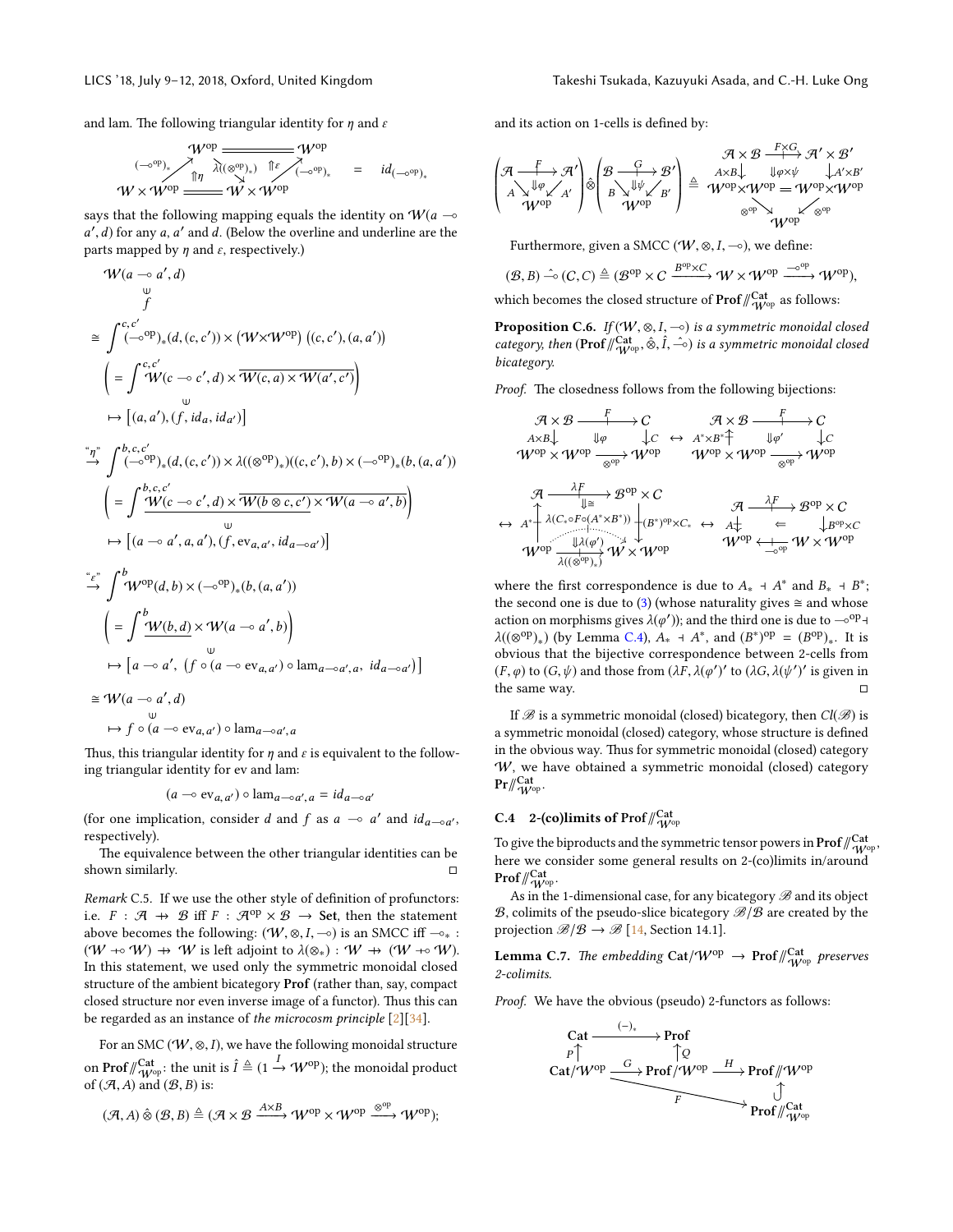The projections  $P$  and  $Q$  create 2-colimits as mentioned above, and (−)<sup>∗</sup> preserves 2-colimits; hence G preserves 2-colimits. Also, H preserves 2-colimits and hence so does  $HG$ . Thus, since  $\mathbf{Prof}/\!\! \begin{array}{l} \triangleleft \mathcal{A} \\ \triangleleft \mathcal{W}^{\rm op} \end{array}$ is a full sub-bicategory of  $\mathbf{Prof}\|\mathcal{W}^\mathrm{op}, F$  preserves 2-colimits.  $\overset{\sim}{\Box}$ 

<span id="page-20-3"></span>Lemma C.8. For any category  $W$ , we have the following 2-isomorphism **Prof**  $\sqrt{\frac{Cat}{W}} \cong (\text{Prof} / \sqrt{\frac{Cat}{W^{op}}})^{1-op}$ :

- 0-cell  $A : \mathcal{A} \to W$  is mapped to  $A^{op} : \mathcal{A}^{op} \to W^{op}$
- 1-cell  $(F, \varphi)$  is mapped as follows:



• 2-cells are mapped obviously so that we have the following commutative diagram:

$$
\mathsf{Prof}/\hspace{-1mm}/\hspace{-1mm}\begin{array}{c}\|\mathsf{Cat}\\\mathsf{V}^{\mathrm{Cat}}\\ \mathsf{V}^{\mathrm{op}}\xrightarrow{\hspace{-1mm}(-)^{\mathrm{op}}\\ \text{gr}}\end{array}\hspace{-1mm}\mathsf{(Prof}/\hspace{-1mm}/\hspace{-1mm}\begin{array}{c}\|\mathsf{Cat}\\\mathsf{V}\xspace\|^{1-\mathrm{op}}\\ \mathsf{V}\xspace\end{array}\hspace{-1mm}
$$

<span id="page-20-2"></span>**Lemma C.9.** Let  $\mathcal{F} \dashv \mathcal{G} : \mathcal{A} \to \mathcal{B}$  be a (pseudo) 2-adjunction between bicategories, and let  $\eta$  : Id $_{\mathscr{B}} \Rightarrow$  G  $\mathscr{F}$  and  $\varepsilon$  :  $\mathscr{F}\mathscr{G} \Rightarrow$  Id $_{\mathscr{A}}$ be its unit and counit. Also let  $\epsilon': \mathscr{GF} \Rightarrow \text{Id}_{\mathscr{B}}$  and  $\eta': \text{Id}_{\mathscr{A}} \Rightarrow \mathscr{FI}$ be (internal) right adjoint to  $\eta$  and  $\varepsilon$  in the bicategories BiCAT( $\mathscr{B}, \mathscr{B}$ ) and BiCAT( $\mathscr A$ ,  $\mathscr A$ ), respectively. Then, we have also  $\mathscr G$  +  $\mathscr F$  with unit  $\eta'$  and counit  $\varepsilon'$ .

Proof. By the assumption we have the "triangular" isomodification:

<span id="page-20-0"></span>
$$
(\varepsilon \circ \mathscr{F}) \bullet (\mathscr{F} \circ \eta) \cong id_{\mathscr{F}}.
$$
 (4)

Then we show that we have a triangular isomodification:

$$
(\eta' \circ \mathscr{F}) \bullet (\mathscr{F} \circ \varepsilon') \cong id_{\mathscr{F}}.
$$

Now  $(-) \circ \mathscr{F} : \text{BiCAT}(\mathscr{A}, \mathscr{A}) \to \text{BiCAT}(\mathscr{B}, \mathscr{A})$  and  $\mathscr{F} \circ (-) :$  $BiCAT(\mathcal{B}, \mathcal{B}) \rightarrow BiCAT(\mathcal{B}, \mathcal{A})$  are pseudo-functors and hence they map internal adjunction to internal adjunction. Thus  $\eta' \circ \mathscr{F}$ and  $\mathscr{F} \circ \varepsilon'$  are right adjoint to  $\varepsilon \circ \mathscr{F}$  and  $\mathscr{F} \circ \eta$  in BiCAT( $\mathscr{B}, \mathscr{A}$ ),<br>respectively. Then the composite  $(n' \circ \mathscr{F}) \bullet (\mathscr{F} \circ \varepsilon')$  is right adjoint respectively. Then the composite  $(\eta' \circ \mathscr{F}) \bullet (\mathscr{F} \circ \varepsilon')$  is right adjoint to  $(\varepsilon \circ \mathcal{F}) \bullet (\mathcal{F} \circ \eta)$  in BiCAT( $\mathcal{B}, \mathcal{A}$ ). By [\(4\)](#page-20-0),  $(\eta' \circ \mathcal{F}) \bullet (\mathcal{F} \circ \varepsilon')$  is right adjoint to  $id_{\mathscr{F}}$  , and also trivially  $id_{\mathscr{F}}$  is right adjoint to  $id_{\mathscr{F}}$  . Thus, since internal adjoint is unique up to iso-2-cell, there is an isomodification between  $(\eta' \circ \mathscr{F}) \bullet (\mathscr{F} \circ \varepsilon')$  and  $id_{\mathscr{F}}$ .

The other kind of a triangular isomodification can be given in the same way.

# C.5  $\rm \ Pr/\!\!/_{W^{op}}^{Cat}$  has Biproducts

Now we consider biproducts.

**Definition C.10** (2-biproducts). A bicategory  $\mathscr{B}$  has 2-biproducts if for any family  $(\mathcal{A}_i)_{i \in I}$  of 0-cells, we have a 0-cell  $\bigoplus_{i \in I} \mathcal{A}_i$  equipped with two families of 1-cells ( $Pr_i$ :  $\bigoplus_{i \in I} \mathcal{A}_i \to \mathcal{A}_i$ ) $_{i \in I}$  and ( $In_i$ :  $\mathcal{A}_i \rightarrow \bigoplus_{i \in I} \mathcal{A}_i_{i \in I}$  such that

- $(\bigoplus_{i \in I} \mathcal{A}_i, (Pr_i)_{i \in I})$  is a 2-product of  $(\mathcal{A}_i)_{i \in I}$ ,<br>  $\bigoplus_{i \in I} \mathcal{A}_i, (In_i)_{i \in I}$  is a 2-conreduct of  $(\mathcal{A}_i)_{i \in I}$ ,
- $(\bigoplus_{i \in I} \mathcal{A}_i, (In_i)_{i \in I})$  is a 2-coproduct of  $(\mathcal{A}_i)_{i \in I}$ , and<br>
 for each  $i, i \in I$  there exists an iso-2-cell.
- for each  $i, j \in I$ , there exists an iso-2-cell:

$$
\begin{cases} pr_i \circ In_i \cong Id_{\mathcal{A}_i} : \mathcal{A}_i \to \mathcal{A}_i & (i = j) \\ Pr_j \circ In_i \cong Zero_{\mathcal{A}_i, \mathcal{A}_j} : \mathcal{A}_i \to \mathcal{A}_j & (i \neq j) \end{cases}
$$

where: when  $I = \emptyset$ , the third condition trivially holds (without involving the notion  $Zero_{A_i}, A_j$  and we have zero 0-cell  $\mathcal{Z} \triangleq$ <br> $\oplus_{i \in \mathcal{A}} \mathcal{A}_{i}$ ; and when  $I \neq \emptyset$ , we define  $Zero_{\mathcal{A}} \cong$  as the (unique up  $\oplus_{i \in \emptyset} \mathcal{A}_i$ ; and when  $I \neq \emptyset$ , we define  $Zero_{\mathcal{A}_i}, \mathcal{A}_j$  as the (unique up<br>to iso-2-cell) zero Lcell  $\mathcal{A}_i \rightarrow \mathcal{I} \rightarrow \mathcal{A}_i$ . to iso-2-cell) zero 1-cell  $\mathcal{A}_i \to \mathcal{Z} \to \mathcal{A}_j$ .

<span id="page-20-1"></span>**Lemma C.11.** If  $\mathscr B$  has 2-biproducts, then Cl( $\mathscr B$ ) has biproducts.

Proof. Trivial.

Biproducts of  $\Pr/\!\! \substack{\text{Cat} \ \text{w}^{\text{op}}}$  are given by Lemma [C.11](#page-20-1) and the next lemma.

**Proposition C.12.** For any category W, the bicategory  $\text{Prof}\|^{\text{Cat}}_{\text{W}^\text{op}}$ has the following 2-biproducts: for a family  $(\mathcal{A}_i, A_i)_{i \in I}$  of 0-cells, the<br>2-biproduct  $\oplus$  ( $\mathcal{A}_i$ , A) is the 0-cell ([A)]) = [(A)]  $\cup$  [I],  $\mathcal{A}_i$   $\to$ 2-biproduct  $\oplus_i (\mathcal{A}_i, A_i)$  is the 0-cell  $([A_i]_i)_* = [(A_i)_*]_i : \coprod_i \mathcal{A}_i \rightarrow$ <br>W<sup>op</sup> equipped with the following projections and conrejections:  $W^{op}$  equipped with the following projections and coprojections:

$$
\mathop{\mathsf{II}}\nolimits_i \mathcal{A}_i \xrightarrow{\langle In_i \rangle^*} \mathcal{A}_i \xrightarrow{\langle In_i \rangle^*} \mathcal{A}_i \xrightarrow{\langle In_i \rangle_*} \mathop{\mathsf{II}}\nolimits_i \mathcal{A}_i
$$
\n
$$
\mathop{\mathsf{II}}\nolimits_i \mathcal{A}_i \xrightarrow{\subseteq \langle In_i \rangle_*} \mathcal{W}^{op} \xrightarrow{\langle A_i \rangle_{\mathsf{V}}} \mathcal{W}^{op}
$$

Further, for 0-cell  $B : \mathcal{B} \to \mathcal{W}^{\text{op}}$  and set I, the diagonal and codiagonal are given by the following:

$$
\begin{array}{ccc}\mathcal{B} & \xrightarrow{\nabla^*} & \coprod_{i \in I} \mathcal{B} & \xrightarrow{\nabla_*} \mathcal{B} \\
\parallel & \xleftarrow{\varepsilon} & \xrightarrow{\geq} \bigcup_{i \in I} B_{i \in I} & \downarrow^{\geq} \bigvee_{j \in I} \mathcal{B} \\
\mathcal{B} & \xrightarrow{\text{top}} & \mathcal{W}^{\text{op}} & \downarrow^{\geq} \bigvee_{j \in I} B \\
\hline\nB]_{i \in I} & \downarrow^{\geq} \bigvee_{j \in I} B\n\end{array}
$$

We remark that a similar proposition to the above holds for the lax-slice bicategory **Prof**  $\mathcal{W}^{op}$ , by essentially the same proof. Also we remark that, by Proposition [C.3,](#page-18-3) the injections and codiagonals are internally left adjoint to the projections and diagonals, respectively.

Proof. The 2-coproduct part follows from Lemma [C.7.](#page-19-0) Then since the projections and diagonals are given as right adjoint 1-cells to the injections and codiagonals respectively, the 2-product part follows from Lemma [C.9](#page-20-2) applied to  $\coprod \neg \Delta : \mathbf{Prof}/\operatorname{Cat}^{\mathbf{Cat}} \rightarrow (\mathbf{Prof}/\operatorname{Cat}^{\mathbf{Cat}})^{I}$ .<br>What remains to show is the third condition in the definition.

What remains to show is the third condition in the definition of 2-biproducts. Let  $(A_i : \mathcal{A}_i \to \mathcal{W}^{\text{op}})_{i \in I}$  be a family of 0-cells. For each  $i \in I$ , we have  $\eta : Id \Rightarrow (In_i)^* \circ (In_i)_* : A_i \to A_i$ , which is an iso-2-cell because the functor  $In_i : \mathcal{A}_i \to \coprod_i A_i$  is fully faithful (in general,  $F : \mathcal{A} \to \mathcal{B}$  is fully faithful iff the unit  $\eta$  is isomorphic). It is easy to check that this  $\eta$  is in fact a 2-cell in  $\mathbf{Prof}\mathbin{\mathbin{\textit{}}\mathbin{\textit{}}_{\mathcal{W}^{\mathrm{op}}}}$  of the required type ( $\varepsilon$  in the definition of projection and this  $\eta$  cancel each other).

Let *i* ≠ *j* ∈ *I*. Now zero 1-cell  $Z$  is the empty category, and the zero profunctor Zero :  $\mathcal{A}_i \rightarrow \mathcal{Z} \rightarrow \mathcal{A}_j$  is the constant functor of the empty set. On the other hand, the profunctor  $In_j^* \circ In_{i*} : \mathcal{A}_i \rightarrow$  $\prod_i \mathcal{A}_i \to \mathcal{A}_j$  maps  $a \in \mathcal{A}_i$  and  $a' \in \mathcal{A}_j$  to  $(\prod_i \mathcal{A}_i)((i, a'), (i, a))$ ,<br>which is the empty set since  $i \neq i$ . Thus the required iso-2-cell is which is the empty set since  $i \neq j$ . Thus the required iso-2-cell is the identity (between the empty profunctors), and checking if this is in fact a 2-cell in  $\mathsf{Prof}\mathbin{\textit{#}}_{\mathcal{W}^{\rm op}}^{\mathsf{Cat}}$  is trivial, because maps from the empty set are unique.

# C.6 Pr $\frac{d}{dV^{\mathrm{opt}}}$  has Equalisers Sufficiently

Next we consider equalisers.

Let  $(\mathcal{B}, \otimes, I)$  be a symmetric monoidal bicategory, A be a 0-cell, and *n* be a natural number. We write  $A^{\otimes n}$  for the *n*-fold monoidal products  $A \otimes \cdots \otimes A$ . For  $\sigma \in \mathfrak{S}_n$ , we write  $A^{\otimes \sigma} : A^{\otimes n} \to A^{\otimes n}$ for the structural 1-cell induced by  $\sigma$  and the symmetry structure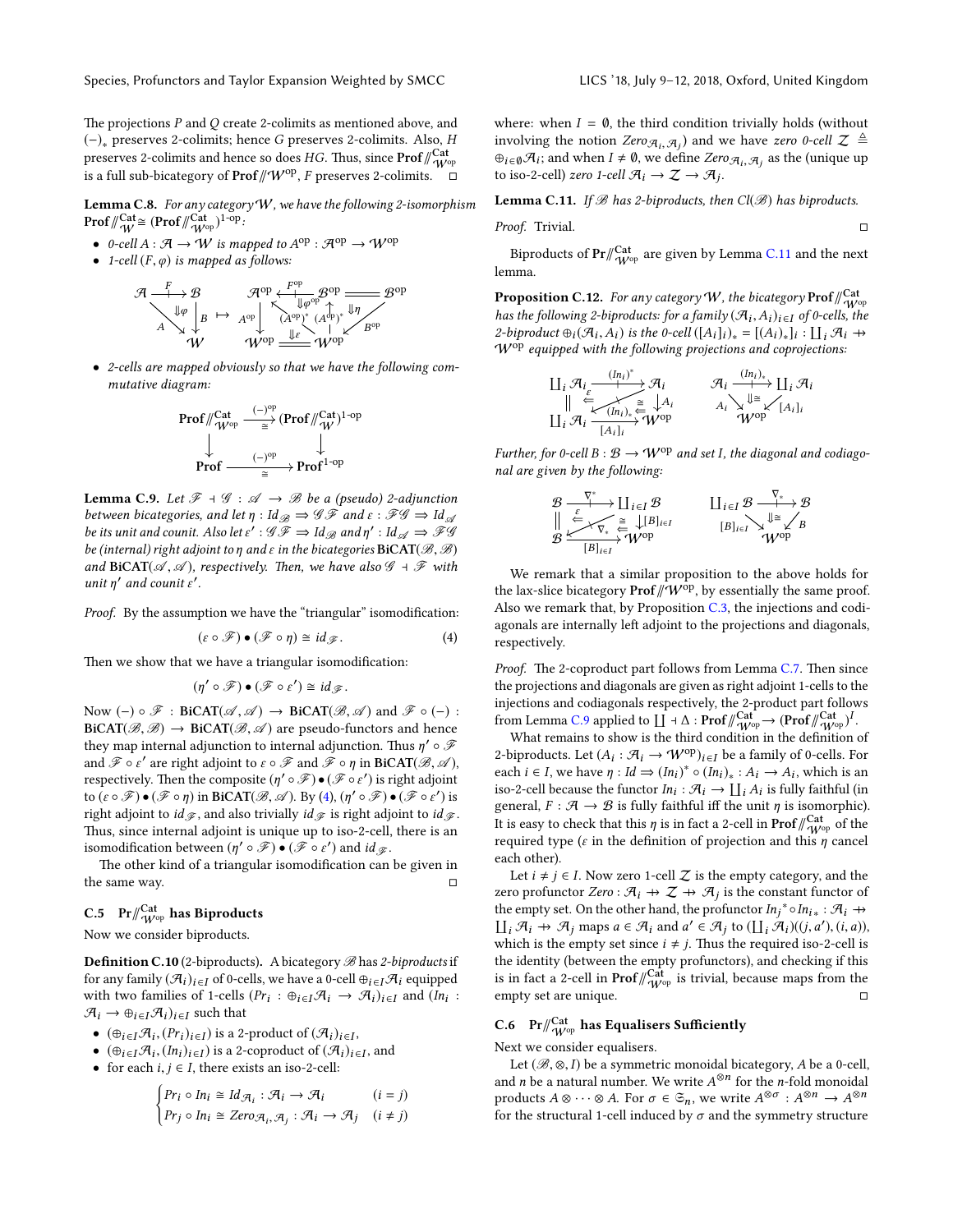of the symmetric monoidal bicategory  $\mathscr{B}$ . We define  $A^{\otimes n}$  and  $A^{\otimes \sigma}$  similarly for a symmetric monoidal (1-)category. For example, for the monoidal category (Set,  $\times$ , 1) and  $\sigma \in \mathfrak{S}_n$ , the function  $A^{\times \sigma}: A^n \to A^n$  is  $(a_i)_{i \leq n} \mapsto (a_{\sigma(i)})_{i \leq n}$ . We omit  $\otimes$  from  $A^{\otimes \sigma}$ and  $A^{\otimes n}$  and write simply  $A^{\sigma}$  and  $A^n$ , if no confusion arises.

**Proposition C.13.** Let  $W$  be a symmetric monoidal category. Then for any 0-cell  $A: \mathcal{A} \to W^{\mathrm{op}}$  in  $\text{Prof}\,/\!\!/_{W^{\mathrm{op}}}^{\text{Cat}}$  and  $n \in \mathbb{N}$ ,

- 1. we have a 2-equaliser  $(G_*)^{op}: C^{op} \to A^{\hat{\otimes}n}$  in Prof  $\mathcal{W}_{W^{op}}^{Cat}$  of the parallel 1-cells  $(A^{\hat{\otimes}\sigma} : A^{\hat{\otimes}n} \to A^{\hat{\otimes}n})_{\sigma \in \mathfrak{S}_n}$  where the functor  $G : A^{\hat{\otimes}n} \to A^{\hat{\otimes}n}$  $(A^{\mathrm{op}})^{\hat{\otimes} n} \to C$  is the 2-coequaliser in Cat/W of  $((A^{\mathrm{op}})^{\hat{\otimes} (\sigma^{-1})}$  :  $(A^{op})^{\hat{\otimes}n} \to (A^{op})^{\hat{\otimes}n}$ <sub> $\sigma \in \mathfrak{S}_n$ </sub>,
- $(A^T) \longrightarrow (A^T) \longrightarrow$ <br>2. for any 0-cell  $B : \mathcal{B} \longrightarrow W^{\text{op}}$  in  $\text{Prof}\,/\!\!/_{W^{\text{op}}}^{\text{Cat}}$ ,  $(-) \hat{\otimes} B$  preserves the 2-equaliser in the previous item.

Proof. By Lemmas [C.7](#page-19-0) and [C.8,](#page-20-3) the composite

$$
\mathscr{F}:(\mathsf{Cat}/\mathcal{W})^{1\text{-op}}\to (\mathsf{Prof}/\!\!/\!{}^{\mathsf{Cat}}_{\mathcal{W}})^{1\text{-op}}\xrightarrow{\cong}\mathsf{Prof}/\!\!/_\mathsf{Cat}^{\mathsf{Cat}}
$$

preserves 2-limits. Item 1 follows from this, because, for each  $\sigma \in \mathfrak{S}_n$ ,  $\mathscr{F}(A^{\text{op}}^{\hat{\otimes}\sigma^{-1}})$  is isomorphic to  $A^{\hat{\otimes}\sigma}$ .

On Item 2, first note that Cat/ $W$  has a monoidal structure defined similarly so that Cat/W  $\rightarrow$  Prof $\frac{d}{dV}$  is strict 2-monoidal. Hence we have the following commutative diagram:

$$
\begin{array}{ccc} (Cat/\mathcal{W})^{1\text{-}\mathrm{op}}\longrightarrow (\mathrm{Prof}/\!\!/\!\! \begin{array}{c} \text{Cat} \\ \text{ }\mathcal{W} \end{array})^{1\text{-}\mathrm{op}}\stackrel{\cong}{\longrightarrow} \mathrm{Prof}/\!\!/\!\! \begin{array}{c} \text{Cat} \\ \text{ }\mathcal{W}^{\mathrm{op}} \end{array}}{((-)\hat{\otimes} B^{\mathrm{op}})^{1\text{-}\mathrm{op}}\big\downarrow & ((-)\hat{\otimes} B^{\mathrm{op}})^{1\text{-}\mathrm{op}}\big\downarrow & (\!-)\hat{\otimes} B^{\mathrm{op}}\, \end{array}
$$

We only need to show that the composite

$$
(\textnormal{Cat}/{}^t\!\mathcal{W})^{1\textnormal{-op}}\to (\textnormal{Prof}/\!\!/\!\!{}^{\textnormal{Cat}}_{\textnormal{W}})^{1\textnormal{-op}}\xrightarrow{\cong}\textnormal{Prof}/\!\!/\!\!{}^{\textnormal{Cat}}_{\textnormal{W}^{\textnormal{op}}}\xrightarrow{(-)\hat{\otimes}B}\textnormal{Prof}/\!\!/\!\!{}^{\textnormal{Cat}}_{\textnormal{W}^{\textnormal{op}}}
$$

preserves 2-limits. Since the two pseudofunctors

$$
(\text{Cat}/\text{W})^{1\text{-op}}\to (\text{Prof}/\textstyle{\textstyle\bigwedge^{Cat}}^{(\text{Cat})})^{1\text{-op}}\xrightarrow{\cong}\text{Prof}/\textstyle{\textstyle\bigwedge^{Cat}}^{(\text{Cat})}
$$

on the bottom line in above diagram preserve 2-limits, it suffices to show that the pseudofunctor  $((-) \mathbin{\hat{\otimes}} B^\mathrm{op})^{1\text{-}\mathrm{op}}$  on  $(\mathsf{Cat}/\mathcal{W})^{1\text{-}\mathrm{op}}$ preserves 2-limits, i.e. (−)  $\hat{\otimes}$   $B^{\mathrm{op}}$  on Cat/ $\mathcal W$  preserves 2-colimits.

Now we have the following diagram:

$$
\mathrm{Cat}/\mathcal{W} \xrightarrow{(-)\hat{\otimes} B^{\mathrm{op}}} \mathrm{Cat}/\mathcal{W}
$$
  
\n
$$
\downarrow \qquad \qquad \downarrow
$$
  
\n
$$
\mathrm{Cat} \xrightarrow{(-)\times B^{\mathrm{op}}} \mathrm{Cat}
$$

Here since Cat is 2-cartesian 2-closed,  $(-) \times \mathcal{B}^{op}$  is left 2-adjoint and hence preserves 2-colimits. The projection Cat/ $W \rightarrow$  Cat creates 2-colimits; hence, especially the projection on the left above preserves 2-colimits and the projection on the right above reflects 2-colimits. Therefore (−)  $\hat{\otimes} B^{op}$  preserves 2-colimits.

As an immediate corollary of the above proposition, we have:

**Proposition C.14.** Let  $W$  be a symmetric monoidal category. Then for any object  $A : \mathcal{A} \to W^{\text{op}}$  in  $\Pr/\!\!/_{W^{\text{op}}}^{\text{Cat}}$  and  $n \in \mathbb{N}$ ,

- 1. we have an equaliser in  $\Pr/\!\! \frac{\mathrm{Cat}}{\mathrm{W}^{\mathrm{op}}}$  of the parallel morphisms  $(A^{\hat{\otimes} \sigma}$ :  $A^{\hat{\otimes}n} \to A^{\hat{\otimes}n}$ )<sub> $\sigma \in \mathfrak{S}_n$ </sub>,
- 2. for any object  $B : \mathcal{B} \to \mathcal{W}^{\text{op}}$  in  $\text{Pr}_{\mathcal{W}^{\text{op}}}^{\text{Cat}}$ ,  $(-) \hat{\otimes} B$  preserves the equaliser in the previous item.

# C.7 Pr $\mathcal{W}^{\text{Cat}}_{\mathcal{W}^{\text{op}}}$  is a  $\lambda_W$ -model

Now we have an SMCC  $\Pr/\!\! \frac{Cat}{\mathcal{W}^{\mathrm{op}}}$  with countable biproducts and equalisers of  $(A^{\hat{\otimes}\sigma})_{\sigma \in \mathfrak{S}_n}$ . Hence by the construction in [\[35\]](#page-10-13)[\[28,](#page-10-2)<br>Deserting  $\mathfrak{D}$  and produce a Life of a tensor  $\mathbf{D}^{n/Cat}$ ,  $\mathcal{S}_{\sigma}$  a tensor Proposition II.3], we have a Lafont category  $\Pr/\!\! \substack{\mathrm{Cat} \ \mathcal{W}^{\mathrm{op}}.}$  See Appendix [D](#page-21-0) for a concrete description of this Lafont structure.

On the list structure, it is well known that, if  $C$  has countable coproducts and an endofunctor F on C preserves countable coproducts, then  $\prod_{n\in\mathbb{N}}F^n(I)$  is an initial algebra of  $I + F(-)$ . Thus, by the countable biproducts and the SMCC structure of  $\Pr/\!\! \frac{\mathsf{Cat}}{ \mathcal{W}^\mathrm{op} }$  , for any object A in  $Pr/\!\! \frac{Cat}{W^{op}}$ , we have an initial algebra of the endofunctor  $\hat{I} \oplus (A \mathbin{\hat{\otimes}} (-))$ , given by  $\oplus_{n \in \mathbb{N}} A^{\mathbin{\hat{\otimes}} n}$ .

# <span id="page-21-0"></span>D Concrete Description of Lafont Model  $\mathrm{Pr/\!\!/}_{\mathcal{W}^{\mathrm{op}}}^{\mathrm{Cat}}$

Here we give a concrete description of the Lafont-structure of the bicategory  $\mathbf{Prof}/\!\!_{\mathcal{W}^\mathrm{op}}^{\mathbf{Cat}}$  given in Appendix [C.](#page-15-0) This concrete description is convenient for showing the equivalence with the Taylor expansion, and also should be easy to understand for readers who are not much familiar with (2-)category theory.

On the style of 1-cell of  $\mathsf{Prof}\mathord{/\!\!/}_{\mathcal{W}^\mathrm{op}}^{\mathsf{Cat}}$  , here we use that in Definition [4.3](#page-6-5) rather than the lax-slice style in Appendix [C.](#page-15-0)

# D.1 The bicategory Prof $\mathcal{W}^{\rm Cat}_{\mathcal{W}^{\rm op}}$

Let  $F : \mathcal{A} \to \mathcal{B}$  be a profunctor. For  $e \in F(b, a)$  and  $f : a \to a'$ ,<br>we write e, f to mean  $F(b, f)(e) \in F(b, a')$  (provided that  $F$  is clear we write  $e \cdot f$  to mean  $F(b, f)(e) \in F(b, a')$  (provided that F is clear<br>from the context). Similarly for  $e \in F(b, a)$  and  $a : b' \rightarrow b$  the from the context). Similarly, for  $e \in F(b, a)$  and  $g : b' \to b$ , the expression  $a, e$  indicates  $F(a, a)(e) \in F(b', a)$ . As  $F$  is a functor from expression  $g \cdot e$  indicates  $F(g, a)(e) \in F(b', a)$ . As F is a functor from<br>  $R^{op} \times \mathcal{A}$ , we have  $F(a, a') \circ F(b, f) - F(a, f) - F(b', f) \circ F(a, a)$ .  $\mathcal{B}^{\text{op}} \times \mathcal{A}$ , we have  $F(g, a') \circ F(b, f) = F(g, f) = F(b', f) \circ F(g, a);$ hence the expression  $f \cdot e \cdot g$  is unambiguous.

The concrete definition of  $\mathsf{Prof}\mathord{/\!\!/}_{\mathcal{W}^\mathrm{op}}^{\mathsf{Cat}}$  is as follows:

- 0-cell: a weighted category  $A : \mathcal{A} \to \mathcal{W}^{\text{op}}$ .
- 1-cell:  $(F, \varpi) : (\mathcal{A}, A) \to (\mathcal{B}, B)$  is a pair of a profunctor F:  $\mathcal{A} \to \mathcal{B}$  and a weight function  $\omega_{(b,a)} : F(b,a) \to \mathcal{W}(A(a),B(b))$ <br>that respects the action of  $\mathcal{A}$  and  $\mathcal{B}$  i.e. that respects the action of  $A$  and  $B$ , i.e.,

$$
A(f) \circ \varpi_{(b,a)}(e) \circ B(g) = \varpi_{(b',a')}(f \cdot e \cdot g)
$$

for every  $g : b' \to b$ ,  $e \in F(b, a)$  and  $f : a \to a'$ .<br>
2-call:  $g : (E \cap F) \to (G \cap G)$  is a 2-call  $g : F \to a'$ .

• 2-cell:  $\alpha : (F, \varpi^F) \Rightarrow (G, \varpi^G)$  is a 2-cell  $\alpha : F \Rightarrow G$  of **Prof** (i.e. a<br>natural transformation  $\alpha : F \Rightarrow G$  of  $F, G \cdot B^{op} \times B \rightarrow$  Set) natural transformation  $\alpha : F \to G$  of  $F, G : \mathcal{B}^{op} \times \mathcal{A} \to \mathbf{Set}$ <br>that precentes the weights i.e. that preserves the weights, i.e.,

$$
\varpi_{(b,a)}^F(e) = \varpi_{(b,a)}^G(\alpha_{b,a}(e))
$$

for every  $e \in F(b, a)$ .

Below we omit the description of 2-cells of  $\mathsf{Prof}\,\mathscr{W}^{\mathsf{Cat}}_{\mathsf{W}^{\mathsf{op}}}$ , since they do not (explicitly) occur in  $\Pr/\hspace{-3pt}/ \int_{\rm W^{op}}^{\rm Cat}$ .

#### D.2 Symmetric Monoidal Structure

Let  $(W, \otimes, I)$  be an SMC.

• Let  $A : \mathcal{A} \to W^{op}$  and  $B : \mathcal{B} \to W^{op}$  be weighted categories. We define their tensor product as  $(\mathcal{A}, A)\hat{\otimes}(\mathcal{B}, B) \triangleq (\mathcal{A}\times\mathcal{B}, A\hat{\otimes}$ B) where

$$
A \hat{\otimes} B \triangleq (\otimes^{\text{op}}) \circ (A \times B),
$$

i.e.  $(A \hat{\otimes} B)(a, b) = A(a) \otimes B(b)$  and  $(A \hat{\otimes} B)(f, g) = A(f) \otimes B(g)$ .<br>Given 1-cells  $(F, \circ) : (\mathcal{A} \cdot A) \rightarrow (\mathcal{B} \cdot B)$ .  $(i = 1, 2)$  we define • Given 1-cells  $(F_i, \varpi_i) : (\mathcal{A}_i, A_i) \to (\mathcal{B}_i, B_i)$   $(i = 1, 2)$ , we define  $(F_1, \varpi_1) \hat{\otimes} (F_2, \varpi_2) = (G, \varpi)$  as follows. The profunctor  $G$ :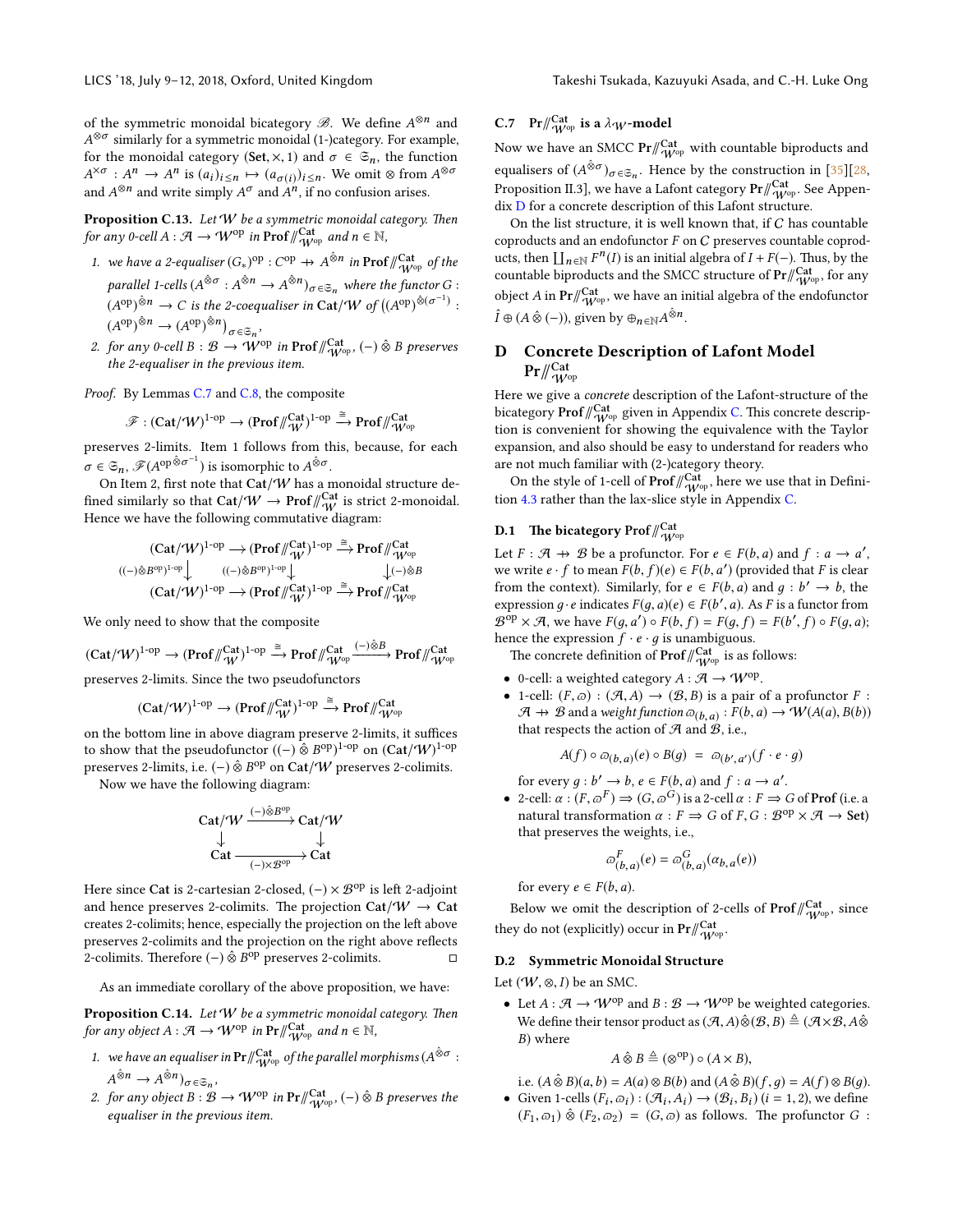$$
\mathcal{A}_1 \times \mathcal{A}_2 \rightarrow \mathcal{B}_1 \times \mathcal{B}_2
$$
 is defined by

$$
(\mathcal{B}_1 \times \mathcal{B}_2)^{\text{op}} \times (\mathcal{A}_1 \times \mathcal{A}_2)
$$

$$
\cong(\mathcal{B}_1^{\text{op}}\times\mathcal{A}_1)\times(\mathcal{B}_2^{\text{op}}\times\mathcal{A}_2)\xrightarrow{F_1\times F_2}\text{Set}\times\text{Set}\xrightarrow{\times}\text{Set}.
$$

More explicitly

$$
G((b_1, b_2), (a_1, a_2)) \triangleq F_1(b_1, a_1) \times F_2(b_2, a_2)
$$

$$
G((g_1,g_2),(f_1,f_2)) \triangleq F_1(g_1,f_1) \times F_2(g_2,f_2).
$$

The weight function

 $\omega_{(b_1,b_2),(a_1,a_2)}$ :  $G((b_1, b_2), (a_1, a_2)) \to \mathcal{W}(A_1(a_1) \otimes A_2(a_2), B_1(b_1) \otimes B_2(b_2))$ 

is defined by

$$
\varpi_{(b_1,b_2),(a_1,a_2)}(e_1,e_2) \triangleq ((\varpi_1)_{b_1,a_1}(e_1)) \otimes ((\varpi_2)_{b_2,a_2}(e_2)) .
$$

# D.3 Closed Structure

Let  $(W, \otimes, I, \neg o)$  be an SMCC.

Let  $A : \mathcal{A} \to W^{op}$  and  $B : \mathcal{B} \to W^{op}$  be weighted categories. We define their linear function space as  $(\mathcal{A}, A) \hat{\multimap} (\mathcal{B}, B) \triangleq (\mathcal{A}^{op} \times$  $(B, A \xrightarrow{\sim} B)$  where

$$
A \xrightarrow{\hat{}} B \triangleq (-\circ^{op}) \circ (A^{op} \times B),
$$

i.e.  $(A \xrightarrow{\hat{}} B)(a, b) = A(a) \rightarrow B(b)$  and  $(A \xrightarrow{\hat{}} B)(f, q) = A(f) \rightarrow B(q)$ . The equivalence between

$$
(\mathcal{A}, A) \hat{\otimes} (\mathcal{B}, B) \to (C, C) \quad \text{and} \quad (\mathcal{A}, A) \to (\mathcal{B}, B) \hat{\multimap} (C, C)
$$

is given as follows. Assume that  $(F, \varpi) : (\mathcal{A}, A) \hat{\otimes} (\mathcal{B}, B) \rightarrow (C, C)$ . Then  $F: C^{op} \times (\mathcal{A} \times \mathcal{B}) \rightarrow$  Set. Hence it can be identified with  $F' : (\mathcal{B}^{op} \times C)^{op} \times \mathcal{A} \to \mathsf{Set}.$  Given  $e \in F'((b,c), a) = F(c, (a, b)),$ we define

$$
\varpi'(e) \triangleq \lambda(\varpi(e)).
$$

The pseudo-inverse is obvious.

## D.4 Biproducts

We only describe the binary case for simplicity.

- Let  $A : \mathcal{A} \to W^{op}$  and  $B : \mathcal{B} \to W^{op}$  be weighted categories. We define their biproduct as  $(\mathcal{A}, A) \oplus (\mathcal{B}, B) \triangleq (\mathcal{A} + \mathcal{B}, [A, B])$ where  $[A, B] : \mathcal{A} + \mathcal{B} \rightarrow W^{op}$  is the canonical functor given by the coproduct structure of Cat.
- Given 1-cells  $(F_i, \varpi_i) : (A_i, \mathcal{A}_i) \to (B_i, \mathcal{B}_i)$   $(i = 1, 2)$ , we define  $(F_1, \varpi_1) \oplus (F_2, \varpi_2) = (G, \varpi)$  as follows. The profunctor  $G$ :  $(\mathcal{A}_1 + \mathcal{A}_2) \rightarrow (\mathcal{B}_1 + \mathcal{B}_2)$  is defined by

$$
G(b, a) \triangleq \begin{cases} F_1(b, a) & \text{if } a \in \mathcal{A}_1 \text{ and } b \in \mathcal{B}_1 \\ F_2(b, a) & \text{if } a \in \mathcal{A}_2 \text{ and } b \in \mathcal{B}_2 \end{cases}
$$
\n
$$
(a, b) \in \mathcal{A} \text{ and } b \in \mathcal{B}_1
$$
\n
$$
(b, b) \in \mathcal{A} \text{ and } b \in \mathcal{B}_2
$$

$$
G(g, f) \triangleq \begin{cases} F_1(g, f) & \text{if } f \text{ in } \mathcal{A}_1 \text{ and } g \text{ in } \mathcal{B}_1 \\ F_2(g, f) & \text{if } f \text{ in } \mathcal{A}_2 \text{ and } g \text{ in } \mathcal{B}_2 \\ \text{id}_{\emptyset} & \text{(otherwise). \end{cases}
$$

J. The weight function  $\omega_{b,a}: G(b,a) \to \mathcal{W}([A_1,A_2](a), [B_1,B_2](b))$ <br>is defined by is defined by

$$
\varpi_{b,a}(e) = \begin{cases}\n(\varpi_1)_{b,a}(e) & \text{if } a \in \mathcal{A}_1 \text{ and } b \in \mathcal{B}_1 \\
(\varpi_2)_{b,a}(e) & \text{if } a \in \mathcal{A}_2 \text{ and } b \in \mathcal{B}_2.\n\end{cases}
$$

#### D.5 Symmetric Tensor Powers

Given a weighted category  $A: \mathcal{A} \rightarrow \mathcal{W}^{\mathrm{op}}$  and  $n \in \mathbb{N}$ , the equaliser  $\mathbb{P}_n(\mathcal{A}, A)$  of  $((\mathcal{A}, A)^{\hat{\otimes}\sigma})_{\sigma \in \mathfrak{S}_n}$  is called symmetric tensor powers [\[35\]](#page-10-13), which is used for defining the linear exponential comonad later.

The coequaliser in Cat The construction of the 2-equaliser in Appendix [C](#page-15-0) constructs the 2-equaliser in  $\mathbf{Prof}/_{\mathcal{W}^{\mathrm{op}}}^{\mathbf{Cat}}$  by a certain 2-coequaliser that is created finally in Cat (by the 2-colimit-creation of the projection Cat/ $W \rightarrow$  Cat). Any 2-coequaliser in Cat can be calculated by a generalised congruence [\[3\]](#page-9-25), but in the current case we have the following simple 2-coequaliser.

Let  $\mathcal A$  be a category and  $n \in \mathbb N$ . Recall that the functor  $\mathcal A^\sigma$ :  $\mathcal{A}^n \to \mathcal{A}^n$  induced by a permutation  $\sigma \in \mathfrak{S}_n$  maps  $(a_i)_{i \leq n}$  to  $(a_{\sigma(i)})_{i \leq n}.$ 

We define a category  $\mathbb{P}_n^*(\mathcal{A})$ , the vertex of the 2-coequaliser of  $(\mathcal{A}^{\sigma})_{\sigma \in \mathfrak{S}_n}$ , as follows:

- The objects of  $\mathbb{P}_n^*(\mathcal{A})$  are lists  $(a_1, \ldots, a_n)$  of objects in  $\mathcal{A}$  of length n length n.
- A morphism  $(a_1, \ldots, a_n) \to (a'_1, \ldots, a'_n)$  in  $\mathbb{P}_n^*(\mathcal{A})$  is a pair<br>of a permutation  $\sigma \in \mathcal{A}$  and a family  $(f : a_1 \circ \sigma \to a')^n$  of of a permutation  $\sigma \in \mathfrak{S}_n$  and a family  $(f_i : a_{\sigma(i)} \to a'_i)_{i=1}^n$  of arrows in A.

Now we have the obvious embedding functor  $E_{\mathcal{A}} : \mathcal{A}^n \to$  $\mathbb{P}^*_n(\mathcal{A})$ , which does not change objects, and maps morphism  $(f_i)_i$ to  $(id,(f_i)_i)$ . Then it can be easily checked that this functor  $E_{\mathcal{A}}$ is an 2-coequaliser of  $(\mathcal{A}^{\sigma})_{\sigma \in \mathfrak{S}_n}$ . (For example, this coequalises  $\mathcal{A}^{\sigma}$  and  $\mathcal{A}_{\sigma}$  are follows:  $\mathcal{A}^{\sigma}((a, b)) = (a, a, b)$  is isomorphic to  $\mathcal{A}^{\sigma}$  and  $Id_{\mathcal{A}^n}$  as follows:  $\mathcal{A}^{\sigma}((a_i)_i) = (a_{\sigma(i)})_i$  is isomorphic to  $Id_{\mathcal{A}^n}((a_i)_i) = (a_i)_i$  by  $(\sigma^{-1}, (id_{a_i})_i) : (a_{\sigma(i)})_i \rightarrow (a_i)_i$  and its<br>inverse  $(\sigma_i(id_{\sigma(i)})_i) \cdot (a_i) \rightarrow (a_{\sigma(i)})_i$ inverse  $(\sigma, (id_{a_{\sigma(i)}})_i) : (a_i)_i \to (a_{\sigma(i)})_i$ .<br>Then by the construction in Appendi

Then by the construction in Appendix  $C$ , we have an equaliser  $((E_{\mathcal{A}^{op}})_*)^{op} = (E_{\mathcal{A}^{op}}^{op})^* : (\mathbb{P}_n^* (\mathcal{A}^{op}))^{op} \rightarrow ((\mathcal{A}^{op})^n)^{op} = \mathcal{A}^n$  of parallel arrows  $((\mathcal{A}, A)^{\hat{\otimes} \sigma})_{\sigma}$  in Prof/ $\mathcal{W}_{W^{\text{op}}}^{\text{Cat}}$ . Below we give a concrete description of this 2-equaliser.

**The equaliser**  $\mathbb{P}_n(\mathcal{A}, A)$  of parallel morphisms  $((\mathcal{A}, A)^{\hat{\otimes}\sigma})_{\sigma}$ <br>We define the weighted ectorery as  $\mathbb{P}_n(\mathcal{A}, A) \triangleq (\mathbb{P}_n(\mathcal{A}) \mathbb{P}_n(A))$ We define the weighted category as  $\mathbb{P}_n(\mathcal{A}, A) \triangleq (\mathbb{P}_n(\mathcal{A}), \mathbb{P}_n(A))$ where  $\mathbb{P}_n(\mathcal{A}) \triangleq (\mathbb{P}_n^*(\mathcal{A}^{op}))^{op}$ , which is specifically as follows:

- The objects of  $\mathbb{P}_n(\mathcal{A})$  are lists  $(a_1, \ldots, a_n)$  of objects in  $\mathcal{A}$  of length n.
- A morphism  $(a_1, ..., a_n) \rightarrow (a'_1, ..., a'_n)$  in  $\mathbb{P}_n(\mathcal{A})$  is a pair<br>of a permutation  $\sigma \in \mathcal{A}$  and a family  $(f : a \rightarrow a' \rightarrow n$ of a permutation  $\sigma \in \mathfrak{S}_n$  and a family  $(f_i : a_i \to a'_{\sigma(i)})_{i=1}^n$  of arrows in  $A$ . In other words,

$$
\mathbb{P}_n(\mathcal{A})((a_i)_i,(a'_i)_i) \triangleq \coprod_{\sigma \in \mathfrak{S}_n} \mathcal{A}^n((a_i)_i,(a'_{\sigma(i)})_i)
$$

$$
= \coprod_{\sigma \in \mathfrak{S}_n} \prod_{i=1}^n \mathcal{A}(a_i,a'_{\sigma(i)}).
$$

Also, the functor  $\mathbb{P}_n(A)$  is defined as follows:

- The functor  $\mathbb{P}_n(A) : \mathbb{P}_n(\mathcal{A}) \to \mathcal{W}^{\text{op}}$  maps an object  $(a_1, \ldots, a_n)$ to  $\otimes_{i=1}^n A(a_i)$
- The functor  $\mathbb{P}_n(A) : \mathbb{P}_n(\mathcal{A}) \to \mathcal{W}^{\text{op}}$  maps an arrow  $(\sigma, (f_i)_i)$ :  $(a_1, \ldots, a_n) \rightarrow (a'_1, \ldots, a'_n)$  to

$$
\otimes_i A(a'_i) \xrightarrow{\cong} \otimes_i A(a'_{\sigma(i)}) \xrightarrow{\otimes_i A(f_i)} \otimes_i A(a_i).
$$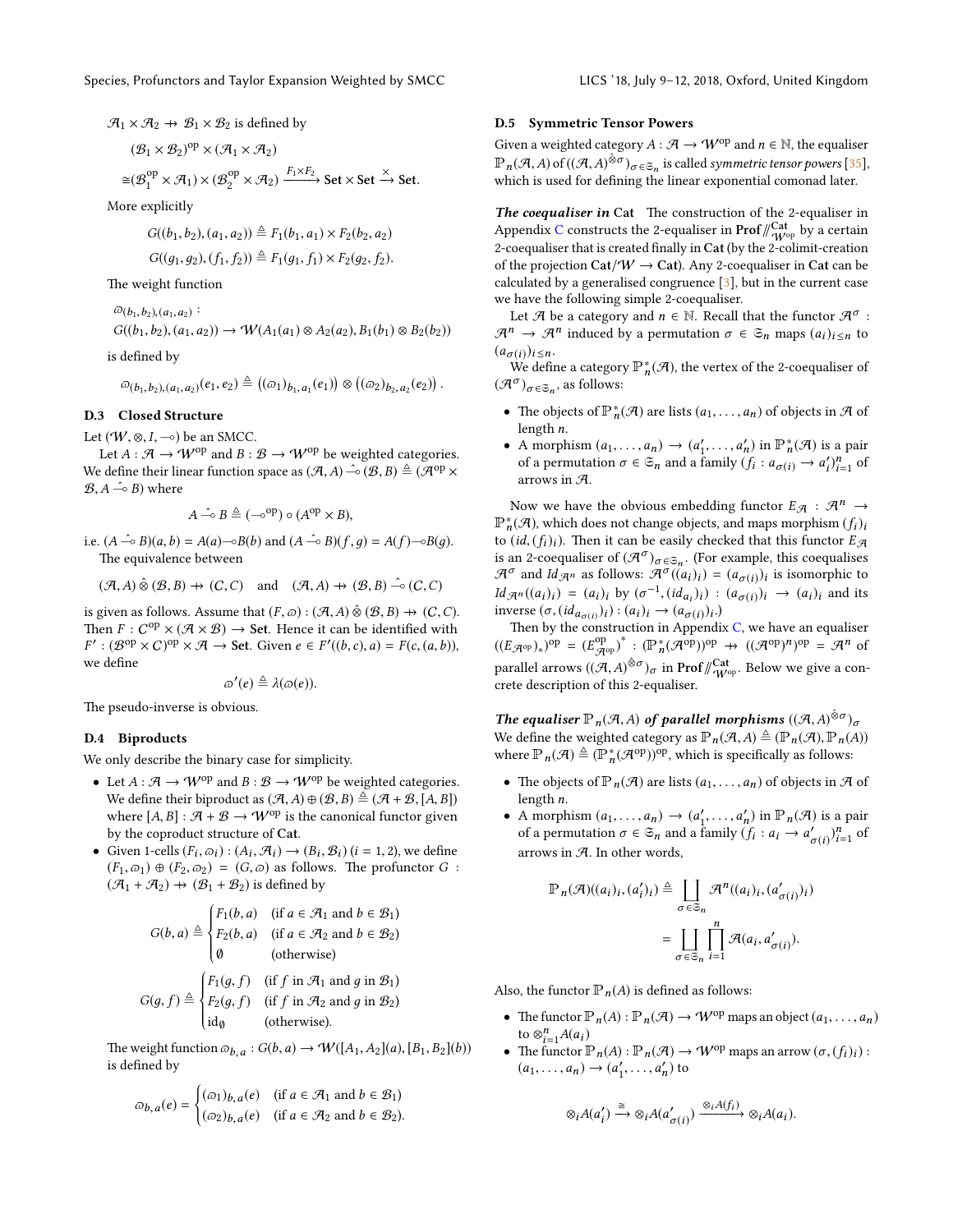The equaliser 1-cell  $(\text{eq}_n^A, \varpi) : (\mathbb{P}_n(\mathcal{A}), \mathbb{P}_n(A)) \to (\mathcal{A}, A)^{\hat{\otimes}n}$  is given by:

$$
eq_n^A((a'_1, \ldots, a'_n), (a_1, \ldots, a_n)) = \coprod_{\sigma \in \mathfrak{S}_n} \prod_{i=1}^n \mathcal{A}(a'_i, a_{\sigma(i)})
$$

and

$$
\omega_{(a'_i)_i,(a_i)_i}(\sigma,(f_i)_{i=1}^n) \triangleq \otimes_i A(a_i) \xrightarrow{\cong} \otimes_i A(a_{\sigma(i)}) \xrightarrow{\otimes_{i=1}^n A(f_i)} \otimes_i A(a'_i).
$$

The functor by the equaliser The construction  $\mathbb{P}_n(-)$  extends to a functor on  $\Pr/\!\!\mathop{\mathrm{Cat}}\limits^{\mathbf{Cat}}_{\mathcal{W}^{\mathrm{op}}}$  as follows: Given a weighted profunctor  $(F, \varpi) : (\mathcal{A}, A) \to (\mathcal{B}, B)$ , we define

$$
(\mathbb{P}_n(F), \mathbb{P}_n(\varpi)) : (\mathbb{P}_n(\mathcal{A}), \mathbb{P}_n(A)) \to (\mathbb{P}_n(\mathcal{B}), \mathbb{P}_n(B))
$$

by

$$
\mathbb{P}_n(F)((b_1,\ldots,b_n),(a_1,\ldots,a_n))\triangleq \coprod_{\sigma\in\mathfrak{S}_n}\prod_{i=1}^n F\left(b_i,a_{\sigma(i)}\right)
$$

and

$$
\mathbb{P}_n(\varpi)(b_i)_i, (a_i)_i : \n\mathbb{P}_n(F)((b_i)_i, (a_i)_i) \to \mathcal{W}(\mathbb{P}_n(A)((a_i)_i), \mathbb{P}_n(B)((b_i)_i)) \n\left( = \coprod_{\sigma \in \mathfrak{S}_n} \prod_{i=1}^n F(b_i, a_{\sigma(i)}) \to \mathcal{W}(\otimes_i A(a_i), \otimes_i B(b_i)) \right) \n(\sigma, (e_i)_{i=1}^n) \mapsto \left( \otimes_i A(a_i) \xrightarrow{\cong} \otimes_i A(a_{\sigma(i)}) \xrightarrow{\otimes_i (\otimes_{b_i, a_{\sigma(i)}} (e_i))} \otimes_i B(b_i) \right)
$$

where note that  $\varpi_{b_i, a_{\sigma(i)}} : F\left(b_i, a_{\sigma(i)}\right) \to W\left(A(a_{\sigma(i)}), B(b_i)\right)$ .

# D.6 Linear Exponential Comonad

The underlying functor of the comonad is defined as:

$$
\mathbb{P}(\mathcal{A}, A) \triangleq \bigoplus_{n \in \mathbb{N}} \mathbb{P}_n(\mathcal{A}, A) = \Big( \coprod_n \mathbb{P}_n(\mathcal{A}), [\mathbb{P}_n(A)]_n \Big)
$$

$$
\mathbb{P}(F, \varpi) \triangleq \bigoplus_{n \in \mathbb{N}} \mathbb{P}_n(F, \varpi).
$$

**The comonad structure** The counit  $\varepsilon = (F, \varpi) : \bigoplus_{n \in \mathbb{N}} \mathbb{P}_n(\mathcal{A}, A) \to$  $(A, A)$  of the comonad is given by:

$$
F(a', (n, (a_i)_{i \le n})) = \begin{cases} \mathbb{P}_n(\mathcal{A})((a'), (a_1)) & (n = 1) \\ \emptyset & \text{(otherwise)} \end{cases}
$$

and:  $\varpi_{a',(n,(a_i)_{i\leq n})}$  is the empty-function when  $n \neq 1$ , and when  $n-1$  $n = 1$ ,

$$
\varpi_{a', (1, (a_1))} : \mathbb{P}_n(\mathcal{A})((a'), (a_1)) \to \mathcal{W}(\mathbb{P}_1(A)(a_1), A(a'))
$$

$$
= \mathcal{A}(a', a_1) \to \mathcal{W}(A(a_1), A(a'))
$$

$$
f \mapsto A(f).
$$

The comultiplication

$$
v = (F, \varpi) : \oplus_n \mathbb{P}_n(\mathcal{A}, A) \to \oplus_n \mathbb{P}_n(\oplus_m \mathbb{P}_m(\mathcal{A}, A))
$$

of the comonad where

$$
\oplus_n \mathbb{P}_n(\oplus_m \mathbb{P}_m(\mathcal{A}, A)) = \left( \coprod_n \mathbb{P}_n\left( \coprod_m \mathbb{P}_m(\mathcal{A}) \right), [\mathbb{P}_n([\mathbb{P}_m(A)]_m)]_n \right)
$$

is given as follows:

$$
F\left((n', ((m'_i, (a'_{i,j})_{j \le m'_i})))_{i \le n'}, (n, (a_i)_{i \le n})\right)
$$
  
= 
$$
\begin{cases} \mathbb{P}_n(\mathcal{A})\left((a'_{i,j})_{i \le n', j \le m'_i}, (a_i)_{i \le n}\right) & (n = \sum_{i \le n'} m'_i) \\ \emptyset & \text{(otherwise)}. \end{cases}
$$

When  $n \neq \sum_{i \leq n'} m'_i$ , the weight function

$$
^{\textcircled{\tiny \it D}}\big(n',\big((m'_i,(a'_{i,j})_{j\leq m'_i})\big)\big)_{i\leq n'},(n,(a_i)_{i\leq n})
$$

from the empty set is unique, and when  $n = \sum_{i \leq n'} m'_i$ , we have:

$$
\begin{split}\n&\stackrel{\bigtriangleup}{=} \left(n', \left((m'_i, (a'_{i,j})_{j \leq m'_i})\right)\right)_{i \leq n'}, (n, (a_i)_{i \leq n}) : \\
&\mathbb{P}_n(\mathcal{A})\left((a'_{i,j})_{i \leq n', j \leq m'_i}, (a_i)_{i \leq n}\right) \to \\
&\qquad \qquad W\bigg(\big[\mathbb{P}_n(A)\big]_n\big((n, (a_i)_{i \leq n})\big), \\
&\qquad \qquad \big[\mathbb{P}_{n'}(\big[\mathbb{P}_{m'}(A)\big]_m'\big)\big]_n'\big(\big(n', \big((m'_i, (a'_{i,j})_{j \leq m'_i})\big)\big)_{i \leq n'}\big)\bigg) \\
&\qquad \qquad \bigg(\bigoplus_{\sigma \in \mathfrak{S}_n} \mathcal{A}^n\left((a'_{i,j})_{i \leq n', j \leq m'_i}, (a_{\sigma(i)})_{i \leq n}\right) \to \\
&\qquad \qquad \qquad W\bigg(\otimes_{i \leq n} a_i, \otimes_{i \leq n'} \otimes_{j \leq m'_i} a'_{i,j}\bigg) \\
&\qquad \qquad \big(\sigma, (f_i)_{i \leq n}\big) \mapsto \\
&\qquad \qquad \left(\otimes_{i \leq n} a_i \xrightarrow{\cong} \otimes_{i \leq n} a_{\sigma(i)} \xrightarrow{\otimes_{i \leq n} A(f_i)} \otimes_{i \leq n'} \otimes_{j \leq m'_i} a'_{i,j}\right).\n\end{split}
$$

The comonoid structure The cofree comonoid structure of  $P(\mathcal{A}, A)$ is given as follows: the counit  $(F, \varpi) : (\coprod_n \mathbb{P}_n(\mathcal{A}), [\mathbb{P}_n(A)]_n) \to$ <br>(1 I) of the comonoid is given by:  $(1, I)$  of the comonoid is given by:

$$
F(*,(n,(a_i)_{i\leq n}))\triangleq\begin{cases} {*} & (n=0) \\ \emptyset & (\text{otherwise}) \end{cases}
$$

and

$$
\varpi_{*,(n,(a_i)_{i\leq n})} \triangleq \begin{cases} * \mapsto id_I \in \mathcal{W}(I,I) & (n = 0) \\ \text{the empty-function} & (\text{otherwise}) \end{cases}
$$

The comultiplication

$$
(F, \varpi) : \left( \coprod_{n} \mathbb{P}_{n}(\mathcal{A}), [\mathbb{P}_{n}(A)]_{n} \right) \to
$$

$$
\left( \coprod_{n} \mathbb{P}_{n}(\mathcal{A}) \times \coprod_{n} \mathbb{P}_{n}(\mathcal{A}), \otimes^{\mathrm{op}} \circ ([\mathbb{P}_{n}(A)]_{n} \times [\mathbb{P}_{n}(A)]_{n}) \right)
$$

of the comonoid is given as follows:

$$
F\left(\left((n', (a'_i)_{i \leq n'}, (n'', (a''_i)_{i \leq n'})\right), (n, (a_i)_{i \leq n})\right)
$$

$$
\triangleq \begin{cases} \mathbb{P}_n(\mathcal{A})\left((a'_1, \dots, a'_{n'}, a''_1, \dots, a''_{n''}), (a_i)_{i \leq n}\right) & (n = n' + n'')\\ 0 & \text{(otherwise)} \end{cases}
$$

When  $n \neq n' + n''$ , the weight function

$$
\omega((n', (a'_i)_{i \le n'}), (n'', (a''_i)_{i \le n''})\big), (n, (a_i)_{i \le n})
$$